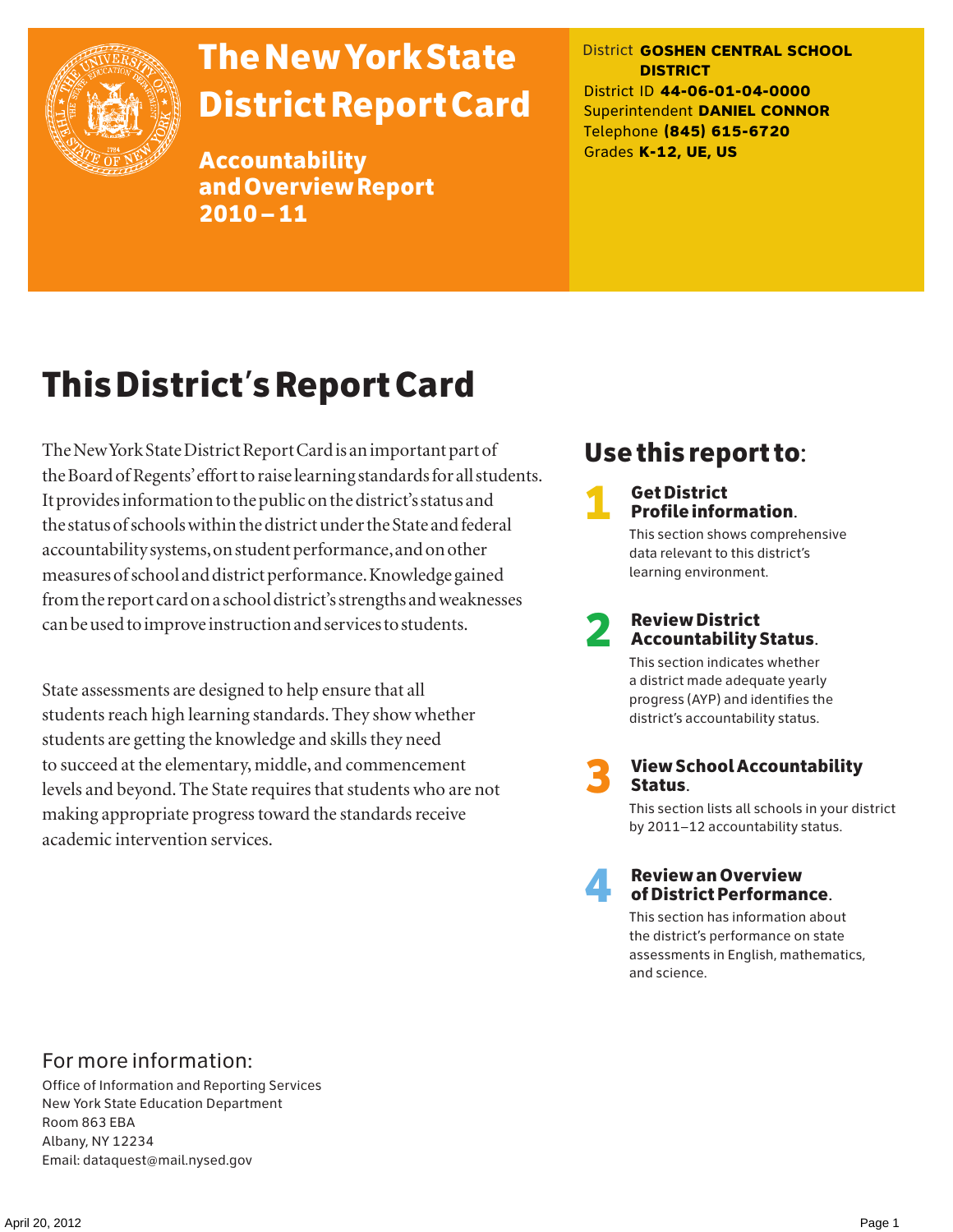### District Profile

This section shows comprehensive data relevant to this school district's learning environment, including information about enrollment, average class size, and teacher qualifications.

### Enrollment

|                            | $2008 - 09$ | 2009-10        | $2010 - 11$    |
|----------------------------|-------------|----------------|----------------|
| Pre-K                      | 0           | 0              | 0              |
| Kindergarten               | 206         | 231            | 195            |
| Grade 1                    | 225         | 187            | 221            |
| Grade 2                    | 239         | 233            | 191            |
| Grade 3                    | 229         | 245            | 233            |
| Grade 4                    | 210         | 235            | 248            |
| Grade 5                    | 201         | 215            | 230            |
| Grade 6                    | 213         | 204            | 216            |
| <b>Ungraded Elementary</b> | 0           | $\overline{2}$ | 2              |
| Grade 7                    | 228         | 216            | 210            |
| Grade 8                    | 233         | 231            | 214            |
| Grade 9                    | 269         | 273            | 237            |
| Grade 10                   | 260         | 245            | 272            |
| Grade 11                   | 210         | 227            | 233            |
| Grade 12                   | 229         | 219            | 242            |
| <b>Ungraded Secondary</b>  | 3           | 10             | $\overline{7}$ |
| Total K-12                 | 2955        | 2973           | 2951           |

### Enrollment Information

*Enrollment* counts are as of Basic Educational Data System (BEDS) day, which is typically the first Wednesday of October of the school year. Students who attend BOCES programs on a part-time basis are included in a district's enrollment. Students who attend BOCES on a full-time basis or who are placed full time by the district in an out-of-district placement are not included in a district's enrollment. Students classified by districts as "pre-first" are included in first grade counts.

### Average Class Size

|                      | $2008 - 09$ | $2009 - 10$ | $2010 - 11$ |
|----------------------|-------------|-------------|-------------|
| <b>Common Branch</b> | 22          | 24          | 25          |
| Grade 8              |             |             |             |
| English              | 19          | 22          | 20          |
| <b>Mathematics</b>   | 22          | 20          | 21          |
| Science              | 22          | 22          | 19          |
| Social Studies       | 22          | 22          | 22          |
| Grade 10             |             |             |             |
| English              | 20          | 24          | 24          |
| <b>Mathematics</b>   | 21          | 21          | 21          |
| Science              | 20          | 19          | 20          |
| Social Studies       | 24          | 22          | 24          |

### Average Class Size Information

*Average Class Size* is the total registration in specified classes divided by the number of those classes with registration. *Common Branch* refers to self-contained classes in Grades 1–6.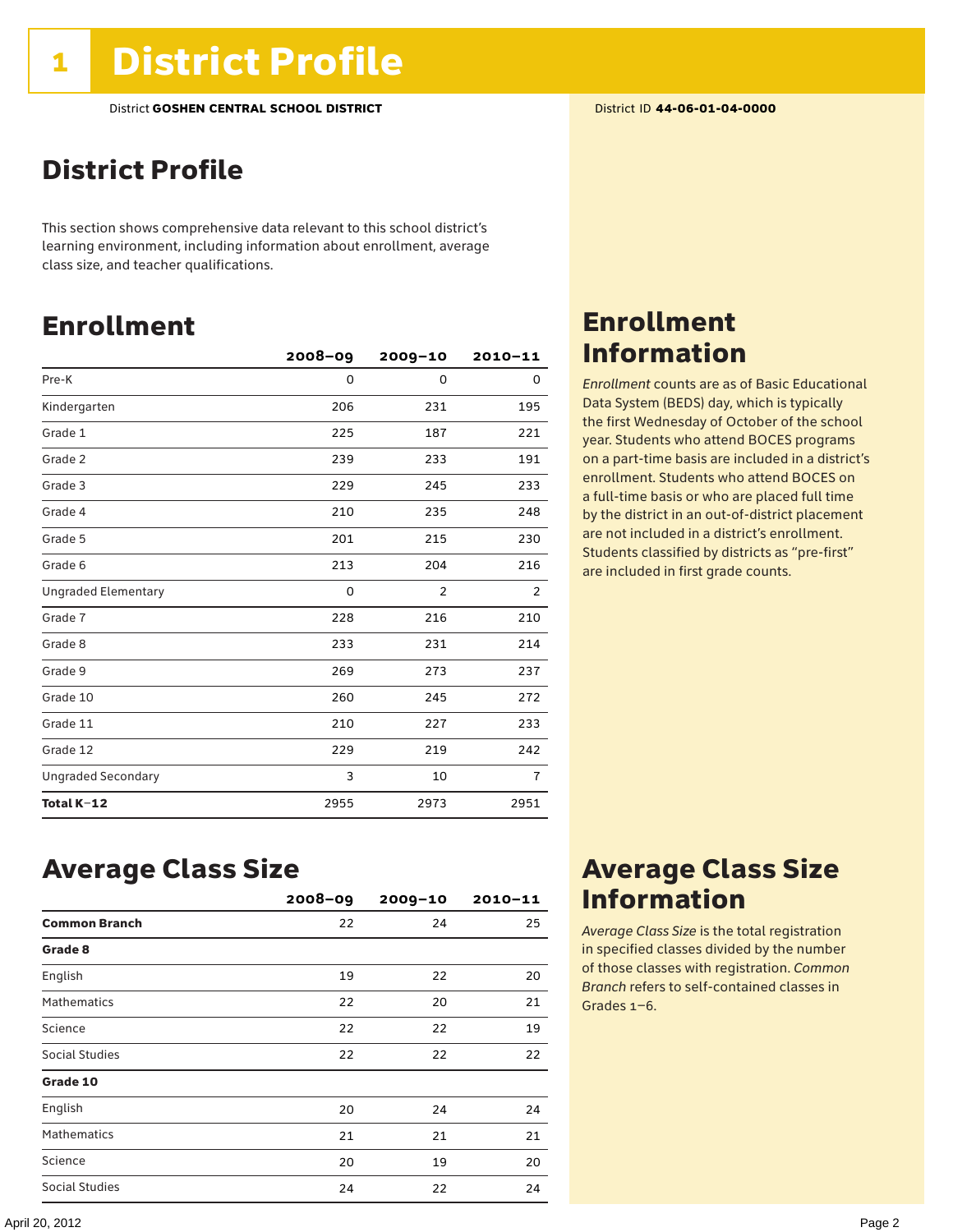### Demographic Factors

|                                  | $2008 - 09$ |     |      | $2009 - 10$ |                | 2010-11 |  |
|----------------------------------|-------------|-----|------|-------------|----------------|---------|--|
|                                  | #           | %   | #    | $\%$        | #              | %       |  |
| Eligible for Free Lunch          | 205         | 7%  | 329  | 11%         | 372            | 13%     |  |
| Reduced-Price Lunch              | 116         | 4%  | 134  | 5%          | 107            | 4%      |  |
| Student Stability*               |             | N/A |      | N/A         |                | N/A     |  |
| Limited English Proficient       | 97          | 3%  | 104  | 3%          | 96             | 3%      |  |
| <b>Racial/Ethnic Origin</b>      |             |     |      |             |                |         |  |
| American Indian or Alaska Native | 6           | 0%  | 8    | 0%          | $\overline{7}$ | 0%      |  |
| <b>Black or African American</b> | 147         | 5%  | 145  | 5%          | 161            | 5%      |  |
| Hispanic or Latino               | 342         | 12% | 367  | 12%         | 297            | 10%     |  |
| Asian or Native                  | 85          | 3%  | 97   | 3%          | 103            | 3%      |  |
| Hawaiian/Other Pacific Islander  |             |     |      |             |                |         |  |
| White                            | 2362        | 80% | 2340 | 79%         | 2383           | 81%     |  |
| Multiracial                      | 13          | 0%  | 16   | 1%          | 0              | 0%      |  |

 \* Available only at the school level.

### Attendance and Suspensions

|                            |    | $2007 - 08$   |     | $2008 - 09$   | $2009 - 10$ |               |
|----------------------------|----|---------------|-----|---------------|-------------|---------------|
|                            | #  | $\frac{0}{0}$ |     | $\frac{0}{0}$ | #           | $\frac{0}{0}$ |
| Annual Attendance Rate     |    | 95%           |     | 95%           |             | 95%           |
| <b>Student Suspensions</b> | 82 | 3%            | 115 | 4%            | 124         | 4%            |

### Demographic Factors Information

*Eligible for Free Lunch* and *Reduced*-*Price Lunch* percentages are determined by dividing the number of approved lunch applicants by the Basic Educational Data System (BEDS) enrollment in full-day Kindergarten through Grade 12. *Eligible for Free Lunch* and *Limited English Proficient* counts are used to determine *Similar Schools* groupings within a *Need*/*Resource Capacity* category.

### Attendance and Suspensions Information

*Annual Attendance Rate* is determined by dividing the school district's total actual attendance by the total possible attendance for a school year. A district's actual attendance is the sum of the number of students in attendance on each day the district's schools were open during the school year. Possible attendance is the sum of the number of enrolled students who should have been in attendance on each day schools were open during the school year. *Student Suspension* rate is determined by dividing the number of students who were suspended from school (not including in-school suspensions) for one full day or longer anytime during the school year by the Basic Educational Data System (BEDS) day enrollments for that school year. A student is counted only once, regardless of whether the student was suspended one or more times during the school year.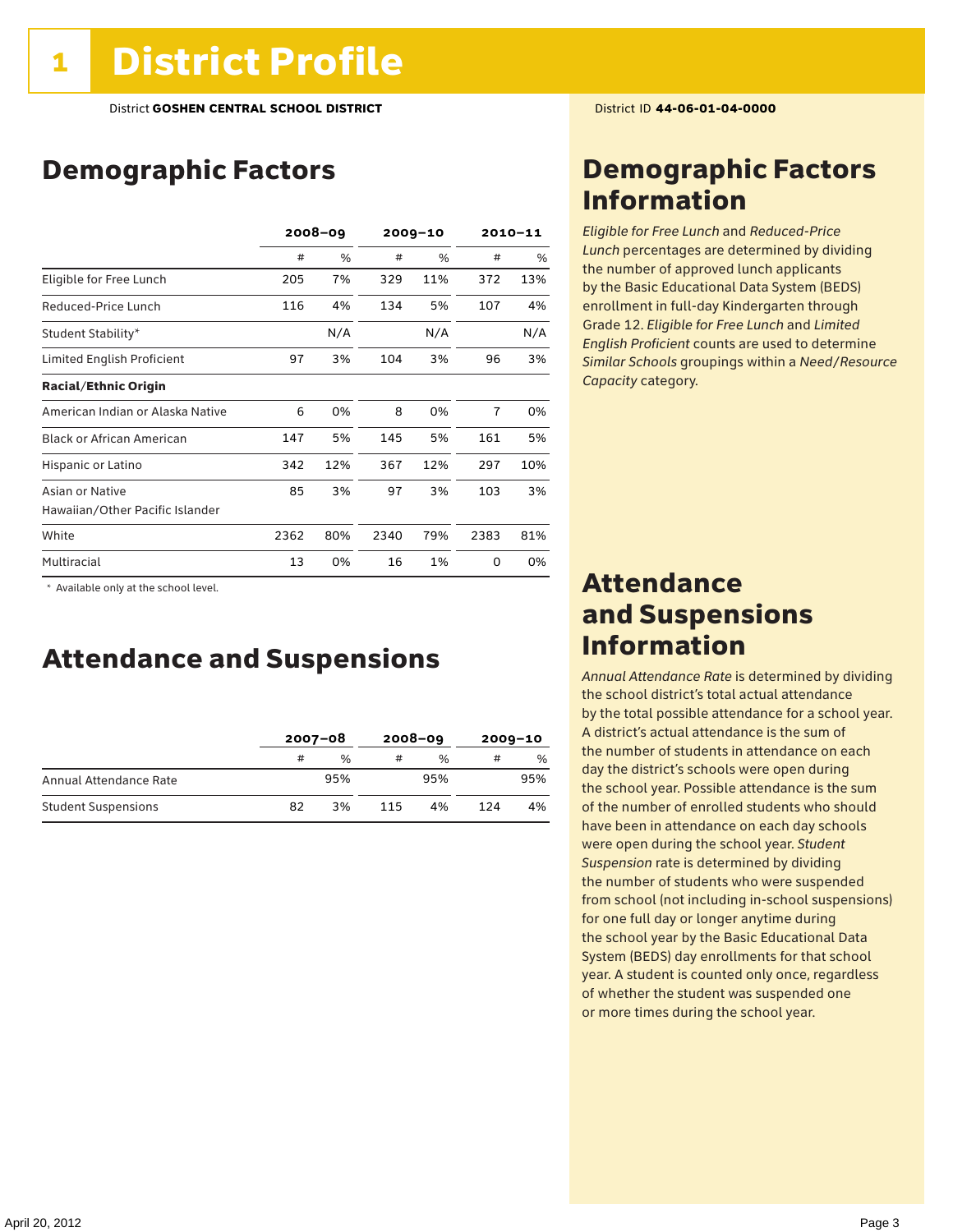### Teacher Qualifications

|                                                                             | $2008 - 09$ | $2009 - 10$ | 2010-11 |
|-----------------------------------------------------------------------------|-------------|-------------|---------|
| <b>Total Number of Teachers</b>                                             | 236         | 229         | 216     |
| Percent with No Valid<br><b>Teaching Certificate</b>                        | 0%          | 0%          | 0%      |
| Percent Teaching Out<br>of Certification                                    | 2%          | 0%          | 1%      |
| Percent with Fewer Than<br>Three Years of Experience                        | 6%          | 3%          | 2%      |
| Percentage with Master's Degree<br>Plus 30 Hours or Doctorate               | 23%         | 27%         | 29%     |
| <b>Total Number of Core Classes</b>                                         | 619         | 591         | 538     |
| Percent Not Taught by Highly Qualified<br><b>Teachers in This District</b>  | 1%          | 1%          | 1%      |
| Percent Not Taught by Highly Qualified<br>in High-Poverty Schools Statewide | 8%          | 6%          | 5%      |
| Percent Not Taught by Highly Qualified<br>in Low-Poverty Schools Statewide  | 1%          | 1%          | 0%      |
| <b>Total Number of Classes</b>                                              | 807         | 768         | 697     |
| Percent Taught by Teachers Without<br>Appropriate Certification             | 1%          | 1%          | 1%      |

### Teacher Turnover Rate

|                                                                       | $2007 - 08$ | $2008 - 09$ | 2009-10 |
|-----------------------------------------------------------------------|-------------|-------------|---------|
| Turnover Rate of Teachers with Fewer<br>than Five Years of Experience | 8%          | 24%         | 43%     |
| Turnover Rate of All Teachers                                         | 12%         | 13%         | 14%     |

### Staff Counts

|                                       | $2008 - 09$ | $2009 - 10$ | $2010 - 11$ |
|---------------------------------------|-------------|-------------|-------------|
| <b>Total Other Professional Staff</b> | 24          | 25          | 23          |
| Total Paraprofessionals*              | 55          | 55          | 55          |
| <b>Assistant Principals</b>           | 4           |             |             |
| Principals                            | 4           |             |             |

\* Not available at the school level.

### Teacher Qualifications Information

The *Percent Teaching Out of Certification* is the percent doing so more than on an incidental basis; that is, the percent teaching for more than five periods per week outside certification.

*Core Classes* are primarily K-6 common branch, English, mathematics, science, social studies, art, music, and foreign languages. To be *Highly Qualified*, a teacher must have at least a Bachelor's degree, be certified to teach in the subject area, and show subject matter competency. A teacher who taught one class outside of the certification area(s) is counted as Highly Qualified provided that 1) the teacher had been determined by the school or district through the HOUSSE process or other state-accepted methods to have demonstrated acceptable subject knowledge and teaching skills and 2) the class in question was not the sole assignment reported. Credit for incidental teaching does not extend beyond a single assignment. Independent of Highly Qualified Teacher status, any assignment for which a teacher did not hold a valid certificate still registers as teaching out of certification. High-poverty and low-poverty schools are those schools in the upper and lower quartiles, respectively, for percentage of students eligible for a free or reduced-price lunch.

### Teacher Turnover Rate Information

*Teacher Turnover Rate* for a specified school year is the number of teachers in that school year who were not teaching in the following school year divided by the number of teachers in the specified school year, expressed as a percentage.

### Staff Counts Information

*Other Professionals* includes administrators, guidance counselors, school nurses, psychologists, and other professionals who devote more than half of their time to non-teaching duties. Teachers who are shared between buildings within a district are reported on the district report only.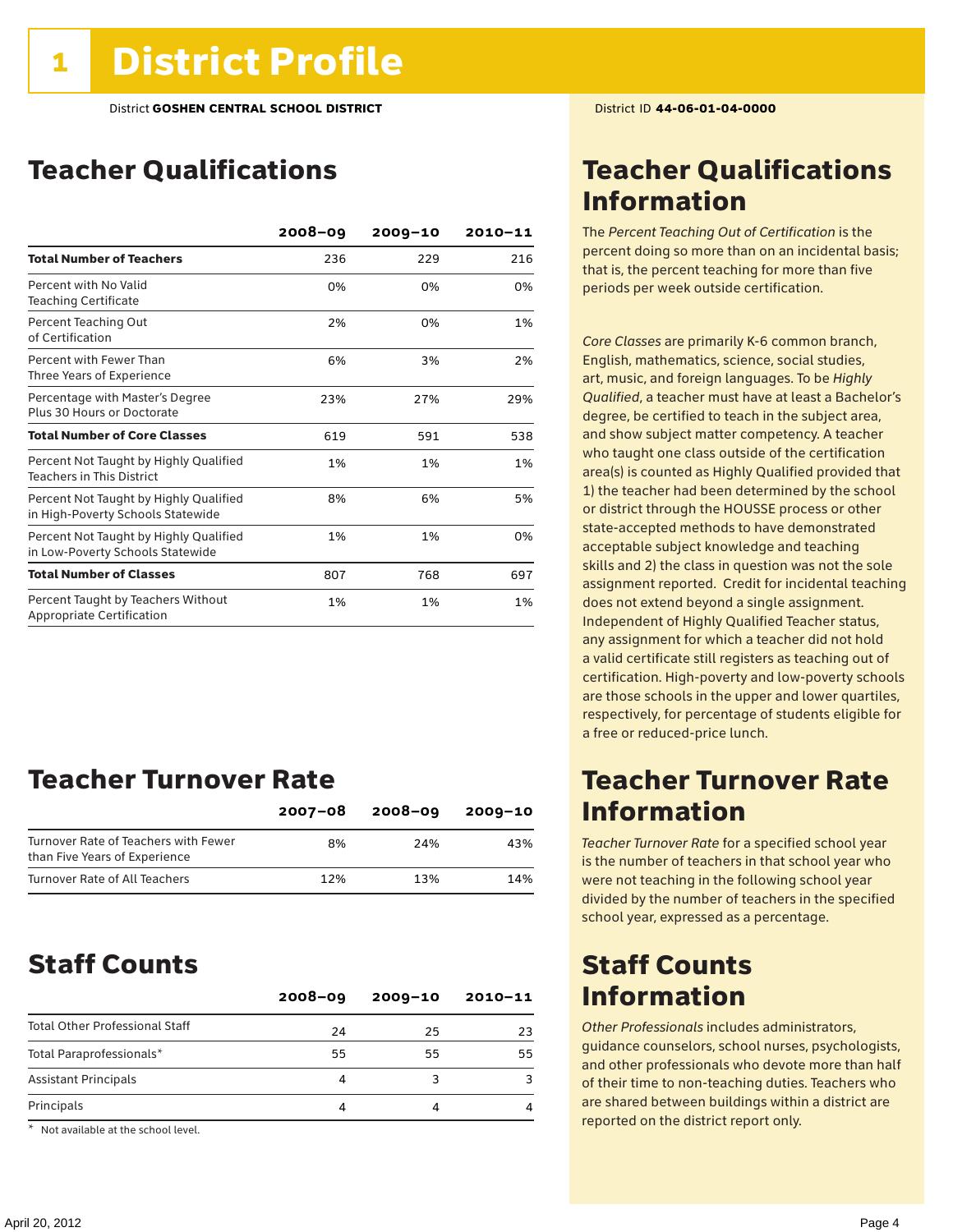### Understanding How Accountability Works in New York State

The federal No Child Left Behind (NCLB) Act requires that states develop and report on measures of student proficiency in 1) English language arts (ELA), in 2) mathematics, and on 3) a third indicator. In New York State in 2010–11, the third indicator is science at the elementary/middle level and graduation rate at the secondary level. Schools or districts that meet predefined goals on these measures are making Adequate Yearly Progress (AYP).





#### 1 English Language Arts (ELA)

To make AYP in ELA, every accountability group must make AYP. For a group to make AYP, it must meet the participation *and* the performance criteria.

#### A Participation Criterion

At the elementary/middle level, 95 percent of Grades 3–8 students enrolled during the test administration period in each group with 40 or more students must be tested on the New York State Testing Program (NYSTP) in ELA or, if appropriate, the New York State English as a Second Language Achievement Test (NYSESLAT), or the New York State Alternate Assessment (NYSAA) in ELA. At the secondary level, 95 percent of seniors in 2010–11 in each accountability group with 40 or more students must have taken an English examination that meets the students' graduation requirement.

#### B Performance Criterion

At the elementary/middle level, the Performance Index (PI) of each group with 30 or more continuously enrolled tested students must equal or exceed its Effective Annual Measurable Objective (AMO) or the group must make Safe Harbor. (NYSESLAT is used only for participation.) At the secondary level, the PI of each group in the 2007 cohort with 30 or more members must equal or exceed its Effective AMO or the group must make Safe Harbor. To make Safe Harbor, the PI of the group must equal or exceed its Safe Harbor Target and the group must qualify for Safe Harbor using the third indicator, science or graduation rate.

#### 2 Mathematics

The same criteria for making AYP in ELA apply to mathematics. At the elementary/middle level, the measures used to determine AYP are the NYSTP and the NYSAA in mathematics. At the secondary level, the measures are mathematics examinations that meet the students' graduation requirement.

#### 3 Third Indicator

In addition to English language arts and mathematics, the school must also make AYP in a third area of achievement. This means meeting the criteria in science at the elementary/middle level and the criteria in graduation rate at the secondary level.

Elementary/Middle-Level Science: To make AYP, the All Students group must meet the participation criterion *and* the performance criterion.

#### A Participation Criterion

Eighty percent of students in Grades 4 and/or 8 enrolled during the test administration period in the All Students group, if it has 40 or more students, must be tested on an accountability measure. In Grade 4, the measures are the Grade 4 elementary-level science test and the Grade 4 NYSAA in science. In Grade 8 science, the measures are the Grade 8 middle-level science test, Regents science examinations, and the Grade 8 NYSAA in science.

#### B Performance Criterion

The PI of the All Students group, if it has 30 or more students, must equal or exceed the State Science Standard (100) or the Science Progress Target.

Qualifying for Safe Harbor in Elementary/Middle-Level ELA and Math: To qualify, the group must meet both the participation criterion and the performance criterion in science.

Secondary-Level Graduation Rate: For a school to make AYP in graduation rate, the percent of students in the 2006 graduation-rate total cohort in the All Students group earning a local or Regents diploma by August 31, 2010 must equal or exceed the Graduation-Rate Standard (80%) or the Graduation-Rate Progress Target.

Qualifying for Safe Harbor in Secondary-Level ELA and Math: To qualify, the percent of the 2006 graduation-rate total cohort earning a local or Regents diploma by August 31, 2010 must equal or exceed the Graduation-Rate Standard (80%) or the Graduation-Rate Progress Target for that group.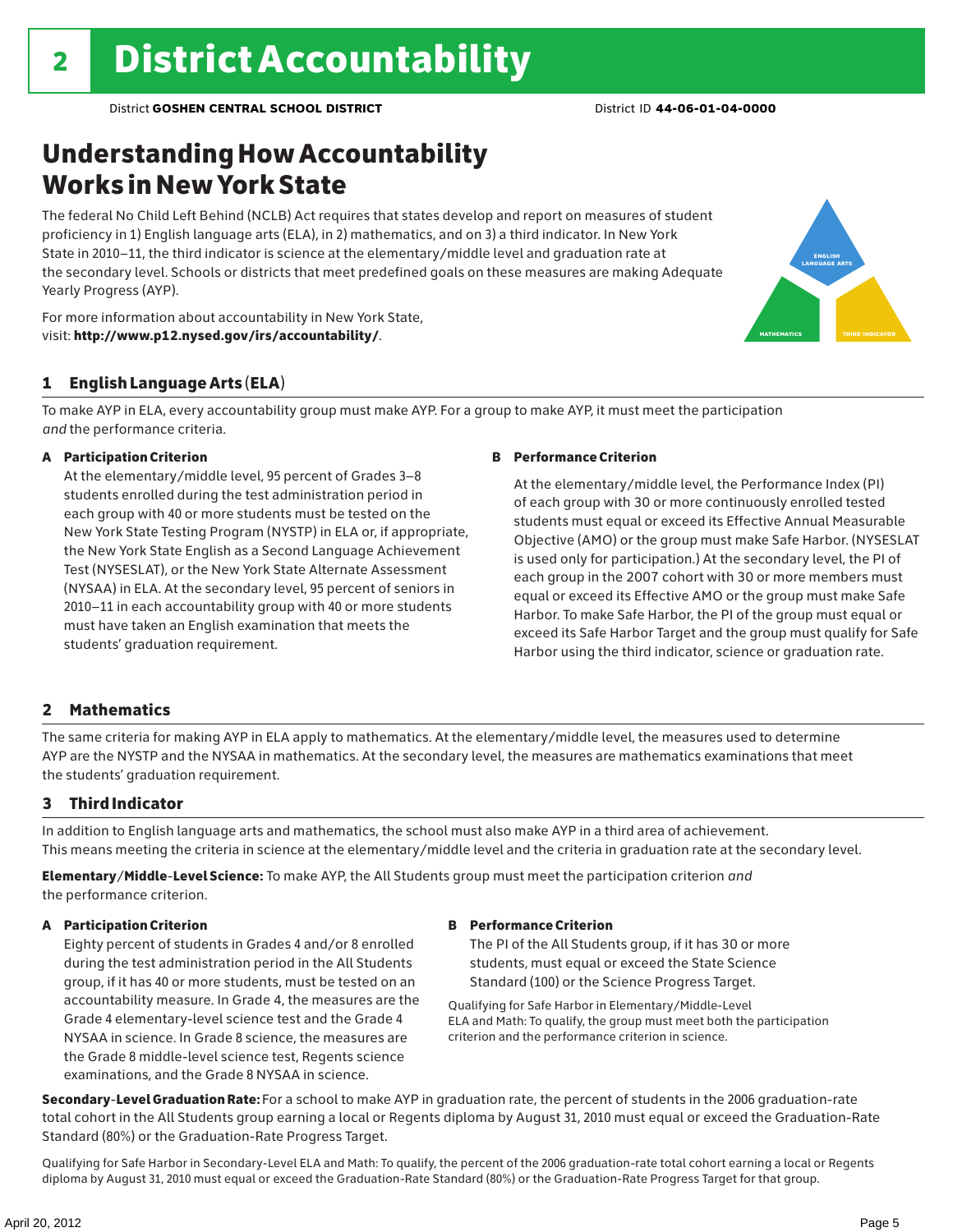### Useful Terms for Understanding Accountability

#### 12th Graders

The count of 12th graders enrolled during the 2010–11 school year used to determine the Percentage Tested for the Participation part of the AYP determination for secondarylevel ELA and mathematics. These are the first numbers in the parentheses after the subgroup label on the secondary-level ELA and mathematics pages.

#### 2007 Cohort

The count of students in the 2007 accountability cohort used to determine the Performance Index for the Test Performance part of the AYP determination for secondary-level ELA and mathematics. These are the second numbers in the parentheses after the subgroup label on the secondary-level ELA and mathematics pages.

#### Accountability Cohort for English and Mathematics

The accountability cohort is used to determine if a school or district met the performance criterion in secondary-level ELA and mathematics. The 2007 school accountability cohort consists of all students who first entered Grade 9 anywhere in the 2007–08 school year, and all ungraded students with disabilities who reached their seventeenth birthday in the 2007–08 school year, who were enrolled on October 6, 2010 and did not transfer to a diploma granting program. Students who earned a high school equivalency diploma or were enrolled in an approved high school equivalency preparation program on June 30, 2011, are not included in the 2007 school accountability cohort. The 2007 district accountability cohort consists of all students in each school accountability cohort plus students who transferred within the district after BEDS day plus students who were placed outside the district by the Committee on Special Education or district administrators and who met the other requirements for cohort membership. Cohort is defined in Section 100.2 (p) (16) of the Commissioner's Regulations.

#### Adequate Yearly Progress (AYP)

Adequate Yearly Progress (AYP) indicates satisfactory progress by a district or a school toward the goal of proficiency for all students.

#### Annual Measurable Objective (AMO)

The Annual Measurable Objective (AMO) is the Performance Index value that signifies that an accountability group is making satisfactory progress toward the goal that 100 percent of students will be proficient in the State's learning standards for English language arts and mathematics by 2013–14. The AMOs for each grade level will be increased as specified in CR100.2(p) (14) and will reach 200 in 2013–14. (See Effective AMO for further information.)

#### Continuous Enrollment

The count of continuously enrolled tested students used to determine the Performance Index for the Test Performance part of the AYP determination for elementary/middle-level ELA, mathematics, and science. These are the second numbers in the parentheses after the subgroup label on the elementary/ middle-level ELA, mathematics, and science pages.

#### Continuously Enrolled Students

At the elementary/middle level, continuously enrolled students are those enrolled in the school or district on BEDS day (usually the first Wednesday in October) of the school year until the test administration period. At the secondary level, all students who meet the criteria for inclusion in the accountability cohort are considered to be continuously enrolled.

#### Effective Annual Measurable Objective (Effective AMO)

The Effective Annual Measurable Objective is the Performance Index (PI) value that each accountability group within a school or district is expected to achieve to make AYP. The Effective AMO is the lowest PI that an accountability group of a given size can achieve in a subject for the group's PI not to be considered significantly different from the AMO for that subject. If an accountability group's PI equals or exceeds the Effective AMO, it is considered to have made AYP. A more complete definition of Effective AMO and a table showing the PI values that each group size must equal or exceed to make AYP are available at www.p12.nysed.gov/irs.

#### Graduation Rate

The Graduation Rate on the Graduation Rate page is the percentage of the 2006 cohort that earned a local or Regents diploma by August 31, 2010.

#### Graduation-Rate Total Cohort

The Graduation-Rate Total Cohort, shown on the Graduation Rate page, is used to determine if a school or district made AYP in graduation rate. For the 2010–11 school year, this cohort is the 2006 graduation-rate total cohort. The 2006 total cohort consists of all students who first entered Grade 9 anywhere in the 2006–07 school year, and all ungraded students with disabilities who reached their seventeenth birthday in the 2006–07 school year, and who were enrolled in the school/ district for five months or longer or who were enrolled in the school/district for less than five months but were previously enrolled in the same school/district for five months or longer between the date they first entered Grade 9 and the date they last ended enrollment. A more detailed definition of graduation-rate cohort can be found in the *SIRS Manual* at www.p12.nysed.gov/irs.

For districts and schools with fewer than 30 graduation-rate total cohort members in the All Students group in 2010–11, data for 2009–10 and 2010–11 for accountability groups were combined to determine counts and graduation rates. Groups with fewer than 30 students in the graduation-rate total cohort are not required to meet the graduation-rate criterion.

#### Limited English Proficient

For all accountability measures, if the count of LEP students is equal to or greater than 30, former LEP students are also included in the performance calculations.

#### Non-Accountability Groups

Female, Male, and Migrant groups are not part of the AYP determination for any measure.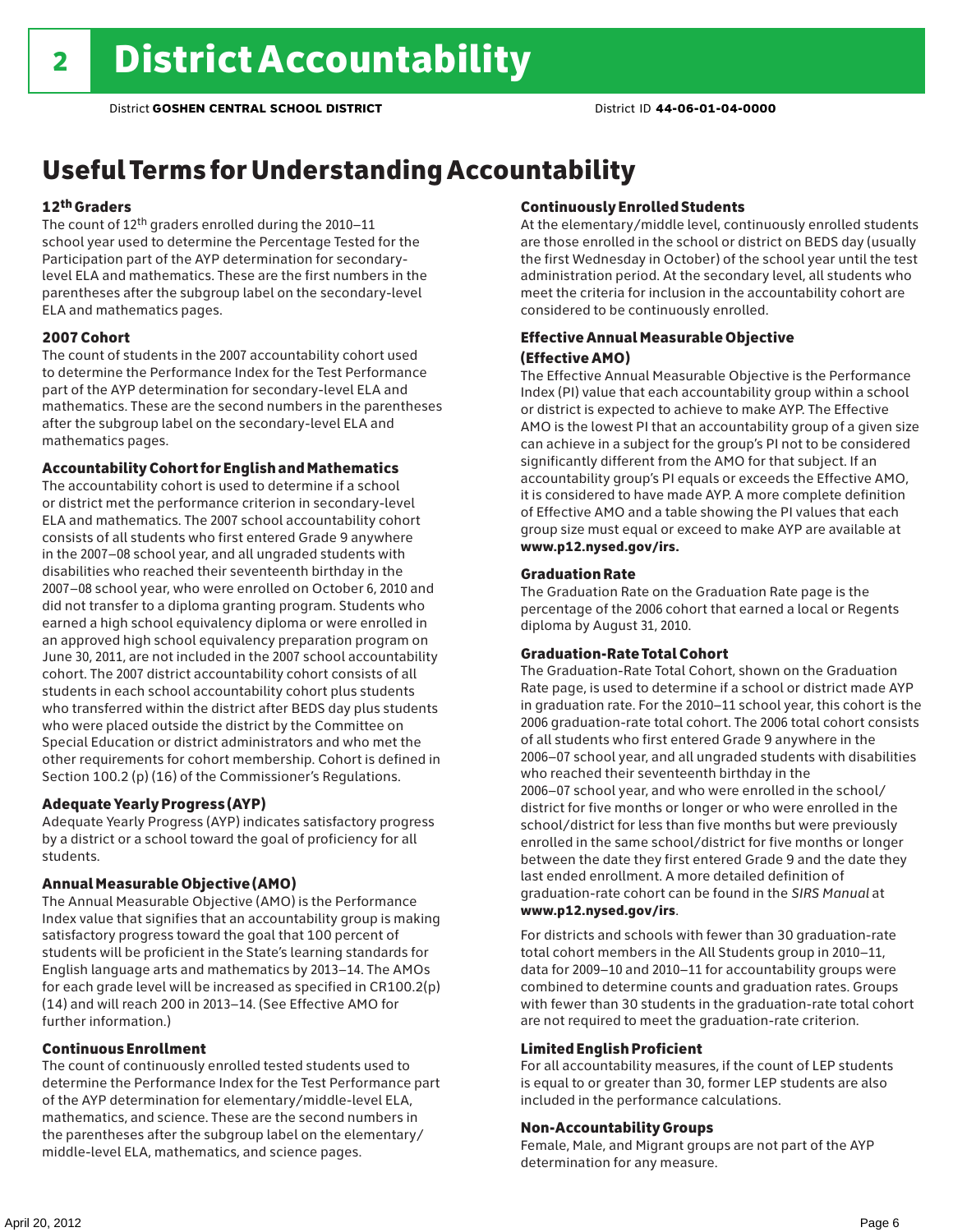### Useful Terms for Understanding Accountability (continued)

#### Participation

Accountability groups with fewer than 40 students enrolled during the test administration period (for elementary/middlelevel ELA, math, and science) or fewer than 40 12th graders (for secondary-level ELA and mathematics) are not required to meet the participation criterion. If the Percentage Tested for an accountability group fell below 95 percent for ELA and math or 80 percent for science in 2010–11, the participation enrollment ("Total" or "12th Graders") shown in the tables is the sum of 2009–10 and 2010–11 participation enrollments and the "Percentage Tested" shown is the weighted average of the participation rates over those two years.

#### Performance Index (PI)

A Performance Index is a value from 0 to 200 that is assigned to an accountability group, indicating how that group performed on a required State test (or approved alternative) in English language arts, mathematics, or science. Student scores on the tests are converted to four performance levels, from Level 1 to Level 4. (See performance level definitions on the Overview summary page.) At the elementary/middle level, the PI is calculated using the following equation:

100 × [(Count of Continuously Enrolled Tested Students Performing at Levels 2, 3, and 4 + the Count at Levels 3 and 4) Count of All Continuously Enrolled Tested Students]

At the secondary level, the PI is calculated using the following equation:

100 × [(Count of Cohort Members Performing at Levels 2, 3, and 4 + the Count at Levels 3 and 4) Count of All Cohort Members]

A list of tests used to measure student performance for accountability is available at www.p12.nysed.gov/irs.

#### Progress Targets

For accountability groups below the State Standard in science or graduation rate, the Progress Target is an alternate method for making AYP or qualifying for Safe Harbor in English language arts and mathematics based on improvement over the previous year's performance.

*Science:* The current year's Science Progress Target is calculated by adding one point to the previous year's Performance Index (PI). Example: The 2010–11 Science Progress Target is calculated by adding one point to the 2009–10 PI.

*Graduation Rate:* The Graduation-rate Progress Target is calculated by determining a 20% gap reduction between the rate of the previous year's graduation-rate cohort and the state standard. Example: The 2010–11 Graduation-Rate Progress Target = [(80 – percentage of the 2005 cohort earning a local or Regents diploma by August 31, 2009)  $\times$  0.20] + percentage of the 2005 cohort earning a local or Regents diploma by August 31, 2009.

Progress Targets are provided for groups whose PI (for science) or graduation rate (for graduation rate) is below the State Standard.

#### Safe Harbor Targets

Safe Harbor provides an alternate means to demonstrate AYP for accountability groups that do not achieve their EAMOs in English or mathematics. The 2010–11 safe harbor targets are calculated using the following equation: 2009–10 PI + (200 – the 2009–10 PI) × 0.10

Safe Harbor Targets are provided for groups whose PI is less than the EAMO.

#### Safe Harbor Qualification (‡)

On the science page, if the group met both the participation and the performance criteria for science, the Safe Harbor Qualification column will show "Qualified." If the group did not meet one or more criteria, the column will show "Did not qualify." A "‡" symbol after the 2010–11 Safe Harbor Target on the elementary/middle- or secondary-level ELA or mathematics page indicates that the student group did not make AYP in science (elementary/middle level) or graduation rate (secondary level) and; therefore, the group did not qualify for Safe Harbor in ELA or mathematics.

#### State Standard

The criterion value that represents minimally satisfactory performance (for science) or a minimally satisfactory percentage of cohort members earning a local or Regents diploma (for graduation rate). In 2010–11, the State Science Standard is a Performance Index of 100; the State Graduation-Rate Standard is 80%. The Commissioner may raise the State Standard at his discretion in future years.

#### Students with Disabilities

For all measures, if the count of students with disabilities is equal to or greater than 30, former students with disabilities are also included in the performance calculations.

#### Test Performance

For districts and schools with fewer than 30 continuously enrolled tested students (for elementary/middle-level ELA, math, and science) or fewer than 30 students in the 2007 cohort (for secondary-level ELA and mathematics) in the All Students group in 2010–11, data for 2009–10 and 2010–11 for accountability groups were combined to determine counts and Performance Indices. For districts and schools with 30 or more continuously enrolled students/2007 cohort members in the All Students group in 2010–11, student groups with fewer than 30 members are not required to meet the performance criterion. This is indicated by a "—" in the Test Performance column in the table.

#### Total

The count of students enrolled during the test administration period used to determine the Percentage Tested for the Participation part of the AYP determination for elementary/ middle-level ELA, mathematics, and science. These are the first numbers in the parentheses after the subgroup label on the elementary/middle-level ELA, mathematics, and science pages. For accountability calculations, students who were excused from testing for medical reasons in accordance with federal NCLB guidance are not included in the count.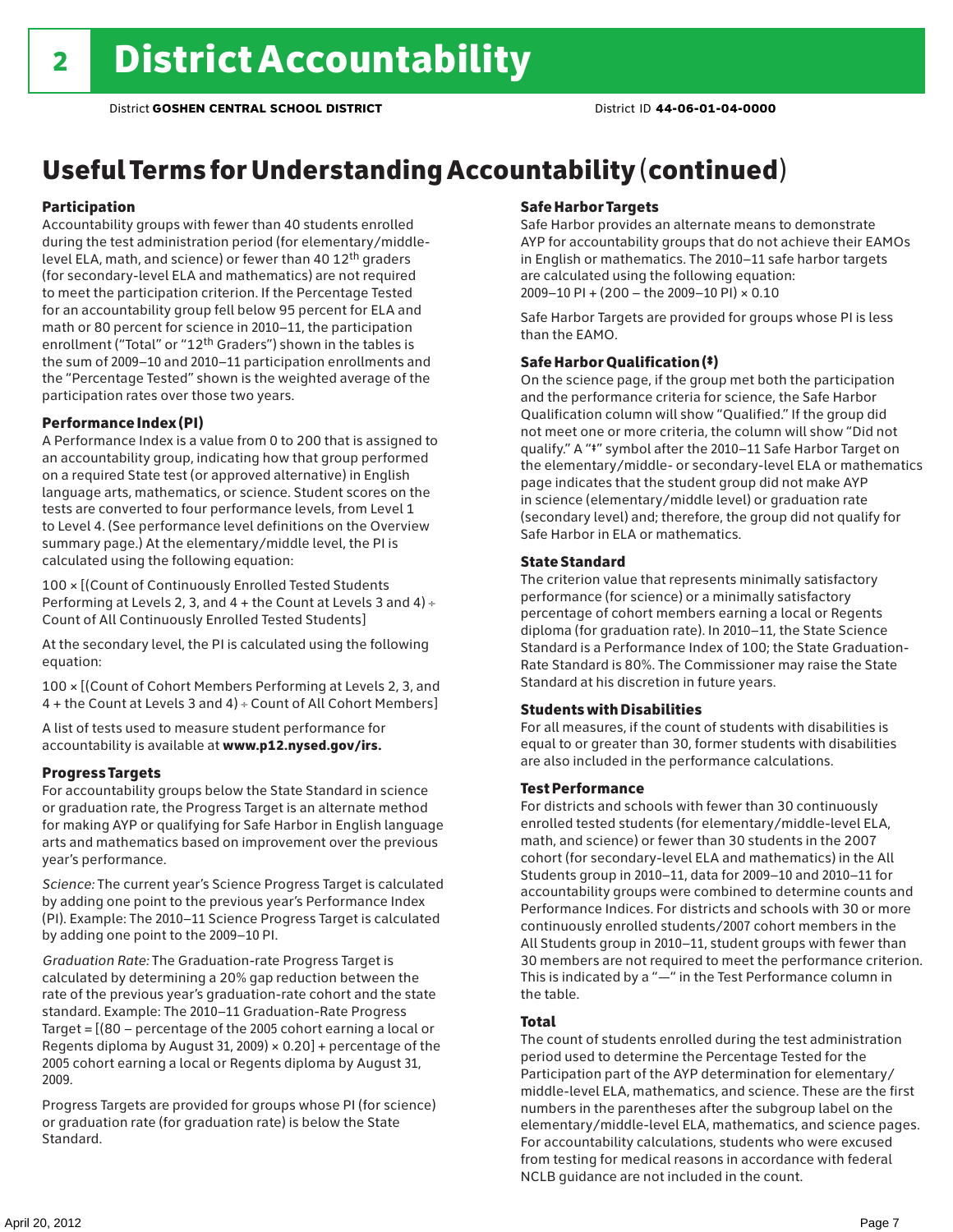### Understanding Your District Accountability Status

The list below defines the district status categories applied to each accountability measure under New York State's district accountability system, which is divided into a Federal Title I component and a State component. Accountability measures for districts are English language arts (ELA), mathematics, elementary/middle-level science, and graduation rate. A district may be assigned a different status for different accountability measures. The overall status of a district is the status assigned to the district for the accountability measure with the most advanced designation in the hierarchy. If the district receives Title I funds, it is the most advanced designation in the Title I hierarchy, unless the district is in good standing under Title I but identified as DRAP under the State hierarchy. A district that does not receive Title I funding in a school year does not have a federal status in that year; however, all districts receive a state status even if they do not receive Title I funding. Consequences for districts not in good standing can be found at: http://www.p12.nysed.gov/irs/accountability/.

| <b>Federal Title I Status</b><br>(Applies to all New York State districts receiving Title I funds)                                                                                                                                                                                                                                             | <b>New York State Status</b><br>(Applies to New York State districts)                                                                                                                                                                                                                                          |  |  |  |  |
|------------------------------------------------------------------------------------------------------------------------------------------------------------------------------------------------------------------------------------------------------------------------------------------------------------------------------------------------|----------------------------------------------------------------------------------------------------------------------------------------------------------------------------------------------------------------------------------------------------------------------------------------------------------------|--|--|--|--|
| <b>◆</b> District in Good Standing<br>A district is considered to be in good standing if it has not been identified as a District in Need of Improvement<br>or a District Requiring Academic Progress.                                                                                                                                         |                                                                                                                                                                                                                                                                                                                |  |  |  |  |
| District in Need of Improvement (Year 1)<br>∧<br>A district that has not made AYP for two consecutive years<br>on the same accountability measure is considered a District<br>in Need of Improvement (Year 1) for the following year, if it<br>continues to receive Title I funds.                                                             | <b>District Requiring Academic Progress (Year 1)</b><br>A district that has not made AYP on the same accountability<br>measure for two consecutive years is considered a District Requiring<br>Academic Progress (Year 1) for the following year.                                                              |  |  |  |  |
| District in Need of Improvement (Year 2)<br>A District in Need of Improvement (Year 1) that does not<br>make AYP on the accountability measure for which it was<br>identified is considered a District in Need of Improvement<br>(Year 2) for the following year, if it continues to receive<br>Title I funds.                                 | <b>District Requiring Academic Progress (Year 2)</b><br>A District Requiring Academic Progress (Year 1) that does not<br>make AYP on the accountability measure for which it was identified<br>is considered a District Requiring Academic Progress (Year 2) for<br>the following year.                        |  |  |  |  |
| District in Need of Improvement (Year 3)<br>A District in Need of Improvement (Year 2) that does not<br>make AYP on the accountability measure for which it was<br>identified is considered a District in Need of Improvement<br>(Year 3) for the following year, if it continues to receive<br>Title I funds.                                 | <b>District Requiring Academic Progress (Year 3)</b><br>A District Requiring Academic Progress (Year 2) that does not<br>make AYP on the accountability measure for which it was identified<br>is considered a District Requiring Academic Progress (Year 3) for<br>the following year.                        |  |  |  |  |
| District in Need of Improvement (Year 4)<br>A District in Need of Improvement (Year 3) that does not<br>make AYP on the accountability measure for which it was<br>identified is considered a District in Need of Improvement<br>(Year 4) for the following year, if it continues to receive<br>Title I funds.                                 | <b>District Requiring Academic Progress (Year 4)</b><br>A District Requiring Academic Progress (Year 3) that does not<br>make AYP on the accountability measure for which it was identified<br>is considered a District Requiring Academic Progress (Year 4) for<br>the following year.                        |  |  |  |  |
| ◆ District in Need of Improvement (Year 5 and above)<br>A District in Need of Improvement (Year 4 and above)<br>that does not make AYP on the accountability measure<br>for which it was identified is considered a District in Need<br>of Improvement (Year 5 and above) for the following year,<br>if it continues to receive Title I funds. | District Requiring Academic Progress (Year 5 and above)<br>A District Requiring Academic Progress (Year 4 and above) that<br>does not make AYP on the accountability measure for which it was<br>identified is considered a District Requiring Academic Progress<br>(Year 5 and above) for the following year. |  |  |  |  |

Pending - A district's status is "Pending" if the district requires special evaluation procedures and they have not yet been completed.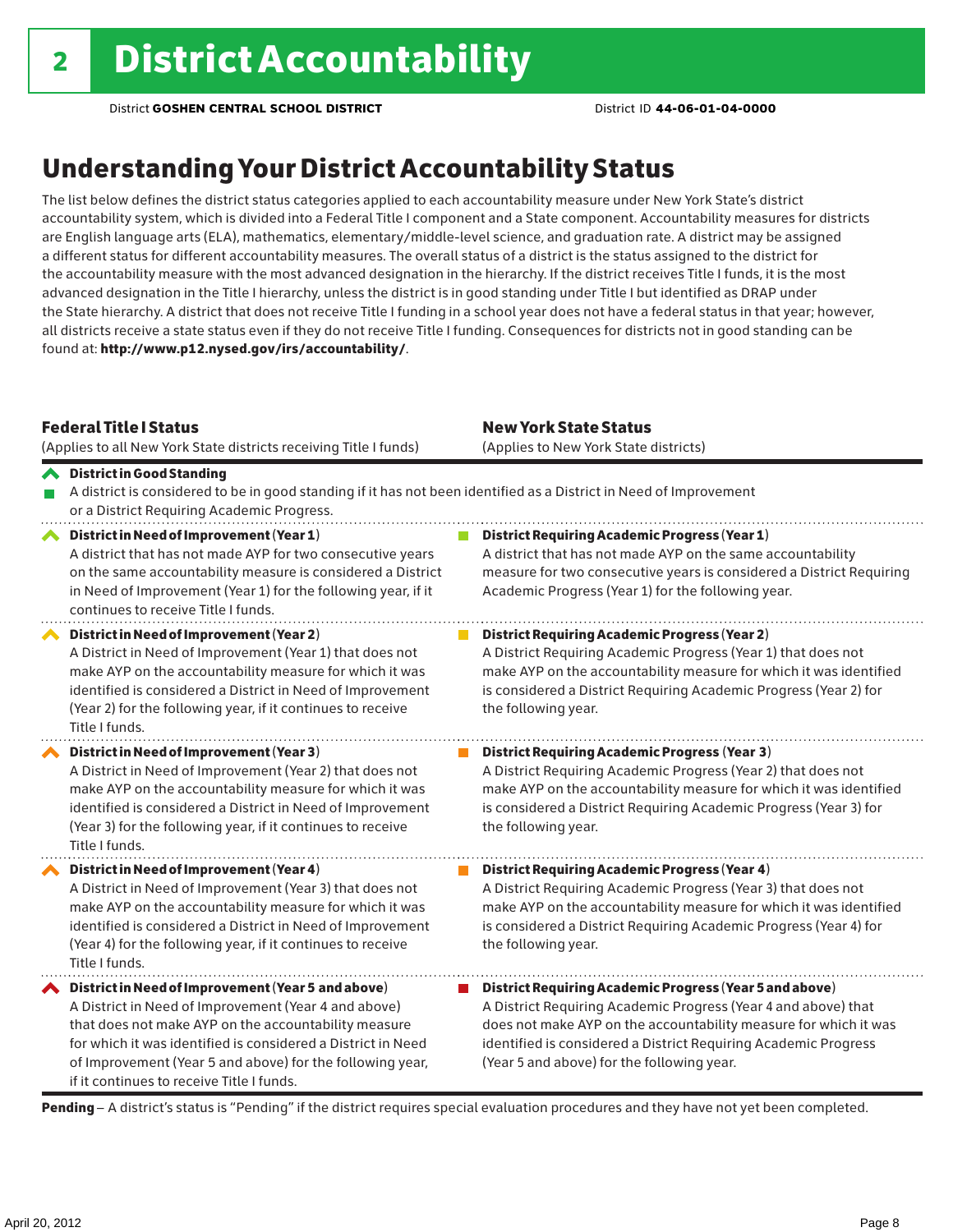## 2 District Accountability

District **GOSHEN CENTRAL SCHOOL DISTRICT** District ID **44-06-01-04-0000**

### Summary

| <b>Overall Accountability</b> | <b>Good Standing</b>                                      |               |             |                                       |  |  |
|-------------------------------|-----------------------------------------------------------|---------------|-------------|---------------------------------------|--|--|
| Status $(2011 - 12)$          | ELA                                                       | Good Standing | Science     | Good Standing                         |  |  |
|                               | Math                                                      | Good Standing |             | Graduation Rate <a> Good Standing</a> |  |  |
| <b>Title I Part A Funding</b> | <b>Years the District Received Title I Part A Funding</b> |               |             |                                       |  |  |
|                               | $2009 - 10$                                               |               | $2010 - 11$ | $2011 - 12$                           |  |  |
|                               | YES                                                       |               | YES         | YES                                   |  |  |

#### On which accountability measures did this district make Adequate Yearly Progress (AYP) and which groups made AYP on each measure?

|                                                     | <b>Elementary/Middle Level</b> |             |               | <b>Secondary Level</b> |               |                        |  |
|-----------------------------------------------------|--------------------------------|-------------|---------------|------------------------|---------------|------------------------|--|
|                                                     | English                        |             |               | English                |               |                        |  |
| <b>Student Groups</b>                               | Language Arts                  | Mathematics | Science       | Language Arts          | Mathematics   | <b>Graduation Rate</b> |  |
| <b>All Students</b>                                 | V                              | V           | V             |                        | V             | V                      |  |
| <b>Ethnicity</b>                                    |                                |             |               |                        |               |                        |  |
| American Indian or Alaska Native                    |                                |             |               |                        |               |                        |  |
| <b>Black or African American</b>                    | V                              |             |               |                        |               |                        |  |
| Hispanic or Latino                                  | V                              | V           |               |                        |               |                        |  |
| Asian or Native<br>Hawaiian/Other Pacific Islander  | v                              |             |               |                        |               |                        |  |
| White                                               | v                              |             |               |                        |               |                        |  |
| Multiracial                                         |                                |             |               |                        |               |                        |  |
| <b>Other Groups</b>                                 |                                |             |               |                        |               |                        |  |
| <b>Students with Disabilities</b>                   | X                              | X           |               |                        |               |                        |  |
| Limited English Proficient                          | V                              | ✔           |               |                        |               |                        |  |
| <b>Economically Disadvantaged</b>                   | V                              | V           |               |                        |               |                        |  |
| <b>Student groups making</b><br>AYP in each subject | $X$ 7 of 8                     | $X$ 7 of 8  | $\vee$ 1 of 1 | $\vee$ 2 of 2          | $\vee$ 2 of 2 | $\vee$ 1 of 1          |  |

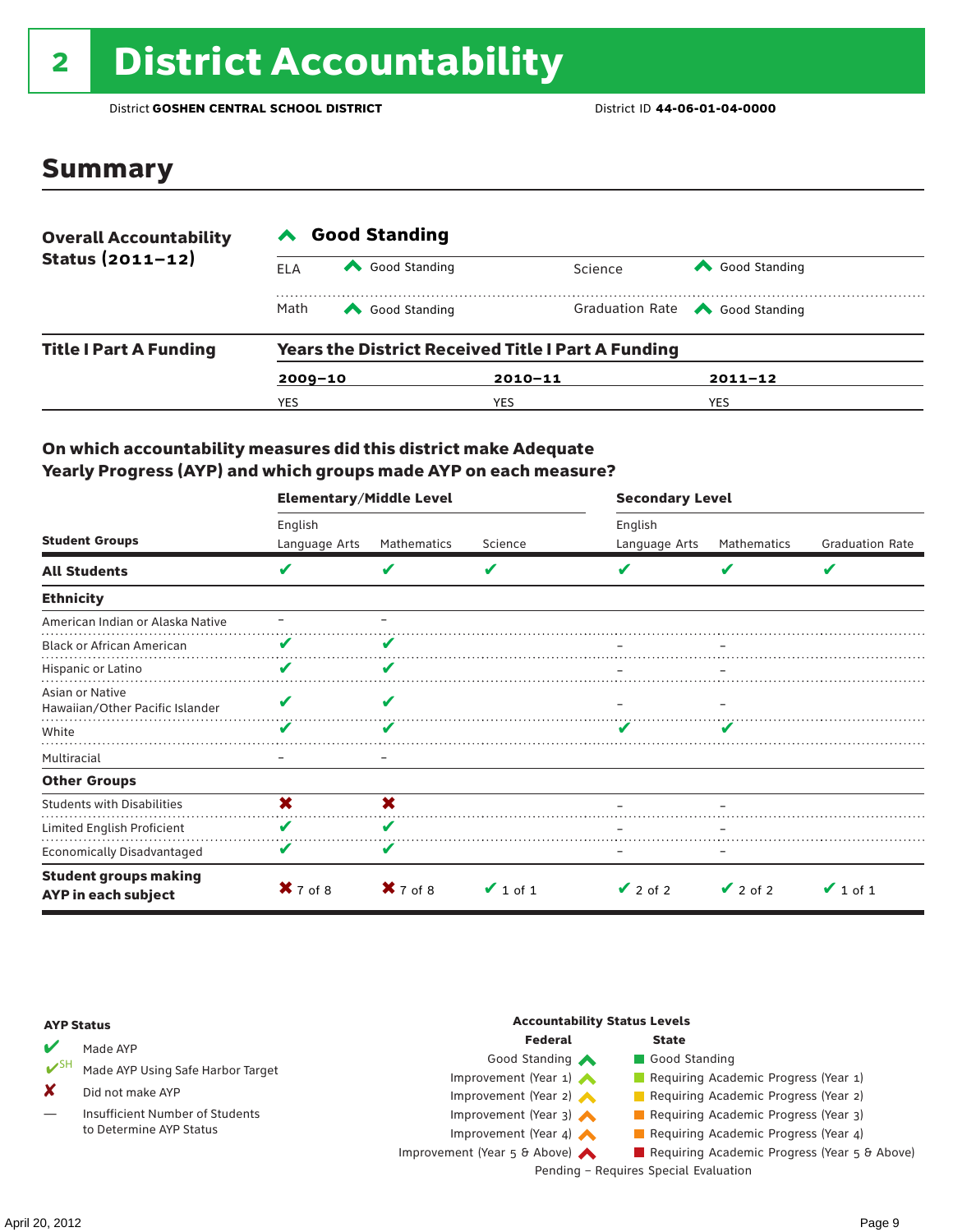### **Elementary/Middle-Level English Language Arts**

| <b>Accountability Status</b><br>for This Subject<br>$(2011 - 12)$ | ‴      | Good Standing                                            |
|-------------------------------------------------------------------|--------|----------------------------------------------------------|
| <b>Accountability Measures</b>                                    | 7 of 8 | Student groups making AYP in English language arts       |
|                                                                   |        | Did not make AYP                                         |
| <b>Prospective Status</b>                                         |        | This district will be in good standing in 2012-13. [201] |

#### How did students in each accountability group perform on **elementary/middle-level English language arts accountability measures?**

|                                                            | <b>AYP</b>                 | <b>Participation</b> |               | <b>Test Performance</b> |             | <b>Performance Objectives</b> |                    |             |
|------------------------------------------------------------|----------------------------|----------------------|---------------|-------------------------|-------------|-------------------------------|--------------------|-------------|
| <b>Student Group</b>                                       |                            | Met                  | Percentage    | Met                     | Performance | Effective                     | Safe Harbor Target |             |
| (Total: Continuous Enrollment)                             | <b>Status</b>              | Criterion            | <b>Tested</b> | Criterion               | Index       | AMO                           | $2010 - 11$        | $2011 - 12$ |
| <b>Accountability Groups</b>                               |                            |                      |               |                         |             |                               |                    |             |
| <b>All Students</b> (1367:1345)                            | $\boldsymbol{\mathcal{U}}$ | V                    | 100%          | V                       | 156         | 119                           |                    |             |
| <b>Ethnicity</b>                                           |                            |                      |               |                         |             |                               |                    |             |
| American Indian or Alaska Native<br>(5:5)                  |                            |                      |               |                         |             |                               |                    |             |
| <b>Black or African American</b><br>(55:54)                | V                          | V                    | 100%          | V                       | 135         | 109                           |                    |             |
| Hispanic or Latino (185:175)                               | V                          | V                    | 99%           | V                       | 124         | 114                           |                    |             |
| Asian or Native Hawaiian/Other Pacific<br>Islander (46:44) | $\boldsymbol{\mathscr{L}}$ | V                    | 100%          | V                       | 166         | 107                           |                    |             |
| White (1074:1065)                                          | V                          | V                    | 100%          | V                       | 163         | 119                           |                    |             |
| Multiracial (2:2)                                          |                            | —                    |               | $\qquad \qquad -$       |             |                               |                    |             |
| <b>Other Groups</b>                                        |                            |                      |               |                         |             |                               |                    |             |
| <b>Students with Disabilities</b><br>(168:176)             | X                          | ✔                    | 100%          | X                       | 89          | 114                           | 108                | 100         |
| <b>Limited English Proficient</b><br>(45:73)               | V                          | V                    | 98%           | V                       | 115         | 111                           |                    |             |
| <b>Economically Disadvantaged</b><br>(228:228)             | V                          | V                    | 100%          | V                       | 128         | 115                           |                    |             |
| <b>Final AYP Determination</b>                             | $X$ 7 of 8                 |                      |               |                         |             |                               |                    |             |
| <b>Non-Accountability Groups</b>                           |                            |                      |               |                         |             |                               |                    |             |
| Female (684:676)                                           |                            |                      | 100%          |                         | 165         | 118                           |                    |             |
| Male (683:669)                                             |                            |                      | 100%          |                         | 148         | 118                           |                    |             |
| Migrant (0:0)                                              |                            |                      |               |                         |             |                               |                    |             |
|                                                            |                            |                      |               |                         |             |                               |                    |             |

used on this page.

note: See *Useful Terms for Understanding Accountability*  for explanations and definitions of terms and table labels

#### Symbols

- $M$  Made AYP
- ✔SH Made AYP Using Safe Harbor Target
- X Did not make AYP
- Fewer Than 40 Total/Fewer Than 30 Continuous Enrollment
- ‡ Did not qualify for Safe Harbor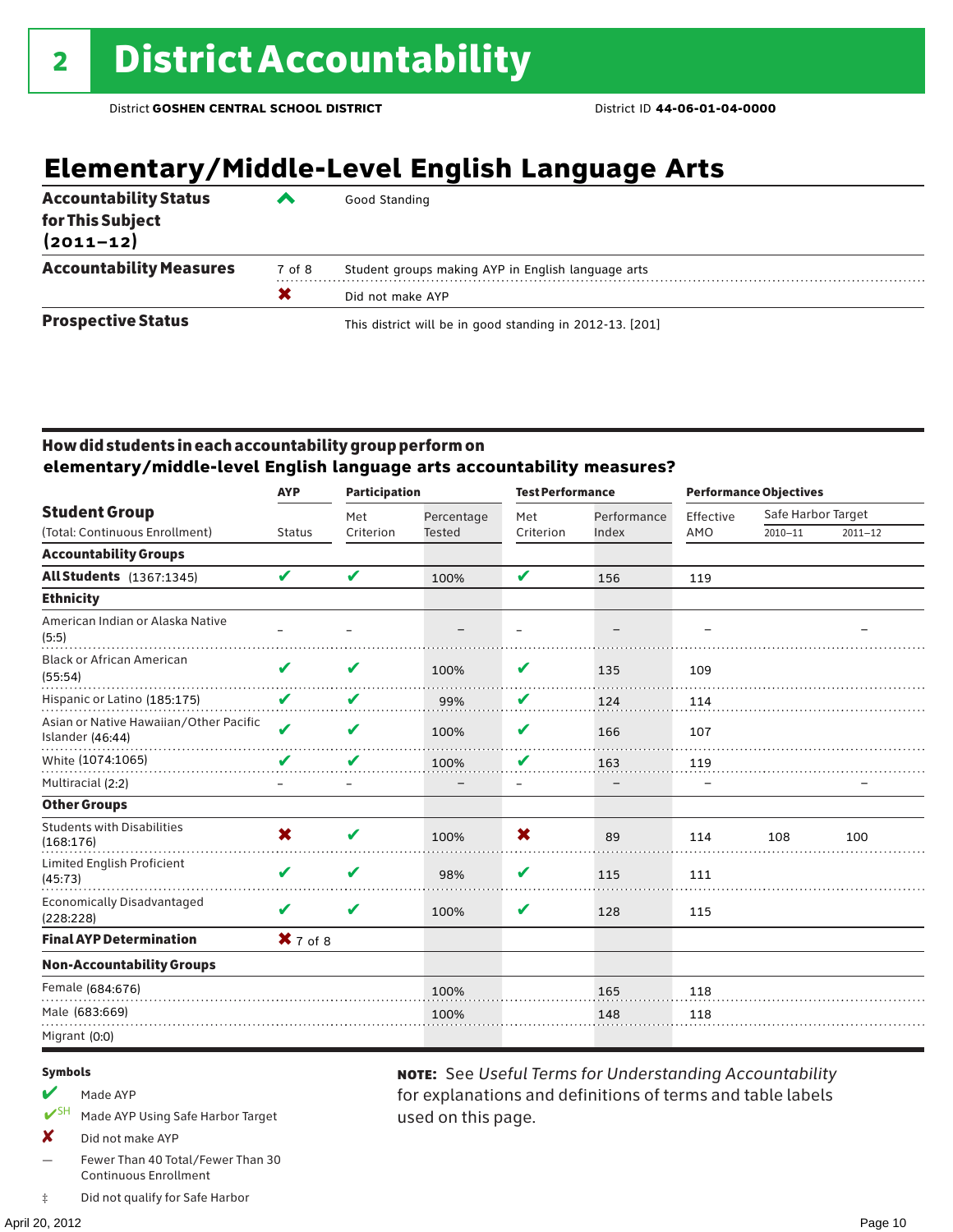### **Elementary/Middle-Level Mathematics**

| <b>Accountability Status</b><br>for This Subject<br>$(2011 - 12)$ | ▰      | Good Standing                                            |
|-------------------------------------------------------------------|--------|----------------------------------------------------------|
| <b>Accountability Measures</b>                                    | 7 of 8 | Student groups making AYP in mathematics                 |
|                                                                   | X      | Did not make AYP                                         |
| <b>Prospective Status</b>                                         |        | This district will be in good standing in 2012-13. [201] |

#### How did students in each accountability group perform on **elementary/middle-level mathematics accountability measures?**

| <b>AYP</b>                 | <b>Participation</b> |               | <b>Test Performance</b> |             | <b>Performance Objectives</b> |                    |             |
|----------------------------|----------------------|---------------|-------------------------|-------------|-------------------------------|--------------------|-------------|
|                            | Met                  | Percentage    | Met                     | Performance | Effective                     | Safe Harbor Target |             |
| <b>Status</b>              | Criterion            | <b>Tested</b> | Criterion               | Index       | AMO                           | $2010 - 11$        | $2011 - 12$ |
|                            |                      |               |                         |             |                               |                    |             |
| $\boldsymbol{\mathcal{U}}$ | V                    | 100%          | V                       | 166         | 134                           |                    |             |
|                            |                      |               |                         |             |                               |                    |             |
|                            |                      |               |                         |             |                               |                    |             |
| V                          | V                    | 100%          | V                       | 141         | 124                           |                    |             |
| V                          | V                    | 100%          | V                       | 141         | 129                           |                    |             |
| $\boldsymbol{\mathcal{U}}$ | V                    | 100%          | V                       | 176         | 123                           |                    |             |
| V                          | V                    | 100%          | V                       | 171         | 134                           |                    |             |
|                            | -                    |               | $\qquad \qquad -$       |             |                               |                    |             |
|                            |                      |               |                         |             |                               |                    |             |
| X                          | V                    | 99%           | X                       | 101         | 129                           | 113                | 111         |
| V                          | V                    | 100%          | V                       | 128         | 126                           |                    |             |
| V                          | V                    | 100%          | V                       | 136         | 130                           |                    |             |
|                            |                      |               |                         |             |                               |                    |             |
|                            |                      |               |                         |             |                               |                    |             |
|                            |                      | 100%          |                         | 170         | 133                           |                    |             |
|                            |                      | 100%          |                         | 161         | 133                           |                    |             |
|                            |                      |               |                         |             |                               |                    |             |
|                            |                      | $X$ 7 of 8    |                         |             |                               |                    |             |

used on this page.

note: See *Useful Terms for Understanding Accountability*  for explanations and definitions of terms and table labels

#### Symbols

- $M$  Made AYP
- ✔SH Made AYP Using Safe Harbor Target
- X Did not make AYP
- Fewer Than 40 Total/Fewer Than 30 Continuous Enrollment
- ‡ Did not qualify for Safe Harbor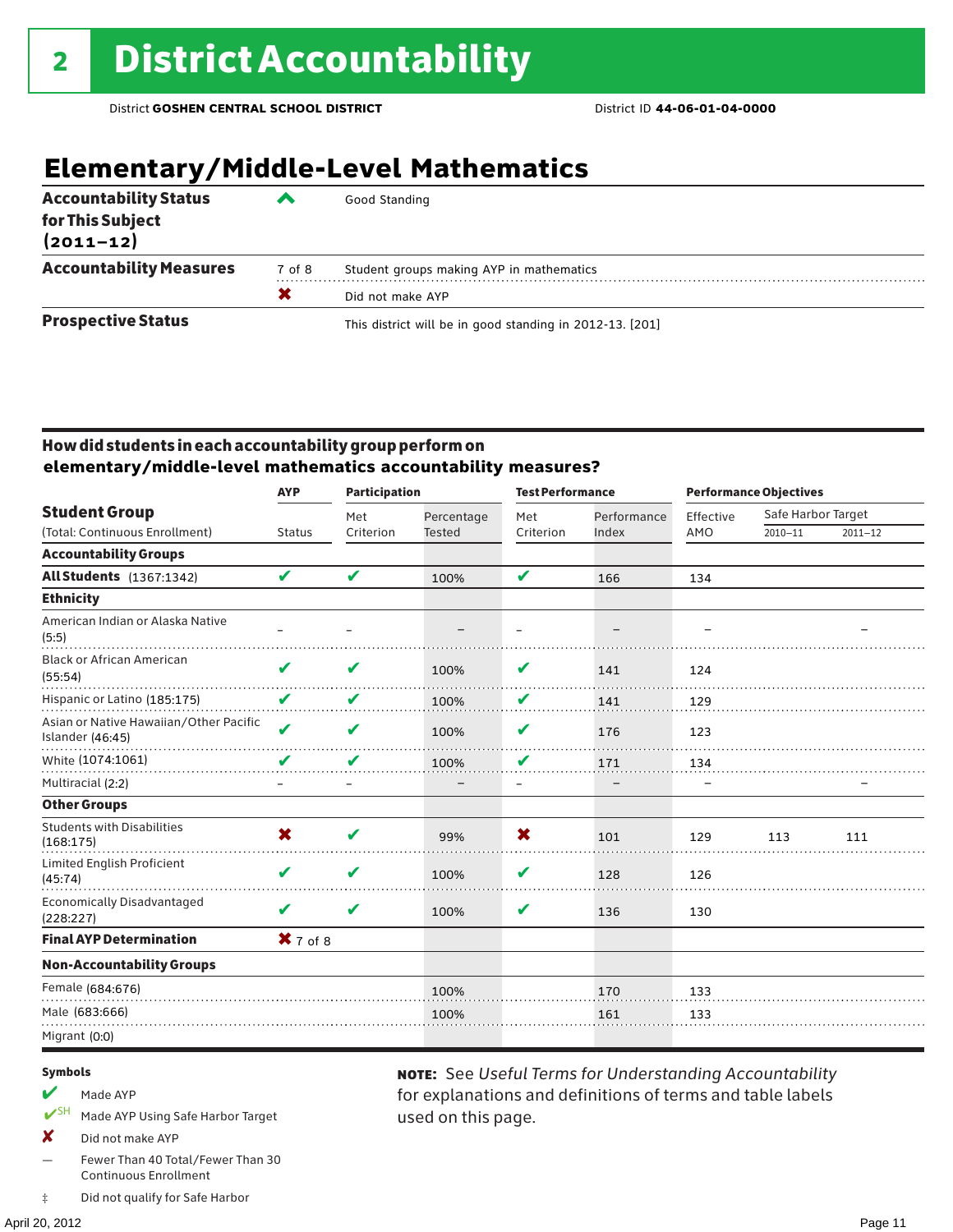### Elementary/Middle-Level Science

| <b>Accountability Status</b><br>for This Subject<br>(2011–12) |        | Good Standing                                            |  |  |  |  |  |
|---------------------------------------------------------------|--------|----------------------------------------------------------|--|--|--|--|--|
| <b>Accountability Measures</b>                                | 1 of 1 | Student groups making AYP in science                     |  |  |  |  |  |
|                                                               | v      | Made AYP                                                 |  |  |  |  |  |
| <b>Prospective Status</b>                                     |        | This district will be in good standing in 2012-13. [201] |  |  |  |  |  |

#### How did students in each accountability group perform on elementary/middle-level science accountability measures?

|                                                            | <b>AYP</b>    |                      | <b>Participation</b>     |               | <b>Test Performance</b>  |             | <b>Performance Objectives</b> |                 |             |
|------------------------------------------------------------|---------------|----------------------|--------------------------|---------------|--------------------------|-------------|-------------------------------|-----------------|-------------|
| <b>Student Group</b>                                       |               | Safe Harbor          | Met                      | Percentage    | Met                      | Performance | State                         | Progress Target |             |
| (Total: Continuous Enrollment)                             |               | Status Qualification | Criterion                | <b>Tested</b> | Criterion                | Index       | Standard                      | $2010 - 11$     | $2011 - 12$ |
| <b>Accountability Groups</b>                               |               |                      |                          |               |                          |             |                               |                 |             |
| All Students (471:457)                                     | V             | Qualified            | V                        | 99%           | V                        | 189         | 100                           |                 |             |
| <b>Ethnicity</b>                                           |               |                      |                          |               |                          |             |                               |                 |             |
| American Indian or Alaska Native<br>(4:4)                  |               |                      |                          |               |                          |             |                               |                 |             |
| <b>Black or African American</b><br>(18:17)                |               |                      | $\overline{\phantom{0}}$ |               | $\overline{\phantom{m}}$ |             |                               |                 |             |
| Hispanic or Latino (59:54)                                 |               | Qualified            |                          | 98%           | V                        | 169         | 100                           |                 |             |
| Asian or Native Hawaiian/Other Pacific<br>Islander (11:10) |               |                      |                          |               |                          |             |                               |                 |             |
| White (379:372)                                            |               | Qualified            | V                        | 99%           | V                        | 192         | 100                           |                 |             |
| Multiracial (0:0)                                          |               |                      |                          |               |                          |             |                               |                 |             |
| <b>Other Groups</b>                                        |               |                      |                          |               |                          |             |                               |                 |             |
| <b>Students with Disabilities</b><br>(57:58)               |               | Qualified            | V                        | 96%           | V                        | 159         | 100                           |                 |             |
| <b>Limited English Proficient</b><br>(19:18)               |               |                      |                          |               |                          |             |                               |                 |             |
| <b>Economically Disadvantaged</b><br>(71:71)               |               | Qualified            | V                        | 100%          | V                        | 168         | 100                           |                 |             |
| <b>Final AYP Determination</b>                             | $\vee$ 1 of 1 |                      |                          |               |                          |             |                               |                 |             |
| <b>Non-Accountability Groups</b>                           |               |                      |                          |               |                          |             |                               |                 |             |
| Female (250:245)                                           |               |                      |                          | 99%           |                          | 193         | 100                           |                 |             |
| Male (221:212)                                             |               |                      |                          | 99%           |                          | 183         | 100                           |                 |             |
| Migrant (0:0)                                              |               |                      |                          |               |                          |             |                               |                 |             |

#### Symbols

 $M$  Made AYP

✘ Did not make AYP

Fewer Than 40 Total/Fewer Than 30 Continuous Enrollment

note: See *Useful Terms for Understanding Accountability*  for explanations and definitions of terms and table labels used on this page.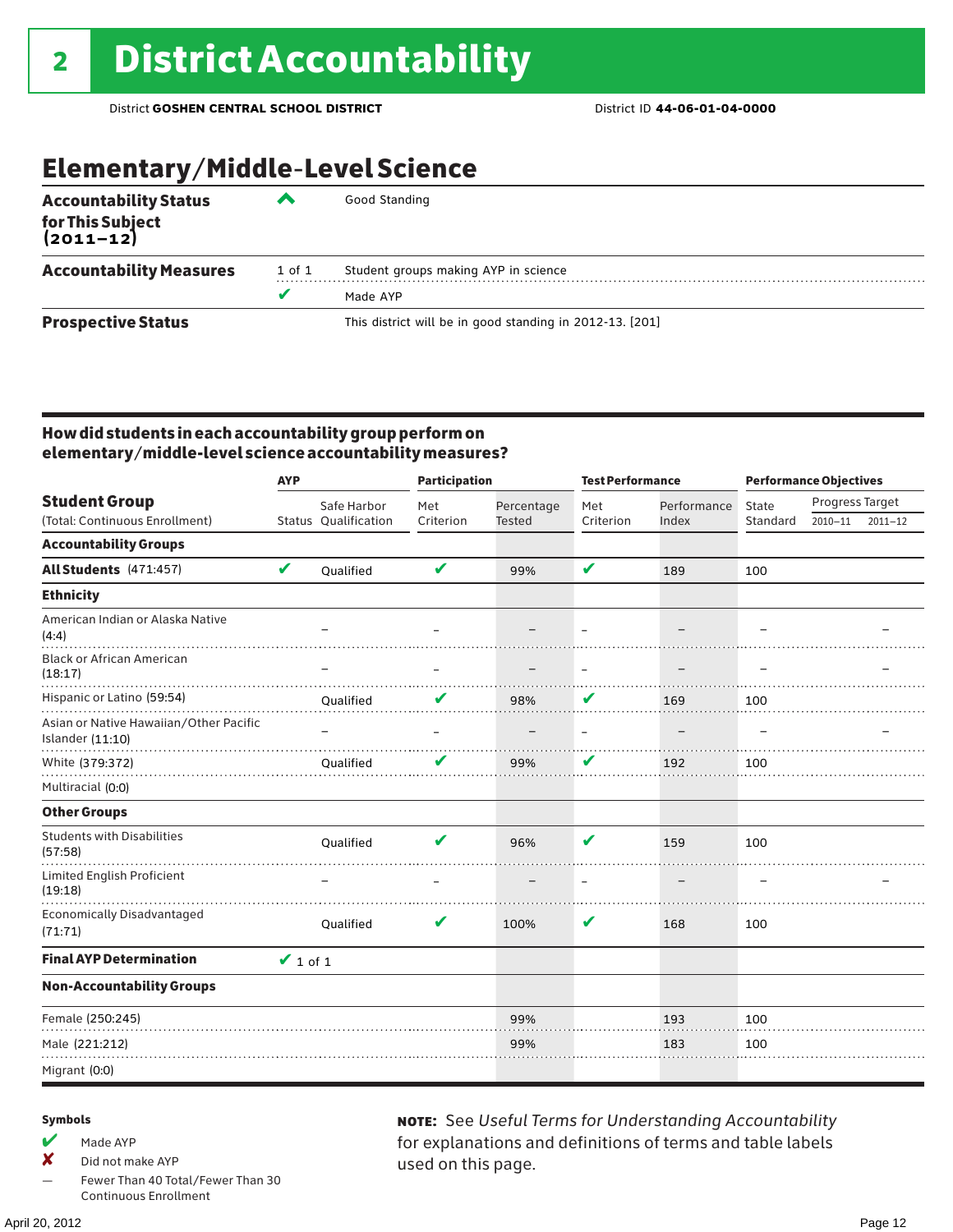### **Secondary-Level English Language Arts**

| <b>Accountability Status</b><br>for This Subject<br>$(2011 - 12)$ | ▰      | Good Standing                                            |  |  |  |  |
|-------------------------------------------------------------------|--------|----------------------------------------------------------|--|--|--|--|
| <b>Accountability Measures</b>                                    | 2 of 2 | Student groups making AYP in English language arts       |  |  |  |  |
|                                                                   |        | Made AYP                                                 |  |  |  |  |
| <b>Prospective Status</b>                                         |        | This district will be in good standing in 2012-13. [201] |  |  |  |  |

#### How did students in each accountability group perform on **secondary-level English language arts accountability measures?**

|                                                          | <b>AYP</b>               | <b>Participation</b>       |               | <b>Test Performance</b> |             | <b>Performance Objectives</b> |                    |             |
|----------------------------------------------------------|--------------------------|----------------------------|---------------|-------------------------|-------------|-------------------------------|--------------------|-------------|
| <b>Student Group</b>                                     |                          | Met                        | Percentage    | Met                     | Performance | Effective                     | Safe Harbor Target |             |
| (12th Graders: 2007 Cohort)                              | <b>Status</b>            | Criterion                  | <b>Tested</b> | Criterion               | Index       | AMO                           | $2010 - 11$        | $2011 - 12$ |
| <b>Accountability Groups</b>                             |                          |                            |               |                         |             |                               |                    |             |
| All Students (244:244)                                   | V                        | $\boldsymbol{\mathcal{U}}$ | 98%           | V                       | 188         | 176                           |                    |             |
| <b>Ethnicity</b>                                         |                          |                            |               |                         |             |                               |                    |             |
| American Indian or Alaska Native<br>(0:0)                |                          |                            |               |                         |             |                               |                    |             |
| <b>Black or African American</b>                         |                          |                            |               |                         |             |                               |                    |             |
| (15:16)                                                  |                          |                            |               |                         |             |                               |                    |             |
| Hispanic or Latino (29:28)                               |                          |                            |               |                         |             |                               |                    |             |
| Asian or Native Hawaiian/Other Pacific<br>Islander (8:9) | $\overline{\phantom{0}}$ |                            |               | $\qquad \qquad -$       |             |                               |                    |             |
| White (192:191)                                          | V                        | ✔                          | 98%           | V                       | 192         | 175                           |                    |             |
| Multiracial (0:0)                                        |                          |                            |               |                         |             |                               |                    |             |
| <b>Other Groups</b>                                      |                          |                            |               |                         |             |                               |                    |             |
| <b>Students with Disabilities</b>                        |                          |                            |               |                         |             |                               |                    |             |
| (24:29)                                                  |                          |                            |               |                         |             |                               |                    |             |
| Limited English Proficient<br>(4:5)                      |                          |                            |               |                         |             |                               |                    |             |
| <b>Economically Disadvantaged</b><br>(28:28)             |                          |                            |               |                         |             |                               |                    |             |
| <b>Final AYP Determination</b>                           | $\vee$ 2 of 2            |                            |               |                         |             |                               |                    |             |
| <b>Non-Accountability Groups</b>                         |                          |                            |               |                         |             |                               |                    |             |
| Female (119:121)                                         |                          |                            | 99%           |                         | 191         | 174                           |                    |             |
| Male (125:123)                                           |                          |                            | 98%           |                         | 185         | 174                           |                    |             |
| Migrant (1:1)                                            |                          |                            |               |                         |             |                               |                    |             |

used on this page.

note: See *Useful Terms for Understanding Accountability*  for explanations and definitions of terms and table labels

#### Symbols

## Made AYP<br>  $V$ <sup>SH</sup> Made AVP

- Made AYP Using Safe Harbor Target
- ✘ Did not make AYP
- Fewer Than 40 12th Graders/Fewer Than 30 Cohort

‡ Did not qualify for Safe Harbor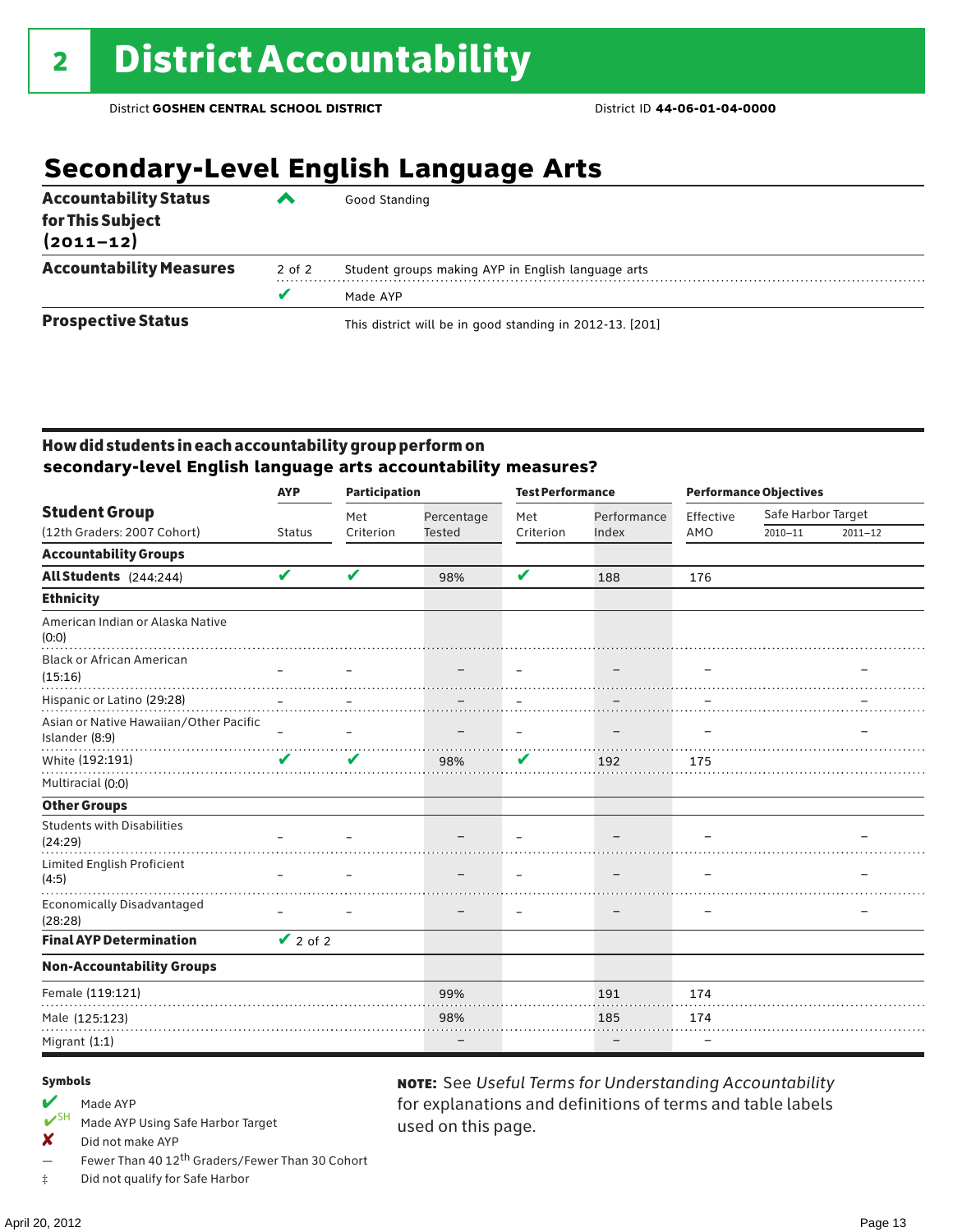### **Secondary-Level Mathematics**

| <b>Accountability Status</b><br>for This Subject<br>$(2011 - 12)$ | ‴      | Good Standing                                            |  |  |  |  |
|-------------------------------------------------------------------|--------|----------------------------------------------------------|--|--|--|--|
| <b>Accountability Measures</b>                                    | 2 of 2 | Student groups making AYP in mathematics                 |  |  |  |  |
|                                                                   | v      | Made AYP                                                 |  |  |  |  |
| <b>Prospective Status</b>                                         |        | This district will be in good standing in 2012-13. [201] |  |  |  |  |

#### How did students in each accountability group perform on **secondary-level mathematics accountability measures?**

|                                                                      | <b>AYP</b>                 | <b>Participation</b>     |            | <b>Test Performance</b>  |             | <b>Performance Objectives</b> |                    |             |
|----------------------------------------------------------------------|----------------------------|--------------------------|------------|--------------------------|-------------|-------------------------------|--------------------|-------------|
| <b>Student Group</b>                                                 |                            | Met                      | Percentage | Met                      | Performance | Effective                     | Safe Harbor Target |             |
| (12th Graders: 2007 Cohort)                                          | <b>Status</b>              | Criterion                | Tested     | Criterion                | Index       | AMO                           | $2010 - 11$        | $2011 - 12$ |
| <b>Accountability Groups</b>                                         |                            |                          |            |                          |             |                               |                    |             |
| All Students (244:244)                                               | $\boldsymbol{\mathcal{U}}$ | V                        | 98%        | V                        | 185         | 173                           |                    |             |
| <b>Ethnicity</b>                                                     |                            |                          |            |                          |             |                               |                    |             |
| American Indian or Alaska Native<br>(0:0)                            |                            |                          |            |                          |             |                               |                    |             |
| <b>Black or African American</b><br>(15:16)                          |                            |                          |            |                          |             |                               |                    |             |
| Hispanic or Latino (29:28)<br>Asian or Native Hawaiian/Other Pacific |                            |                          |            |                          |             |                               |                    |             |
| Islander (8:9)                                                       | $\equiv$                   | $\overline{\phantom{0}}$ |            | $\overline{\phantom{m}}$ | -           |                               |                    |             |
| White (192:191)                                                      | ✔                          | V                        | 97%        | V                        | 187         | 172                           |                    |             |
| Multiracial (0:0)                                                    |                            |                          |            |                          |             |                               |                    |             |
| <b>Other Groups</b>                                                  |                            |                          |            |                          |             |                               |                    |             |
| <b>Students with Disabilities</b><br>(24:29)                         |                            |                          |            |                          |             |                               |                    |             |
| Limited English Proficient<br>(4:5)                                  |                            |                          |            |                          |             |                               |                    |             |
| <b>Economically Disadvantaged</b><br>(28:28)                         |                            |                          |            | $\overline{\phantom{m}}$ | -           |                               |                    |             |
| <b>Final AYP Determination</b>                                       | $\vee$ 2 of 2              |                          |            |                          |             |                               |                    |             |
| <b>Non-Accountability Groups</b>                                     |                            |                          |            |                          |             |                               |                    |             |
| Female (119:121)                                                     |                            |                          | 98%        |                          | 189         | 171                           |                    |             |
| Male (125:123)                                                       |                            |                          | 98%        |                          | 180         | 171                           |                    |             |
| Migrant (1:1)                                                        |                            |                          |            |                          |             |                               |                    |             |

used on this page.

note: See *Useful Terms for Understanding Accountability*  for explanations and definitions of terms and table labels

#### Symbols

- Made AYP<br>  $V$ <sup>SH</sup> Made AVP
- Made AYP Using Safe Harbor Target
- ✘ Did not make AYP
- Fewer Than 40 12th Graders/Fewer Than 30 Cohort
- ‡ Did not qualify for Safe Harbor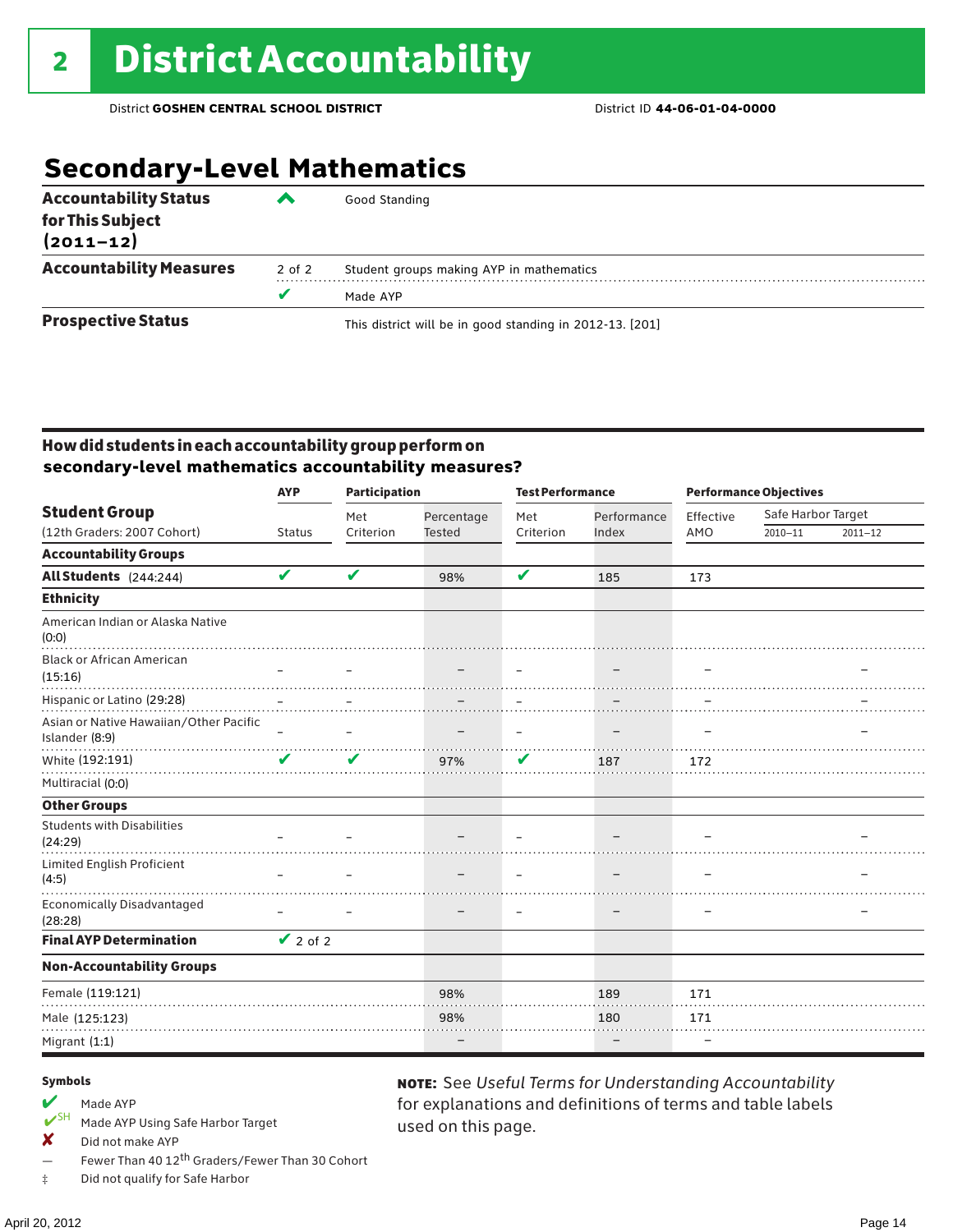### Graduation Rate

| Accountability Status for This $\triangle$<br>Indicator $(2011-12)$ |        | Good Standing                                            |
|---------------------------------------------------------------------|--------|----------------------------------------------------------|
| <b>Accountability Measures</b>                                      | 1 of 1 | Student groups making AYP in graduation rate             |
|                                                                     |        | Made AYP                                                 |
| <b>Prospective Status</b>                                           |        | This district will be in good standing in 2012-13. [201] |

#### How did students in each accountability group perform on graduation rate accountability measures?

|                                                     | <b>Graduation</b> |           |            | <b>Objectives</b> |                 |  |
|-----------------------------------------------------|-------------------|-----------|------------|-------------------|-----------------|--|
| <b>Student Group</b>                                |                   | Met       | Graduation | State             | Progress Target |  |
| (2006 Graduation-Rate Total Cohort)                 | AYP               | Criterion | Rate       | Standard          | $2010 - 11$     |  |
| <b>Accountability Groups</b>                        |                   |           |            |                   |                 |  |
| All Students (241)                                  | V                 | V         | 90%        | 80%               |                 |  |
| <b>Ethnicity</b>                                    |                   |           |            |                   |                 |  |
| American Indian or Alaska Native (0)                |                   |           |            |                   |                 |  |
| Black or African American (16)                      |                   |           |            |                   |                 |  |
| Hispanic or Latino (29)                             |                   |           |            |                   |                 |  |
| Asian or Native Hawaiian/Other Pacific Islander (6) |                   |           |            |                   |                 |  |
| White (189)                                         |                   | V         | 93%        | 80%               |                 |  |
| Multiracial (1)                                     |                   | —         |            |                   |                 |  |
| <b>Other Groups</b>                                 |                   |           |            |                   |                 |  |
| Students with Disabilities (32)                     |                   | X         | 53%        | 80%               | 75%             |  |
| Limited English Proficient (0)                      |                   |           |            |                   |                 |  |
| Economically Disadvantaged (25)                     |                   |           |            |                   |                 |  |
| <b>Final AYP Determination</b>                      | $\vee$ 1 of 1     |           |            |                   |                 |  |
| <b>Non-Accountability Groups</b>                    |                   |           |            |                   |                 |  |
| Female (118)                                        |                   |           | 94%        | 80%               |                 |  |
| Male (123)                                          |                   |           | 85%        | 80%               |                 |  |
| Migrant (0)                                         |                   |           |            |                   |                 |  |

#### Symbols

 $M$  Made AYP

✘ Did not make AYP

note: See *Useful Terms for Understanding Accountability*  for explanations and definitions of terms and table labels used on this page.

— Fewer than 30 Graduation-Rate Total Cohort

#### **Aspirational Goal**

The Board of Regents has set an aspirational goal that 95% of students in each public school and school district will graduate within five years of first entry into grade 9. The graduation rate for the 2006 total cohort through June 2011 (after 5 years) for this district is 93% and, therefore, this district *did not* meet this goal. The aspirational goal does not impact accountability.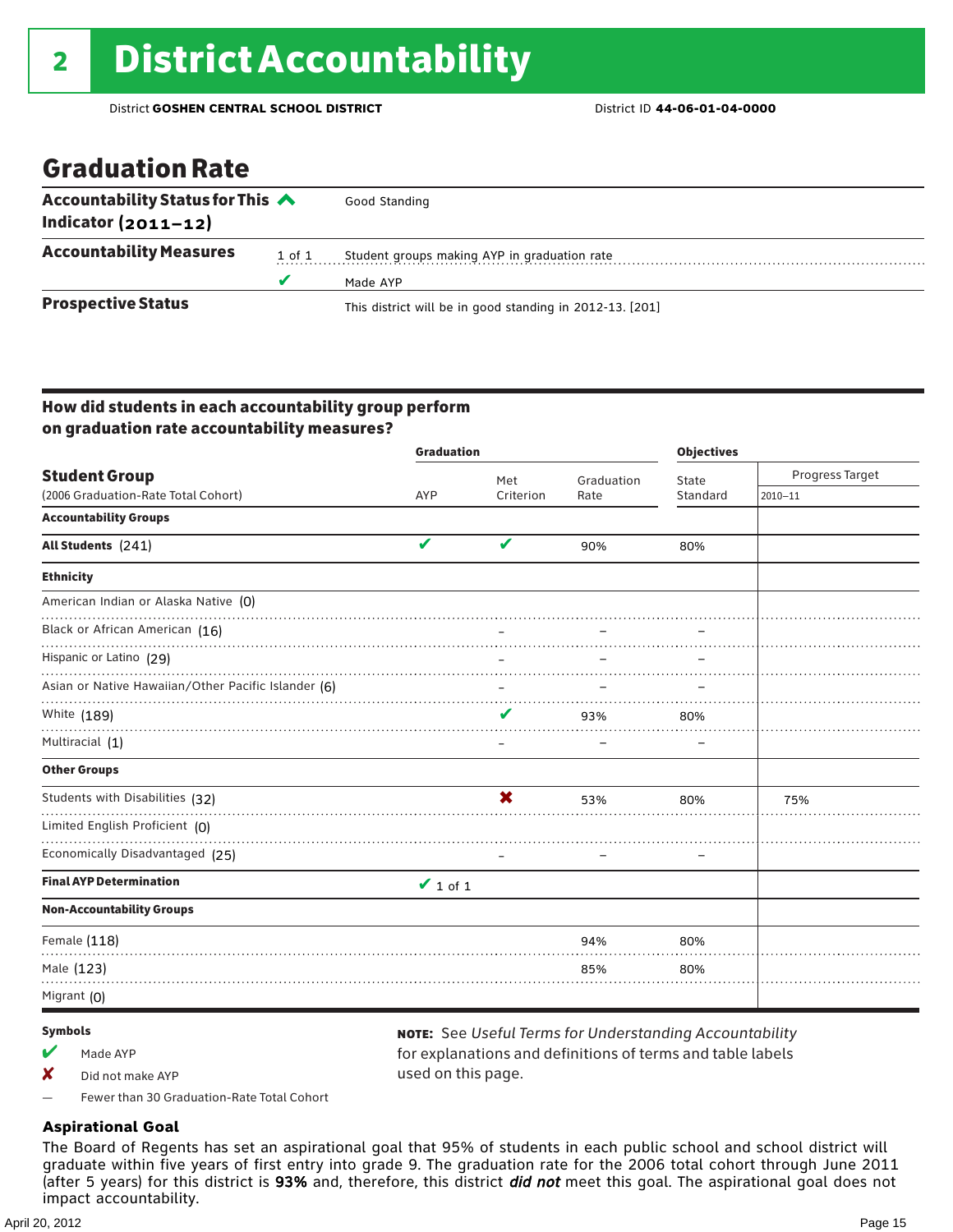### 2011–12 Accountability Status of Schools in Your District

This section lists all schools in your district by 2011–12 accountability status.

#### **In Good Standing** . . . . . . . . . . . . . . . . . . . 4 schools identified 100% of total C J HOOKER MIDDLE SCHOOL GOSHEN CENTRAL HIGH SCHOOL GOSHEN INTERMEDIATE SCHOOL SCOTCHTOWN AVENUE SCHOOL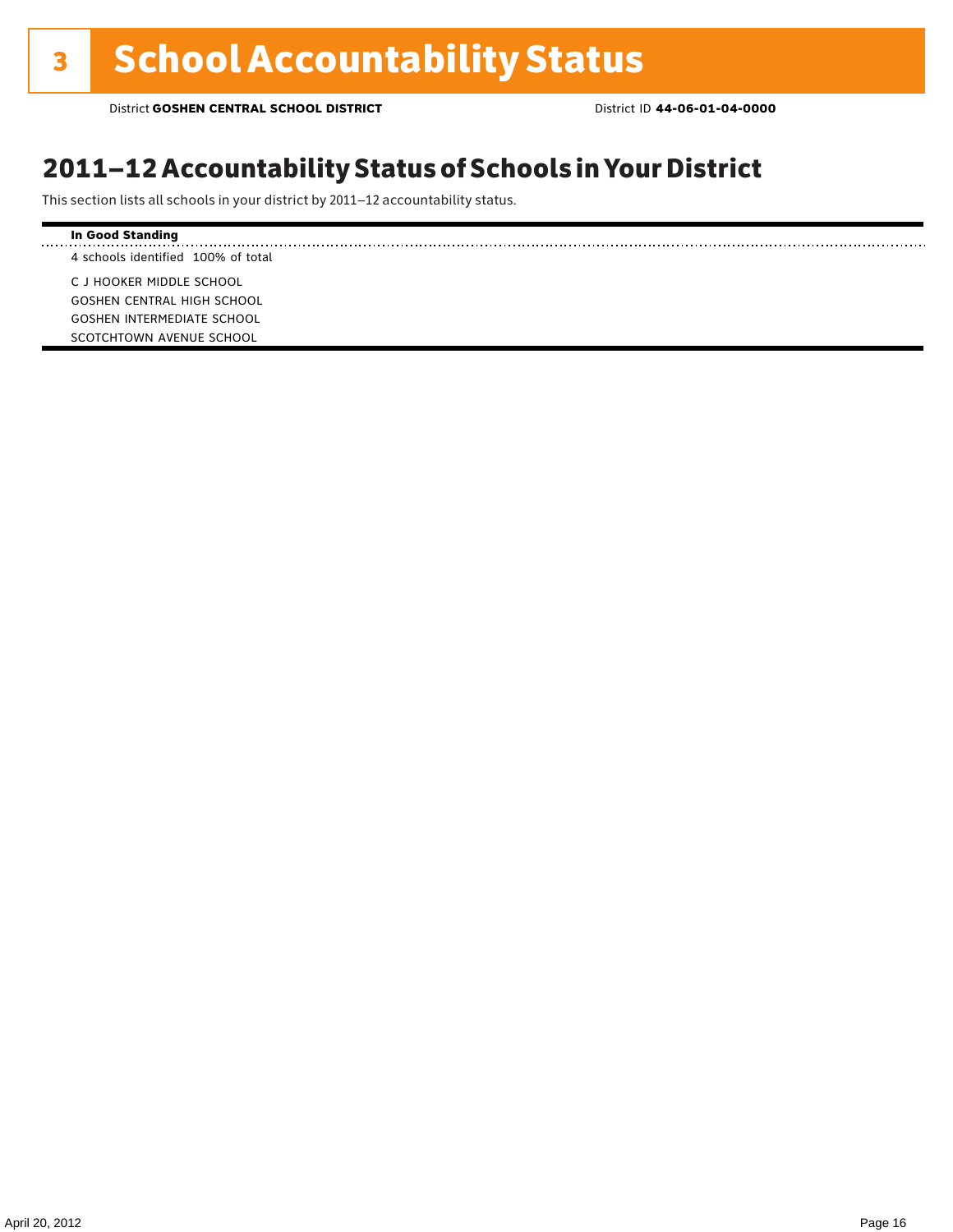### Summary of 2010–11 **District Performance**

Performance on the State assessments in English language arts, mathematics, and science at the elementary and middle levels is reported in terms of mean scores and the percentage of tested students scoring at or above Level 2, Level 3, and Level 4. Performance on the State assessments in ELA and mathematics at the secondary level is reported in terms of the percentage of students in a cohort scoring at these levels.

|                              |     | scored at or above Level 3 | Percentage of students that | Total<br><b>Tested</b> |
|------------------------------|-----|----------------------------|-----------------------------|------------------------|
| <b>English Language Arts</b> |     | 0%                         | 50%                         | 100%                   |
| Grade 3                      | 58% |                            |                             | 230                    |
| Grade 4<br>.                 | 60% |                            |                             | 251                    |
| Grade 5                      | 66% |                            |                             | 227                    |
| Grade 6                      | 59% |                            |                             | 220                    |
| Grade 7                      | 64% |                            |                             | 211                    |
| Grade 8                      | 64% |                            |                             | 212                    |
| <b>Mathematics</b>           |     |                            |                             |                        |
| Grade 3                      | 57% |                            |                             | 230                    |
| Grade 4                      | 62% |                            |                             | 249                    |
| Grade 5                      | 76% |                            |                             | 228                    |
| Grade 6                      | 68% |                            |                             | 219                    |
| Grade 7                      | 74% |                            |                             | 210                    |
| Grade 8                      | 85% |                            |                             | 213                    |
| <b>Science</b>               |     |                            |                             |                        |
| Grade 4                      | 89% |                            |                             | 247                    |
| Grade 8                      | 91% |                            |                             | 173                    |
|                              |     |                            | Percentage of students that | 2007 Total             |
|                              |     | scored at or above Level 3 |                             | Cohort                 |
| <b>Secondary Level</b>       |     | 0%                         | 50%                         | 100%                   |
| English                      | 87% |                            |                             | 259                    |

Mathematics 85% 259

#### About the Performance Level Descriptors

#### English Language Arts

#### Level 1: Below Standard

Student performance does not demonstrate an understanding of the English language arts knowledge and skills expected at this grade level.

#### Level 2: Meets Basic Standard

Student performance demonstrates a partial understanding of the English language arts knowledge and skills expected at this grade level.

#### Level 3: Meets Proficiency Standard

Student performance demonstrates an understanding of the English language arts knowledge and skills expected at this grade level.

#### Level 4: Exceeds Proficiency Standard

Student performance demonstrates a thorough understanding of the English language arts knowledge and skills expected at this grade level.

#### Mathematics

#### Level 1: Below Standard

Student performance does not demonstrate an understanding of the mathematics content expected at this grade level.

#### Level 2: Meets Basic Standard

Student performance demonstrates a partial understanding of the mathematics content expected at this grade level.

#### Level 3: Meets Proficiency Standard

Student performance demonstrates an understanding of the mathematics content expected at this grade level.

#### Level 4: Exceeds Proficiency Standard

Student performance demonstrates a thorough understanding of the mathematics content expected at this grade level.

#### How are Need/Resource Capacity (N/RC) categories determined?

Districts are divided into high, average, and low need categories based on their ability to meet the special needs of their students with local resources. Districts in the high need category are subdivided into four categories based on enrollment size and, in some cases, number of students per square mile. More information about the categories can be found in the *Report to the Governor and the Legislature on the Educational Status of the State's Schools* at www.p12.nysed.gov/irs.

In this section, this district's performance is compared with that of public schools statewide.

#### This District's N/RC Category:

#### **Average Need Districts**

This is a school district with average student needs in relation to district resource capacity.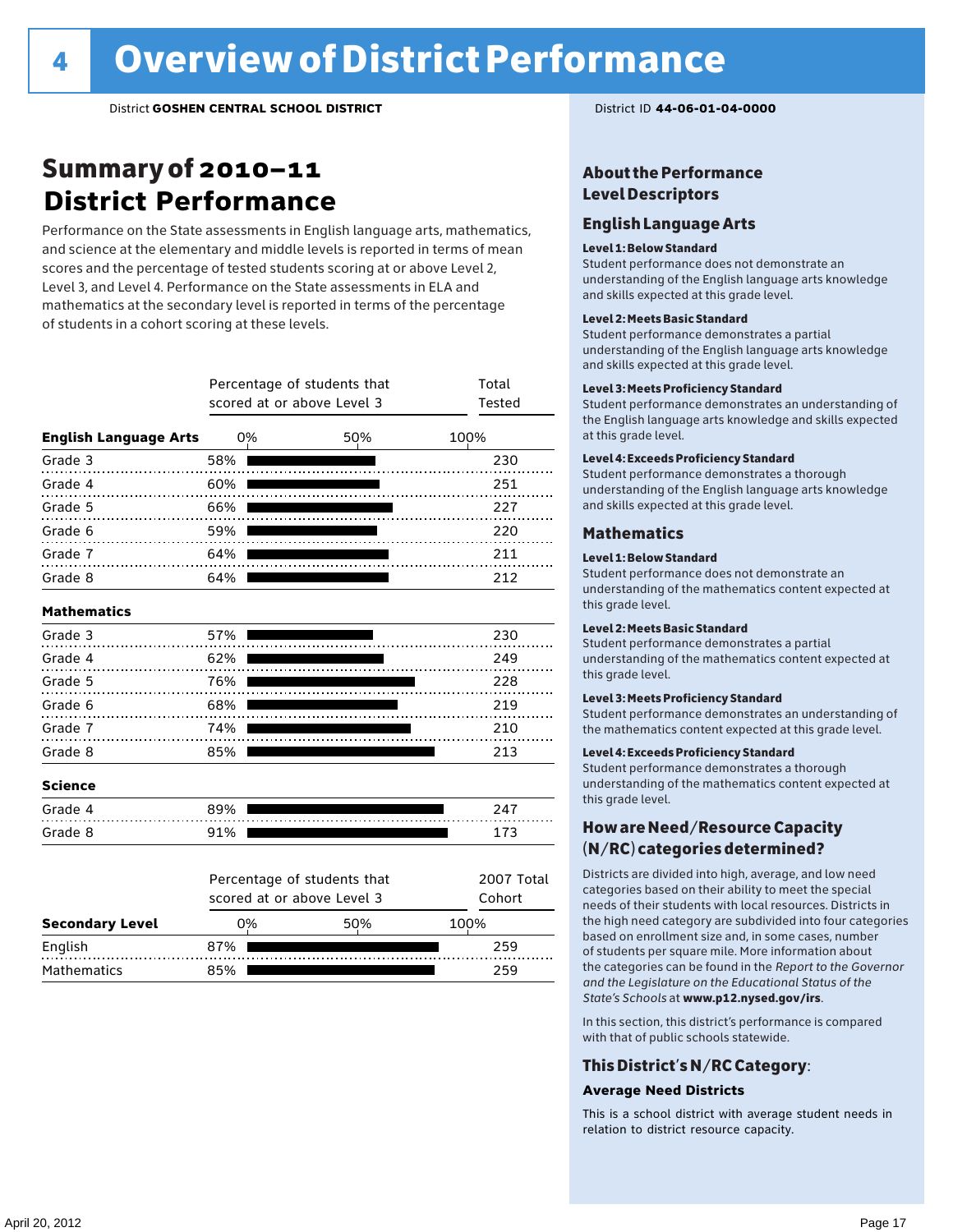### **This District's Results in Grade 3 English Language Arts**

|                                                |         | <b>This District</b>            |            |                |         | <b>NY State Public</b>          |                |  |  |
|------------------------------------------------|---------|---------------------------------|------------|----------------|---------|---------------------------------|----------------|--|--|
|                                                |         | Percentage scoring at level(s): |            |                |         | Percentage scoring at level(s): |                |  |  |
|                                                |         | $2 - 4$                         | $3 - 4$    | $\overline{4}$ | $2 - 4$ | $3 - 4$                         | $\overline{4}$ |  |  |
| 2011 Mean Score: 665                           | *Range: | 644-780                         | 663-780    | 694-780        |         |                                 |                |  |  |
| 2010 Mean Score: 673<br>$\blacksquare$ 2010-11 | 100%    | 93% <sub>87%</sub>              | 58% 62%    | 19%            | 87% 86% | 56% 55%                         | 17%            |  |  |
| 2009-10<br><b>The Co</b>                       |         |                                 |            | 2%             |         |                                 | 5%             |  |  |
| Number of Tested Students:                     |         | 215 218                         | 133<br>156 | 47<br>4        |         |                                 |                |  |  |

| <b>Results by</b>                               |        | 2010-11 School Year |                                 |    |        | 2009-10 School Year<br>Percentage scoring at level(s):<br>$2 - 4$<br>$3 - 4$<br>$\overline{4}$<br>19%<br>62%<br>87% |     |     |  |  |
|-------------------------------------------------|--------|---------------------|---------------------------------|----|--------|---------------------------------------------------------------------------------------------------------------------|-----|-----|--|--|
| <b>Student Group</b>                            | Total  |                     | Percentage scoring at level(s): |    | Total  |                                                                                                                     |     |     |  |  |
|                                                 | Tested | $2 - 4$             | $3 - 4$                         | 4  | Tested |                                                                                                                     |     |     |  |  |
| <b>All Students</b>                             | 230    | 93%                 | 58%                             | 2% | 251    |                                                                                                                     |     |     |  |  |
| Female                                          | 101    | 94%                 | 68%                             | 3% | 141    | 93%                                                                                                                 | 70% | 23% |  |  |
| Male                                            | 129    | 93%                 | 50%                             | 1% | 110    | 79%                                                                                                                 | 53% | 13% |  |  |
| American Indian or Alaska Native                |        |                     |                                 |    | 1      |                                                                                                                     |     |     |  |  |
| Black or African American                       | 12     | 75%                 | 25%                             | 0% | 10     | 80%                                                                                                                 | 60% | 10% |  |  |
| Hispanic or Latino                              | 32     | 91%                 | 31%                             | 0% | 27     | 56%                                                                                                                 | 30% | 4%  |  |  |
| Asian or Native Hawaiian/Other Pacific Islander |        |                     |                                 |    |        |                                                                                                                     |     |     |  |  |
| White                                           | 175    | 95%                 | 66%                             | 2% | 206    | 91%                                                                                                                 | 67% | 21% |  |  |
| Multiracial                                     | 2      |                     |                                 |    |        |                                                                                                                     |     |     |  |  |
| <b>Small Group Totals</b>                       | 11     | 91%                 | 45%                             | 0% | 8      | 100%                                                                                                                | 50% | 13% |  |  |
| <b>General-Education Students</b>               | 204    | 98%                 | 63%                             | 2% | 227    | 92%                                                                                                                 | 67% | 21% |  |  |
| <b>Students with Disabilities</b>               | 26     | 58%                 | 15%                             | 0% | 24     | 38%                                                                                                                 | 17% | 0%  |  |  |
| English Proficient                              | 219    | 94%                 | 60%                             | 2% | 243    | 89%                                                                                                                 | 64% | 19% |  |  |
| Limited English Proficient                      | 11     | 91%                 | 18%                             | 0% | 8      | 25%                                                                                                                 | 0%  | 0%  |  |  |
| Economically Disadvantaged                      | 43     | 86%                 | 26%                             | 0% | 39     | 51%                                                                                                                 | 28% | 3%  |  |  |
| Not Disadvantaged                               | 187    | 95%                 | 65%                             | 2% | 212    | 93%                                                                                                                 | 68% | 22% |  |  |
| Migrant                                         |        |                     |                                 |    |        |                                                                                                                     |     |     |  |  |
| Not Migrant                                     | 230    | 93%                 | 58%                             | 2% | 251    | 87%                                                                                                                 | 62% | 19% |  |  |

**NOTES** 

The – symbol indicates that data for a group of students have been suppressed. If a group has fewer than five students,

data for that group and the next smallest group(s) are suppressed to protect the privacy of individual students.

\* These ranges are for 2010–11 data only. Ranges for the 2009–10 data are available in the 2009–10 Accountability and Overview Reports.

| <b>Other</b>                                                                                      | 2010-11 School Year |                             |         |     | 2009-10 School Year |                             |         |     |  |
|---------------------------------------------------------------------------------------------------|---------------------|-----------------------------|---------|-----|---------------------|-----------------------------|---------|-----|--|
| <b>Assessments</b>                                                                                | Total               | Number scoring at level(s): |         |     | Total               | Number scoring at level(s): |         |     |  |
|                                                                                                   | Tested              | $2 - 4$                     | $3 - 4$ |     | Tested              | $2 - 4$                     | $3 - 4$ |     |  |
| New York State Alternate Assessment<br>(NYSAA): Grade 3 Equivalent                                |                     |                             |         |     |                     |                             |         |     |  |
| New York State English as a Second Language<br>Achievement Test (NYSESLAT) <sup>+</sup> : Grade 3 | O                   | N/A                         | N/A     | N/A | 0                   | N/A                         | N/A     | N/A |  |
|                                                                                                   | Total               |                             |         |     | Total               |                             |         |     |  |
| Recently Arrived LEP Students NOT Tested on<br>the ELA NYSTP: Grade 3                             |                     | N/A                         | N/A     | N/A | 0                   | N/A                         | N/A     | N/A |  |

April 20, 2012 Page 18 † These counts represent recently arrived LEP students who used the NYSESLAT to fulfill the English language arts participation requirement.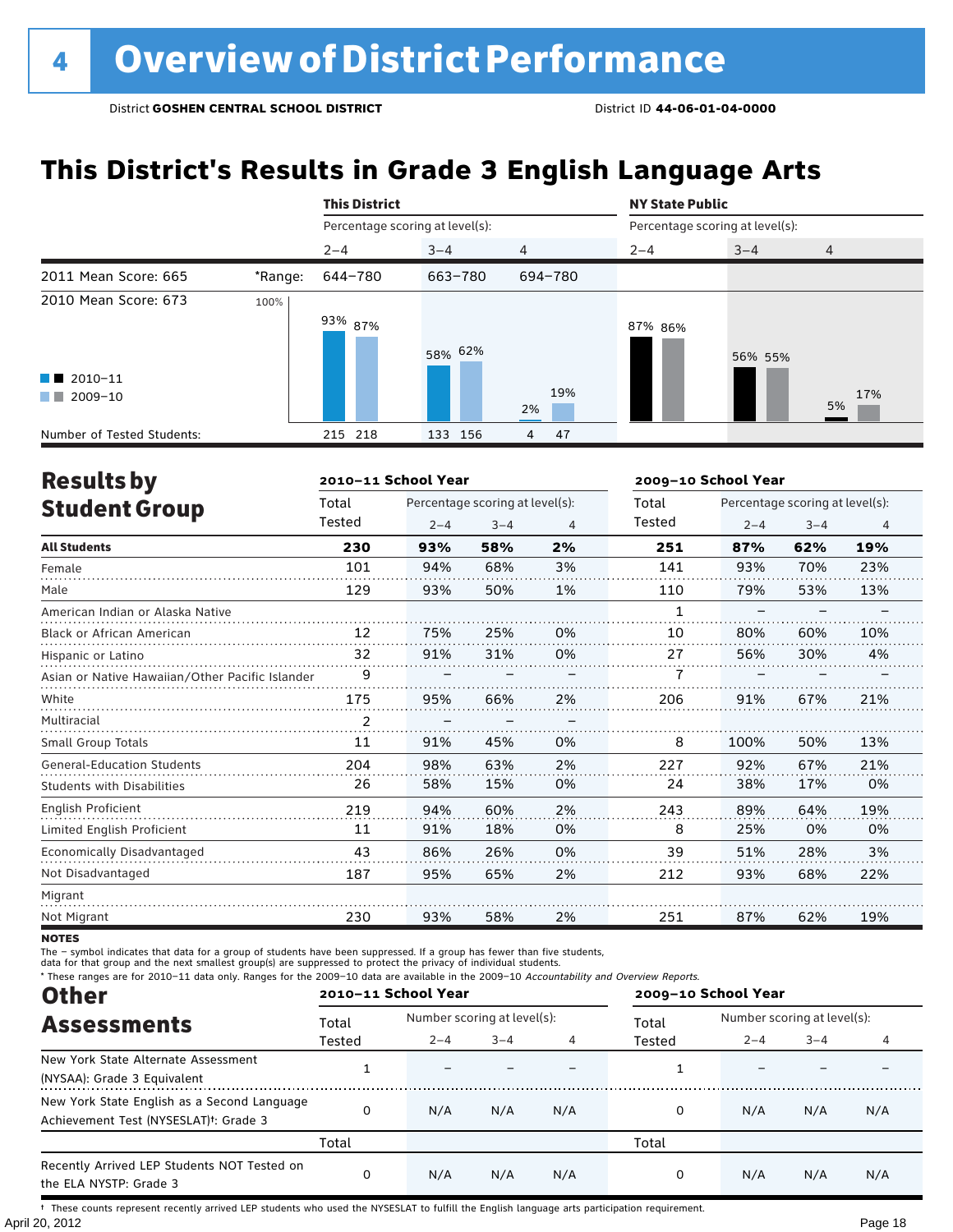### **This District's Results in Grade 3 Mathematics**

|                                                                            |         | <b>This District</b>            |            |                | <b>NY State Public</b>          |         |                |  |
|----------------------------------------------------------------------------|---------|---------------------------------|------------|----------------|---------------------------------|---------|----------------|--|
|                                                                            |         | Percentage scoring at level(s): |            |                | Percentage scoring at level(s): |         |                |  |
|                                                                            |         | $2 - 4$                         | $3 - 4$    | $\overline{4}$ | $2 - 4$                         | $3 - 4$ | $\overline{4}$ |  |
| 2011 Mean Score: 684                                                       | *Range: | 662-770                         | 684-770    | 707-770        |                                 |         |                |  |
| 2010 Mean Score: 685<br>$\blacksquare$ 2010-11<br>2009-10<br><b>The Co</b> | 100%    | 93% 90%                         | 57%<br>49% | 16%<br>6%      | 91% 91%                         | 60% 59% | 24%<br>13%     |  |
| Number of Tested Students:                                                 |         | 214 226                         | 132 122    | 39<br>13       |                                 |         |                |  |

| <b>Results by</b>                               |                | 2010-11 School Year |                                 |    |        | 2009-10 School Year             |         | 4<br>16%<br>15%<br>16% |  |  |  |  |
|-------------------------------------------------|----------------|---------------------|---------------------------------|----|--------|---------------------------------|---------|------------------------|--|--|--|--|
| <b>Student Group</b>                            | Total          |                     | Percentage scoring at level(s): |    | Total  | Percentage scoring at level(s): |         |                        |  |  |  |  |
|                                                 | Tested         | $2 - 4$             | $3 - 4$                         | 4  | Tested | $2 - 4$                         | $3 - 4$ |                        |  |  |  |  |
| <b>All Students</b>                             | 230            | 93%                 | 57%                             | 6% | 251    | 90%                             | 49%     |                        |  |  |  |  |
| Female                                          | 101            | 92%                 | 59%                             | 5% | 140    | 94%                             | 49%     |                        |  |  |  |  |
| Male                                            | 129            | 94%                 | 56%                             | 6% | 111    | 85%                             | 48%     |                        |  |  |  |  |
| American Indian or Alaska Native                |                |                     |                                 |    | 1      |                                 |         |                        |  |  |  |  |
| <b>Black or African American</b>                | 12             | 75%                 | 0%                              | 0% | 10     | 100%                            | 40%     | 20%                    |  |  |  |  |
| Hispanic or Latino                              | 32             | 88%                 | 31%                             | 3% | 27     | 67%                             | 30%     | 4%                     |  |  |  |  |
| Asian or Native Hawaiian/Other Pacific Islander | 9              |                     |                                 |    |        |                                 |         |                        |  |  |  |  |
| White                                           | 175            | 95%                 | 66%                             | 6% | 206    | 93%                             | 52%     | 17%                    |  |  |  |  |
| Multiracial                                     | $\overline{2}$ |                     |                                 |    |        |                                 |         |                        |  |  |  |  |
| <b>Small Group Totals</b>                       | 11             | 91%                 | 55%                             | 9% | 8      | 88%                             | 38%     | 25%                    |  |  |  |  |
| <b>General-Education Students</b>               | 204            | 97%                 | 63%                             | 6% | 226    | 95%                             | 53%     | 17%                    |  |  |  |  |
| <b>Students with Disabilities</b>               | 26             | 62%                 | 15%                             | 0% | 25     | 44%                             | 12%     | 4%                     |  |  |  |  |
| <b>English Proficient</b>                       | 219            | 94%                 | 59%                             | 6% | 243    | 92%                             | 50%     | 16%                    |  |  |  |  |
| Limited English Proficient                      | 11             | 73%                 | 18%                             | 0% | 8      | 25%                             | 0%      | 0%                     |  |  |  |  |
| Economically Disadvantaged                      | 43             | 84%                 | 28%                             | 0% | 39     | 69%                             | 23%     | 10%                    |  |  |  |  |
| Not Disadvantaged                               | 187            | 95%                 | 64%                             | 7% | 212    | 94%                             | 53%     | 17%                    |  |  |  |  |
| Migrant                                         |                |                     |                                 |    |        |                                 |         |                        |  |  |  |  |
| Not Migrant                                     | 230            | 93%                 | 57%                             | 6% | 251    | 90%                             | 49%     | 16%                    |  |  |  |  |

**NOTES** 

The – symbol indicates that data for a group of students have been suppressed. If a group has fewer than five students,

data for that group and the next smallest group(s) are suppressed to protect the privacy of individual students.

\* These ranges are for 2010–11 data only. Ranges for the 2009–10 data are available in the 2009–10 Accountability and Overview Reports.

| <b>Other</b>                                                       |        | 2010-11 School Year         |         |                          | 2009-10 School Year |                             |         |  |  |
|--------------------------------------------------------------------|--------|-----------------------------|---------|--------------------------|---------------------|-----------------------------|---------|--|--|
| <b>Assessments</b>                                                 | Total  | Number scoring at level(s): |         |                          | Total               | Number scoring at level(s): |         |  |  |
|                                                                    | Tested | $2 - 4$                     | $3 - 4$ |                          | Tested              | $2 - 4$                     | $3 - 4$ |  |  |
| New York State Alternate Assessment<br>(NYSAA): Grade 3 Equivalent |        | $\qquad \qquad -$           |         | $\overline{\phantom{0}}$ |                     | $\overline{\phantom{0}}$    |         |  |  |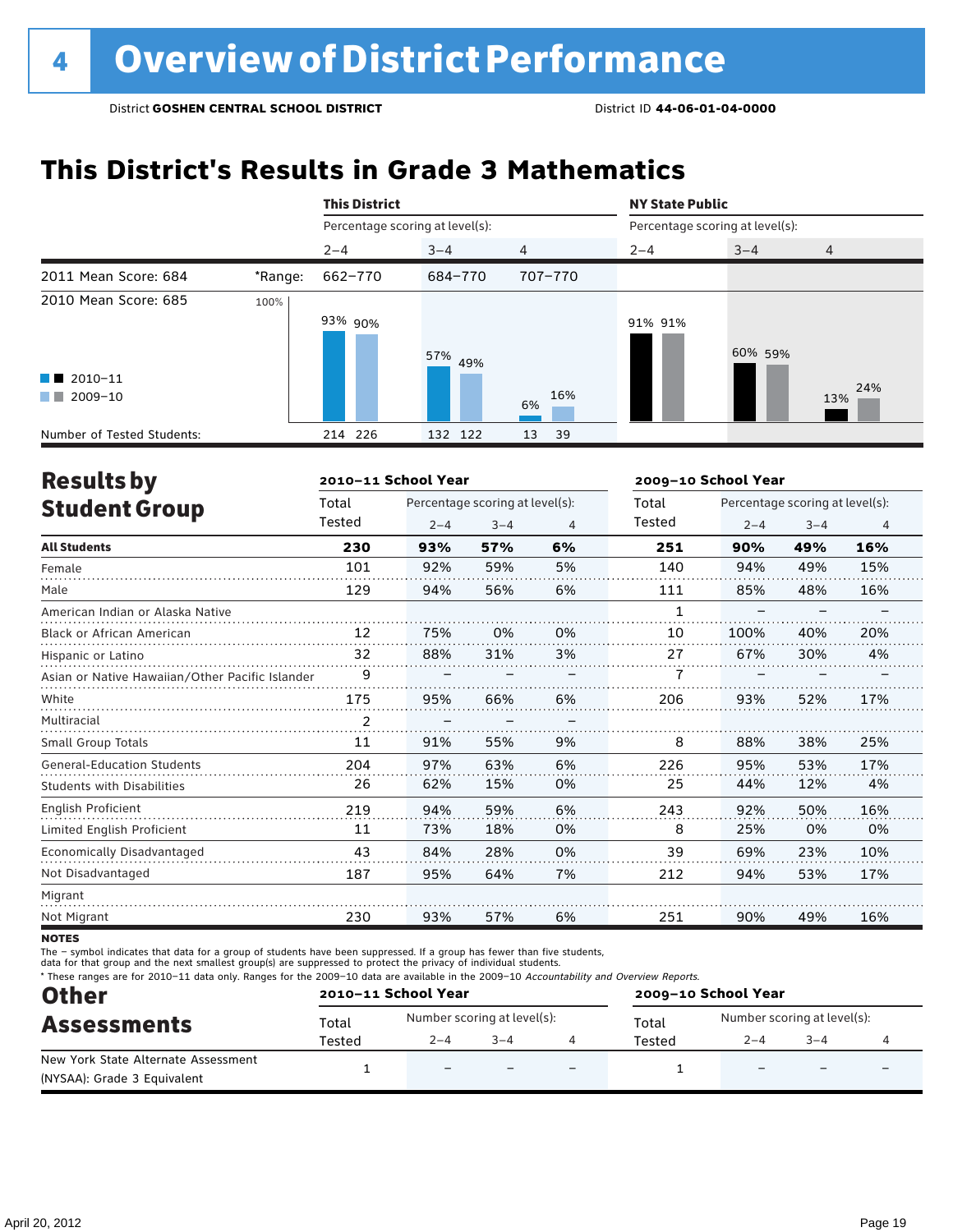### **This District's Results in Grade 4 English Language Arts**

|                                                                      |         | <b>This District</b>            |            |                | <b>NY State Public</b> |                                 |                |  |  |
|----------------------------------------------------------------------|---------|---------------------------------|------------|----------------|------------------------|---------------------------------|----------------|--|--|
|                                                                      |         | Percentage scoring at level(s): |            |                |                        | Percentage scoring at level(s): |                |  |  |
|                                                                      |         | $2 - 4$                         | $3 - 4$    | $\overline{4}$ | $2 - 4$                | $3 - 4$                         | $\overline{4}$ |  |  |
| 2011 Mean Score: 672                                                 | *Range: | 637-775                         | 671-775    | 722-775        |                        |                                 |                |  |  |
| 2010 Mean Score: 681<br>$\blacksquare$ 2010-11<br>2009-10<br>and the | 100%    | 97%<br>92%                      | 73%<br>60% | 6%<br>2%       | 92% 92%                | 57% 57%                         | 2% 6%          |  |  |
| Number of Tested Students:                                           |         | 231 223                         | 151 168    | 5<br>13        |                        |                                 |                |  |  |

| <b>Results by</b>                               |              | 2010-11 School Year |                                 |    | 2009-10 School Year |                                 |         |    |
|-------------------------------------------------|--------------|---------------------|---------------------------------|----|---------------------|---------------------------------|---------|----|
| <b>Student Group</b>                            | Total        |                     | Percentage scoring at level(s): |    | Total               | Percentage scoring at level(s): |         |    |
|                                                 | Tested       | $2 - 4$             | $3 - 4$                         | 4  | Tested              | $2 - 4$                         | $3 - 4$ | 4  |
| <b>All Students</b>                             | 251          | 92%                 | 60%                             | 2% | 229                 | 97%                             | 73%     | 6% |
| Female                                          | 137          | 96%                 | 69%                             | 3% | 119                 | 97%                             | 73%     | 4% |
| Male                                            | 114          | 87%                 | 50%                             | 1% | 110                 | 97%                             | 74%     | 7% |
| American Indian or Alaska Native                | $\mathbf{1}$ |                     |                                 |    | $\mathbf{1}$        |                                 |         |    |
| <b>Black or African American</b>                | 9            | 89%                 | 44%                             | 0% | 8                   | 100%                            | 38%     | 0% |
| Hispanic or Latino                              | 32           | 84%                 | 31%                             | 0% | 27                  | 89%                             | 48%     | 7% |
| Asian or Native Hawaiian/Other Pacific Islander | 8            |                     |                                 |    |                     |                                 |         |    |
| White                                           | 201          | 93%                 | 66%                             | 2% | 186                 | 99%                             | 78%     | 6% |
| Multiracial                                     |              |                     |                                 |    |                     |                                 |         |    |
| Small Group Totals                              | 9            | 100%                | 56%                             | 0% | 8                   | 88%                             | 88%     | 0% |
| <b>General-Education Students</b>               | 224          | 98%                 | 67%                             | 2% | 210                 | 98%                             | 77%     | 6% |
| <b>Students with Disabilities</b>               | 27           | 44%                 | 0%                              | 0% | 19                  | 89%                             | 37%     | 0% |
| English Proficient                              | 240          | 93%                 | 63%                             | 2% | 221                 | 98%                             | 75%     | 6% |
| Limited English Proficient                      | 11           | 73%                 | 9%                              | 0% | 8                   | 75%                             | 38%     | 0% |
| Economically Disadvantaged                      | 39           | 82%                 | 36%                             | 0% | 34                  | 91%                             | 50%     | 3% |
| Not Disadvantaged                               | 212          | 94%                 | 65%                             | 2% | 195                 | 98%                             | 77%     | 6% |
| Migrant                                         |              |                     |                                 |    |                     |                                 |         |    |
| Not Migrant                                     | 251          | 92%                 | 60%                             | 2% | 229                 | 97%                             | 73%     | 6% |

**NOTES** 

The – symbol indicates that data for a group of students have been suppressed. If a group has fewer than five students,

data for that group and the next smallest group(s) are suppressed to protect the privacy of individual students.

\* These ranges are for 2010–11 data only. Ranges for the 2009–10 data are available in the 2009–10 Accountability and Overview Reports.

| <b>Other</b>                                                                                      | 2010-11 School Year |                             |         |     | 2009-10 School Year |                             |         |     |
|---------------------------------------------------------------------------------------------------|---------------------|-----------------------------|---------|-----|---------------------|-----------------------------|---------|-----|
| <b>Assessments</b>                                                                                | Total               | Number scoring at level(s): |         |     | Total               | Number scoring at level(s): |         |     |
|                                                                                                   | Tested              | $2 - 4$                     | $3 - 4$ | 4   | Tested              | $2 - 4$                     | $3 - 4$ | 4   |
| New York State Alternate Assessment<br>(NYSAA): Grade 4 Equivalent                                |                     |                             |         |     | 5                   | 3                           |         | 0   |
| New York State English as a Second Language<br>Achievement Test (NYSESLAT) <sup>†</sup> : Grade 4 |                     | N/A                         | N/A     | N/A | 0                   | N/A                         | N/A     | N/A |
|                                                                                                   | Total               |                             |         |     | Total               |                             |         |     |
| Recently Arrived LEP Students NOT Tested on<br>the ELA NYSTP: Grade 4                             |                     | N/A                         | N/A     | N/A | 0                   | N/A                         | N/A     | N/A |

April 20, 2012 Page 20 † These counts represent recently arrived LEP students who used the NYSESLAT to fulfill the English language arts participation requirement.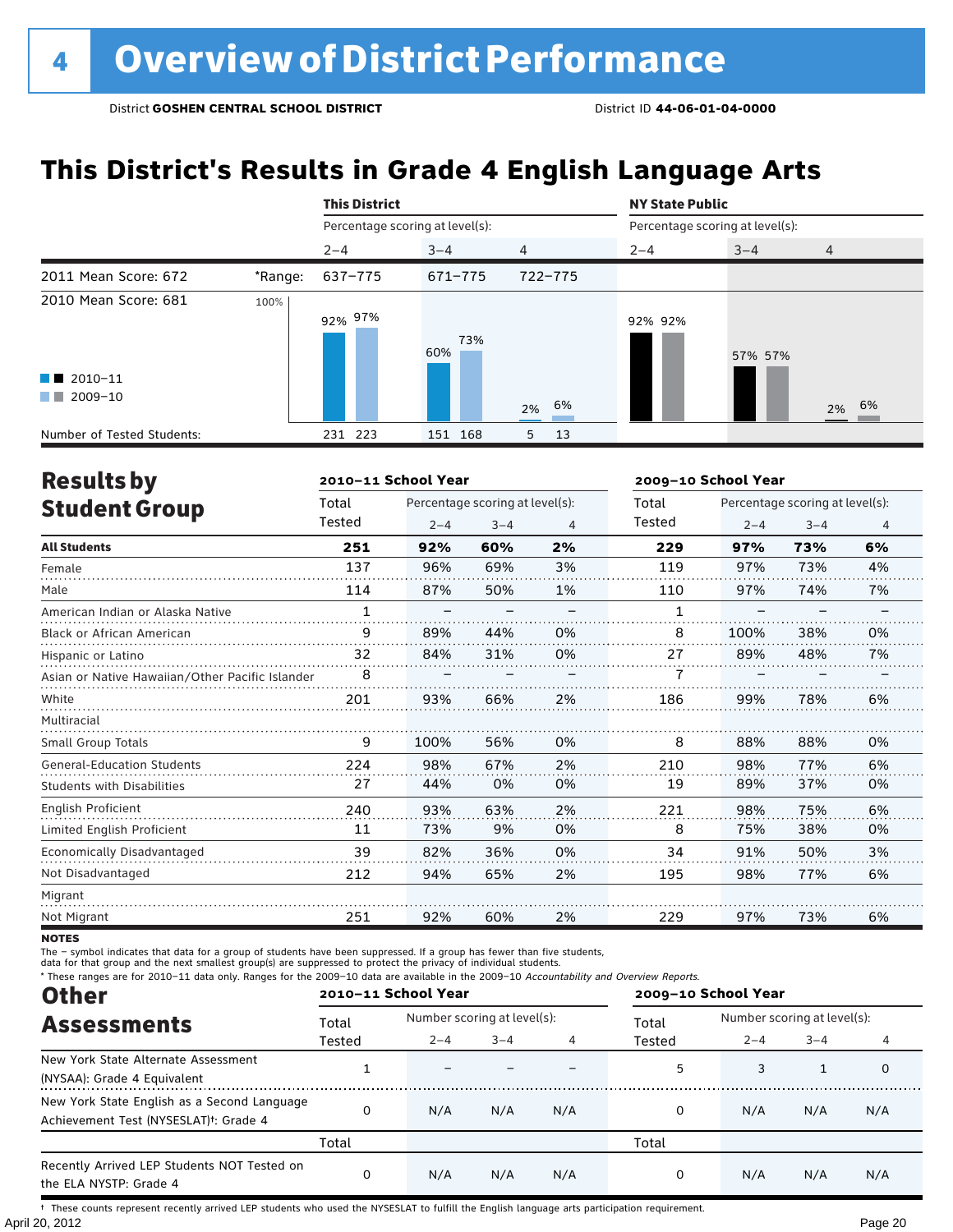### **This District's Results in Grade 4 Mathematics**

|                            |         | <b>This District</b>            |         |                | <b>NY State Public</b> |                                 |                |  |  |
|----------------------------|---------|---------------------------------|---------|----------------|------------------------|---------------------------------|----------------|--|--|
|                            |         | Percentage scoring at level(s): |         |                |                        | Percentage scoring at level(s): |                |  |  |
|                            |         | $2 - 4$                         | $3 - 4$ | $\overline{4}$ | $2 - 4$                | $3 - 4$                         | $\overline{4}$ |  |  |
| 2011 Mean Score: 681       | *Range: | 636-800                         | 676-800 | 707-800        |                        |                                 |                |  |  |
| 2010 Mean Score: 680       | 100%    | 95% 97%                         | 62% 59% |                | 94% 95%                | 67% 64%                         |                |  |  |
| $\blacksquare$ 2010-11     |         |                                 |         |                |                        |                                 | 27% 26%        |  |  |
| 2009-10<br><b>The Co</b>   |         |                                 |         | 15% 13%        |                        |                                 |                |  |  |
| Number of Tested Students: |         | 237 226                         | 154 138 | 38<br>-31      |                        |                                 |                |  |  |

| <b>Results by</b>                               |              | 2010-11 School Year |                                 |     | 2009-10 School Year                      |         |         |                |
|-------------------------------------------------|--------------|---------------------|---------------------------------|-----|------------------------------------------|---------|---------|----------------|
| <b>Student Group</b>                            | Total        |                     | Percentage scoring at level(s): |     | Percentage scoring at level(s):<br>Total |         |         |                |
|                                                 | Tested       | $2 - 4$             | $3 - 4$                         | 4   | Tested                                   | $2 - 4$ | $3 - 4$ | $\overline{4}$ |
| <b>All Students</b>                             | 249          | 95%                 | 62%                             | 15% | 232                                      | 97%     | 59%     | 13%            |
| Female                                          | 136          | 98%                 | 63%                             | 17% | 120                                      | 96%     | 56%     | 10%            |
| Male                                            | 113          | 92%                 | 60%                             | 13% | 112                                      | 99%     | 63%     | 17%            |
| American Indian or Alaska Native                | $\mathbf{1}$ |                     |                                 |     | 1                                        |         |         |                |
| <b>Black or African American</b>                | 9            | 100%                | 67%                             | 11% | 8                                        |         |         |                |
| Hispanic or Latino                              | 32           | 91%                 | 38%                             | 0%  | 27                                       | 96%     | 33%     | 7%             |
| Asian or Native Hawaiian/Other Pacific Islander | 8            |                     |                                 |     | 9                                        | 100%    | 67%     | 0%             |
| White                                           | 199          | 95%                 | 66%                             | 18% | 187                                      | 98%     | 65%     | 16%            |
| Multiracial                                     |              |                     |                                 |     |                                          |         |         |                |
| <b>Small Group Totals</b>                       | 9            | 100%                | 56%                             | 11% | 9                                        | 89%     | 11%     | 0%             |
| <b>General-Education Students</b>               | 223          | 98%                 | 67%                             | 17% | 213                                      | 98%     | 61%     | 13%            |
| <b>Students with Disabilities</b>               | 26           | 69%                 | 15%                             | 0%  | 19                                       | 89%     | 42%     | 16%            |
| English Proficient                              | 238          | 95%                 | 64%                             | 16% | 223                                      | 98%     | 61%     | 14%            |
| Limited English Proficient                      | 11           | 91%                 | 9%                              | 0%  | 9                                        | 78%     | 22%     | 0%             |
| <b>Economically Disadvantaged</b>               | 39           | 90%                 | 38%                             | 0%  | 34                                       | 91%     | 35%     | 6%             |
| Not Disadvantaged                               | 210          | 96%                 | 66%                             | 18% | 198                                      | 98%     | 64%     | 15%            |
| Migrant                                         |              |                     |                                 |     |                                          |         |         |                |
| Not Migrant                                     | 249          | 95%                 | 62%                             | 15% | 232                                      | 97%     | 59%     | 13%            |

**NOTES** 

The – symbol indicates that data for a group of students have been suppressed. If a group has fewer than five students,

data for that group and the next smallest group(s) are suppressed to protect the privacy of individual students.

\* These ranges are for 2010–11 data only. Ranges for the 2009–10 data are available in the 2009–10 Accountability and Overview Reports.

| <b>Other</b>                                                       | 2010-11 School Year |                             |         |                          | 2009-10 School Year |                             |         |  |  |
|--------------------------------------------------------------------|---------------------|-----------------------------|---------|--------------------------|---------------------|-----------------------------|---------|--|--|
| <b>Assessments</b>                                                 | Total               | Number scoring at level(s): |         |                          | Total               | Number scoring at level(s): |         |  |  |
|                                                                    | Tested              | $2 - 4$                     | $3 - 4$ |                          | Tested              | $2 - 4$                     | $3 - 4$ |  |  |
| New York State Alternate Assessment<br>(NYSAA): Grade 4 Equivalent |                     | $\overline{\phantom{0}}$    |         | $\overline{\phantom{0}}$ |                     |                             |         |  |  |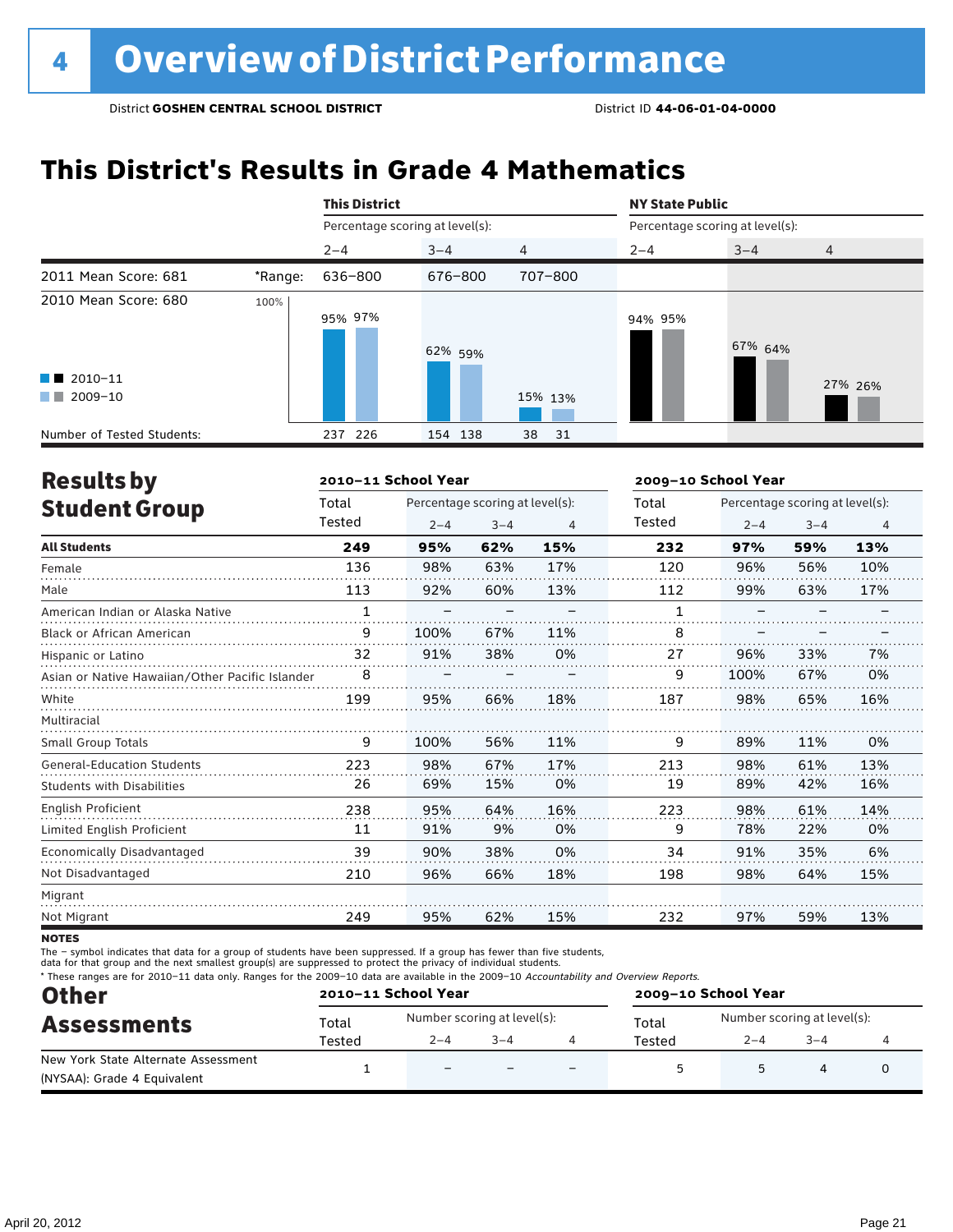### **This District's Results in Grade 4 Science**

|                                                                         |        | <b>This District</b>            |            |                | <b>NY State Public</b>          |         |                |  |
|-------------------------------------------------------------------------|--------|---------------------------------|------------|----------------|---------------------------------|---------|----------------|--|
|                                                                         |        | Percentage scoring at level(s): |            |                | Percentage scoring at level(s): |         |                |  |
|                                                                         |        | $2 - 4$                         | $3 - 4$    | $\overline{4}$ | $2 - 4$                         | $3 - 4$ | $\overline{4}$ |  |
| 2011 Mean Score: 81                                                     | Range: | $45 - 100$                      | $65 - 100$ | $85 - 100$     |                                 |         |                |  |
| 2010 Mean Score: 83<br>$\blacksquare$ 2010-11<br>$\blacksquare$ 2009-10 | 100%   | 98% 100%                        | 89% 93%    | 49% 54%        | 98% 97%                         | 88% 88% | 52% 55%        |  |
| Number of Tested Students:                                              |        | 241 229                         | 221 213    | 120 124        |                                 |         |                |  |

| <b>Results by</b>                               |        | 2010-11 School Year |                                 |     | 2009-10 School Year |                                 |         |                |
|-------------------------------------------------|--------|---------------------|---------------------------------|-----|---------------------|---------------------------------|---------|----------------|
| <b>Student Group</b>                            | Total  |                     | Percentage scoring at level(s): |     | Total               | Percentage scoring at level(s): |         |                |
|                                                 | Tested | $2 - 4$             | $3 - 4$                         | 4   | Tested              | $2 - 4$                         | $3 - 4$ | $\overline{4}$ |
| <b>All Students</b>                             | 247    | 98%                 | 89%                             | 49% | 230                 | 100%                            | 93%     | 54%            |
| Female                                          | 136    | 99%                 | 95%                             | 55% | 119                 | 99%                             | 91%     | 54%            |
| Male                                            | 111    | 95%                 | 83%                             | 41% | 111                 | 100%                            | 95%     | 54%            |
| American Indian or Alaska Native                | 1      |                     |                                 |     | 1                   |                                 |         |                |
| <b>Black or African American</b>                | 9      | 100%                | 78%                             | 56% | 7                   |                                 |         |                |
| Hispanic or Latino                              | 31     | 94%                 | 74%                             | 16% | 27                  | 100%                            | 78%     | 22%            |
| Asian or Native Hawaiian/Other Pacific Islander | 8      |                     |                                 |     | 9                   | 100%                            | 100%    | 33%            |
| White                                           | 198    | 98%                 | 92%                             | 53% | 186                 | 99%                             | 95%     | 62%            |
| Multiracial                                     |        |                     |                                 |     |                     |                                 |         |                |
| Small Group Totals                              | 9      | 100%                | 89%                             | 56% | 8                   | 100%                            | 75%     | 0%             |
| <b>General-Education Students</b>               | 222    | 99%                 | 93%                             | 52% | 211                 | 100%                            | 93%     | 56%            |
| Students with Disabilities                      | 25     | 88%                 | 56%                             | 20% | 19                  | 100%                            | 84%     | 32%            |
| <b>English Proficient</b>                       | 236    | 98%                 | 91%                             | 51% | 221                 | 100%                            | 94%     | 56%            |
| Limited English Proficient                      | 11     | 91%                 | 55%                             | 0%  | 9                   | 89%                             | 56%     | 11%            |
| Economically Disadvantaged                      | 39     | 92%                 | 72%                             | 15% | 34                  | 97%                             | 82%     | 29%            |
| Not Disadvantaged                               | 208    | 99%                 | 93%                             | 55% | 196                 | 100%                            | 94%     | 58%            |
| Migrant                                         |        |                     |                                 |     |                     |                                 |         |                |
| Not Migrant                                     | 247    | 98%                 | 89%                             | 49% | 230                 | 100%                            | 93%     | 54%            |

**NOTES** 

The – symbol indicates that data for a group of students have been suppressed. If a group has fewer than five students,<br>data for that group and the next smallest group(s) are suppressed to protect the privacy of individual

| <b>Other</b>                        |        | 2010-11 School Year      |                             | 2009-10 School Year |                             |      |  |  |
|-------------------------------------|--------|--------------------------|-----------------------------|---------------------|-----------------------------|------|--|--|
| <b>Assessments</b>                  | Total  |                          | Number scoring at level(s): | Total               | Number scoring at level(s): |      |  |  |
|                                     | Tested | $2 - 4$                  | $3 - 4$                     | Tested              | $2 - 4$                     | $-4$ |  |  |
| New York State Alternate Assessment |        | $\overline{\phantom{0}}$ |                             |                     |                             |      |  |  |
| (NYSAA): Grade 4 Equivalent         |        |                          |                             |                     |                             |      |  |  |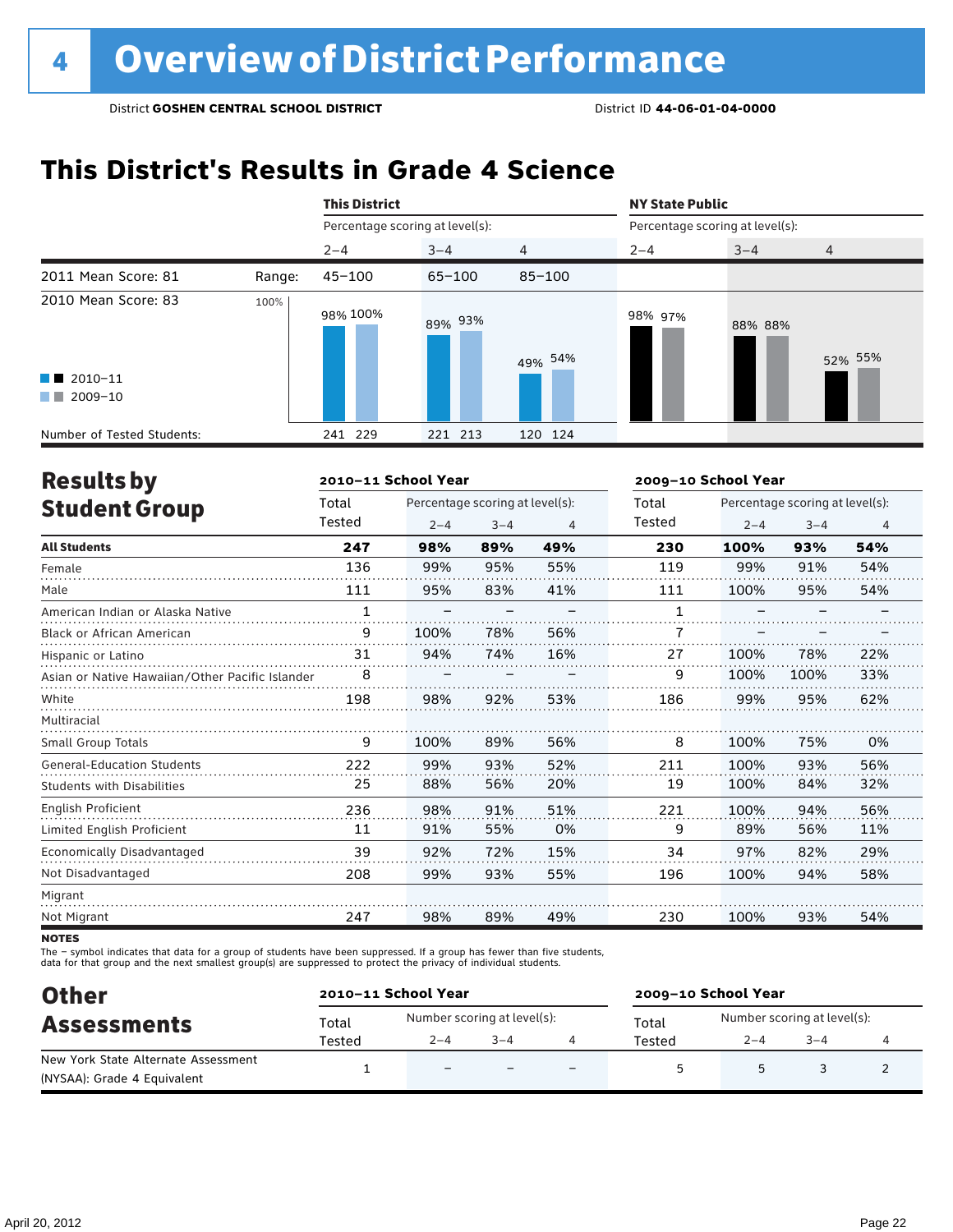### **This District's Results in Grade 5 English Language Arts**

|                            |         | <b>This District</b>            |         |                | <b>NY State Public</b> |                                 |                |  |
|----------------------------|---------|---------------------------------|---------|----------------|------------------------|---------------------------------|----------------|--|
|                            |         | Percentage scoring at level(s): |         |                |                        | Percentage scoring at level(s): |                |  |
|                            |         | $2 - 4$                         | $3 - 4$ | $\overline{4}$ | $2 - 4$                | $3 - 4$                         | $\overline{4}$ |  |
| 2011 Mean Score: 671       | *Range: | 648-795                         | 668-795 | 700-795        |                        |                                 |                |  |
| 2010 Mean Score: 677       | 100%    | 93% 92%                         | 66% 61% |                | 89% 88%                | 54% 52%                         |                |  |
| $\blacksquare$ 2010-11     |         |                                 |         |                |                        |                                 |                |  |
| 2009-10<br><b>The Co</b>   |         |                                 |         | 15%<br>5%      |                        |                                 | 13%<br>4%      |  |
| Number of Tested Students: |         | 211 201                         | 149 134 | 12<br>- 33     |                        |                                 |                |  |

| <b>Results by</b>                               |              | 2010-11 School Year |                                 |    | 2009-10 School Year |                                 |         |                |  |
|-------------------------------------------------|--------------|---------------------|---------------------------------|----|---------------------|---------------------------------|---------|----------------|--|
| <b>Student Group</b>                            | Total        |                     | Percentage scoring at level(s): |    | Total               | Percentage scoring at level(s): |         |                |  |
|                                                 | Tested       | $2 - 4$             | $3 - 4$                         | 4  | Tested              | $2 - 4$                         | $3 - 4$ | $\overline{4}$ |  |
| <b>All Students</b>                             | 227          | 93%                 | 66%                             | 5% | 219                 | 92%                             | 61%     | 15%            |  |
| Female                                          | 112          | 96%                 | 71%                             | 6% | 105                 | 96%                             | 71%     | 22%            |  |
| Male                                            | 115          | 90%                 | 61%                             | 4% | 114                 | 88%                             | 52%     | 9%             |  |
| American Indian or Alaska Native                | $\mathbf{1}$ |                     |                                 |    |                     |                                 |         |                |  |
| <b>Black or African American</b>                | 8            |                     |                                 |    | 8                   | 75%                             | 38%     | 0%             |  |
| Hispanic or Latino                              | 29           | 76%                 | 28%                             | 0% | 31                  | 87%                             | 61%     | 0%             |  |
| Asian or Native Hawaiian/Other Pacific Islander | 8            | 100%                | 88%                             | 0% |                     | 100%                            | 71%     | 43%            |  |
| White                                           | 181          | 96%                 | 72%                             | 7% | 173                 | 93%                             | 62%     | 17%            |  |
| Multiracial                                     |              |                     |                                 |    |                     |                                 |         |                |  |
| Small Group Totals                              | 9            | 89%                 | 33%                             | 0% |                     |                                 |         |                |  |
| <b>General-Education Students</b>               | 208          | 96%                 | 70%                             | 6% | 192                 | 98%                             | 68%     | 17%            |  |
| <b>Students with Disabilities</b>               | 19           | 58%                 | 21%                             | 0% | 27                  | 48%                             | 15%     | 4%             |  |
| English Proficient                              | 221          | 94%                 | 67%                             | 5% | 213                 | 92%                             | 61%     | 15%            |  |
| Limited English Proficient                      | 6            | 67%                 | 0%                              | 0% | 6                   | 100%                            | 67%     | 0%             |  |
| Economically Disadvantaged                      | 37           | 89%                 | 46%                             | 0% | 39                  | 90%                             | 51%     | 3%             |  |
| Not Disadvantaged                               | 190          | 94%                 | 69%                             | 6% | 180                 | 92%                             | 63%     | 18%            |  |
| Migrant                                         |              |                     |                                 |    |                     |                                 |         |                |  |
| Not Migrant                                     | 227          | 93%                 | 66%                             | 5% | 219                 | 92%                             | 61%     | 15%            |  |

**NOTES** 

The – symbol indicates that data for a group of students have been suppressed. If a group has fewer than five students,<br>data for that group and the next smallest group(s) are suppressed to protect the privacy of individual

\* These ranges are for 2010–11 data only. Ranges for the 2009–10 data are available in the 2009–10 Accountability and Overview Reports.

| <b>Other</b>                                                                                      |        | 2010-11 School Year |                             |     | 2009-10 School Year |                                                   |     |     |  |
|---------------------------------------------------------------------------------------------------|--------|---------------------|-----------------------------|-----|---------------------|---------------------------------------------------|-----|-----|--|
| <b>Assessments</b>                                                                                | Total  |                     | Number scoring at level(s): |     |                     | Number scoring at level(s):<br>$3 - 4$<br>$2 - 4$ |     |     |  |
|                                                                                                   | Tested | $2 - 4$             | $3 - 4$                     |     | Tested              |                                                   |     |     |  |
| New York State Alternate Assessment<br>(NYSAA): Grade 5 Equivalent                                | 5      | 5                   | 4                           | 0   |                     |                                                   |     |     |  |
| New York State English as a Second Language<br>Achievement Test (NYSESLAT) <sup>†</sup> : Grade 5 |        | N/A                 | N/A                         | N/A | 0                   | N/A                                               | N/A | N/A |  |
|                                                                                                   | Total  |                     |                             |     | Total               |                                                   |     |     |  |
| Recently Arrived LEP Students NOT Tested on<br>the ELA NYSTP: Grade 5                             |        | N/A                 | N/A                         | N/A | 0                   | N/A                                               | N/A | N/A |  |

April 20, 2012 Page 23 † These counts represent recently arrived LEP students who used the NYSESLAT to fulfill the English language arts participation requirement.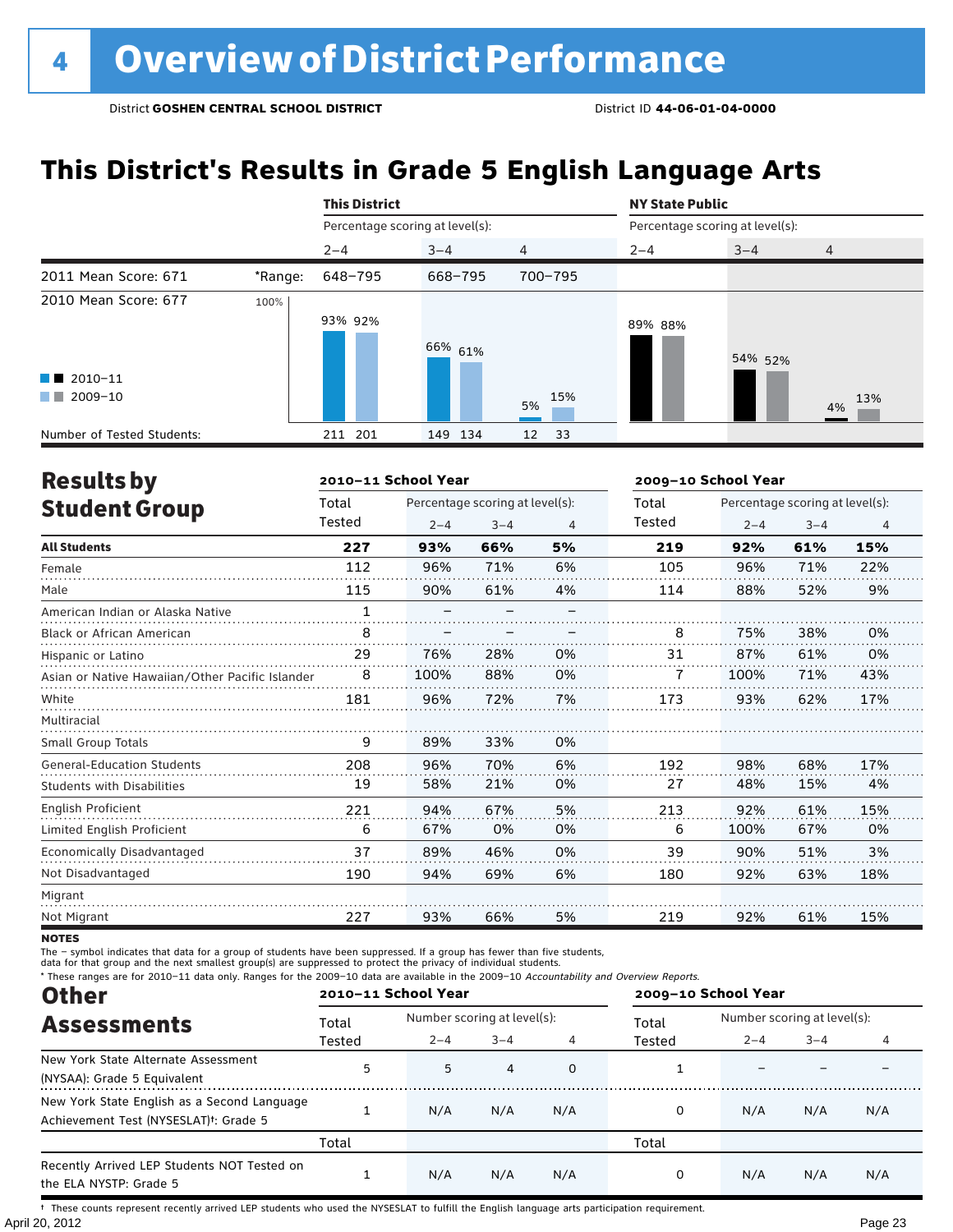### **This District's Results in Grade 5 Mathematics**

|                                                  |         | <b>This District</b>            |         |                | <b>NY State Public</b>          |         |                |  |
|--------------------------------------------------|---------|---------------------------------|---------|----------------|---------------------------------|---------|----------------|--|
|                                                  |         | Percentage scoring at level(s): |         |                | Percentage scoring at level(s): |         |                |  |
|                                                  |         | $2 - 4$                         | $3 - 4$ | $\overline{4}$ | $2 - 4$                         | $3 - 4$ | $\overline{4}$ |  |
| 2011 Mean Score: 691                             | *Range: | 640-780                         | 676-780 | 707-780        |                                 |         |                |  |
| 2010 Mean Score: 686                             | 100%    | 96% 94%                         | 76% 72% |                | 94% 94%                         | 66% 65% |                |  |
| $\blacksquare$ 2010-11<br>2009-10<br>a kacamatan |         |                                 |         | 23% 24%        |                                 |         | 23% 24%        |  |
| Number of Tested Students:                       |         | 219 205                         | 173 158 | 52<br>53       |                                 |         |                |  |

| <b>Results by</b>                               |              | 2010-11 School Year |                                 |                | 2009-10 School Year |                                 |         |                |
|-------------------------------------------------|--------------|---------------------|---------------------------------|----------------|---------------------|---------------------------------|---------|----------------|
| <b>Student Group</b>                            | Total        |                     | Percentage scoring at level(s): |                | Total               | Percentage scoring at level(s): |         |                |
|                                                 | Tested       | $2 - 4$             | $3 - 4$                         | $\overline{4}$ | Tested              | $2 - 4$                         | $3 - 4$ | $\overline{4}$ |
| <b>All Students</b>                             | 228          | 96%                 | 76%                             | 23%            | 219                 | 94%                             | 72%     | 24%            |
| Female                                          | 113          | 98%                 | 77%                             | 19%            | 105                 | 93%                             | 76%     | 25%            |
| Male                                            | 115          | 94%                 | 75%                             | 26%            | 114                 | 94%                             | 68%     | 24%            |
| American Indian or Alaska Native                | $\mathbf{1}$ |                     |                                 |                |                     |                                 |         |                |
| <b>Black or African American</b>                | 8            |                     |                                 |                | 8                   | 75%                             | 38%     | 25%            |
| Hispanic or Latino                              | 29           | 93%                 | 48%                             | 10%            | 31                  | 100%                            | 45%     | 6%             |
| Asian or Native Hawaiian/Other Pacific Islander | 9            | 100%                | 89%                             | 0%             |                     | 100%                            | 71%     | 57%            |
| White                                           | 181          | 97%                 | 81%                             | 27%            | 173                 | 93%                             | 79%     | 26%            |
| Multiracial                                     |              |                     |                                 |                |                     |                                 |         |                |
| <b>Small Group Totals</b>                       | 9            | 89%                 | 56%                             | 0%             |                     |                                 |         |                |
| <b>General-Education Students</b>               | 209          | 99%                 | 80%                             | 24%            | 192                 | 98%                             | 79%     | 27%            |
| <b>Students with Disabilities</b>               | 19           | 63%                 | 26%                             | 11%            | 27                  | 59%                             | 26%     | 4%             |
| English Proficient                              | 221          | 96%                 | 78%                             | 24%            | 213                 | 93%                             | 73%     | 24%            |
| Limited English Proficient                      | 7            | 86%                 | 14%                             | 0%             | 6                   | 100%                            | 50%     | 17%            |
| <b>Economically Disadvantaged</b>               | 37           | 95%                 | 51%                             | 16%            | 39                  | 90%                             | 54%     | 10%            |
| Not Disadvantaged                               | 191          | 96%                 | 81%                             | 24%            | 180                 | 94%                             | 76%     | 27%            |
| Migrant                                         |              |                     |                                 |                |                     |                                 |         |                |
| Not Migrant                                     | 228          | 96%                 | 76%                             | 23%            | 219                 | 94%                             | 72%     | 24%            |

**NOTES** 

The – symbol indicates that data for a group of students have been suppressed. If a group has fewer than five students,

data for that group and the next smallest group(s) are suppressed to protect the privacy of individual students.

\* These ranges are for 2010–11 data only. Ranges for the 2009–10 data are available in the 2009–10 Accountability and Overview Reports.

| <b>Other</b>                        |        | 2010-11 School Year |                             | 2009-10 School Year |                             |                          |                          |  |
|-------------------------------------|--------|---------------------|-----------------------------|---------------------|-----------------------------|--------------------------|--------------------------|--|
| <b>Assessments</b>                  | Total  |                     | Number scoring at level(s): | Total               | Number scoring at level(s): |                          |                          |  |
|                                     | Tested | $2 - 4$             | $3 - 4$                     | Tested              | $2 - 4$                     | $3 - 4$                  |                          |  |
| New York State Alternate Assessment |        | Б.                  |                             |                     |                             | $\overline{\phantom{0}}$ | $\overline{\phantom{0}}$ |  |
| (NYSAA): Grade 5 Equivalent         |        |                     |                             |                     |                             |                          |                          |  |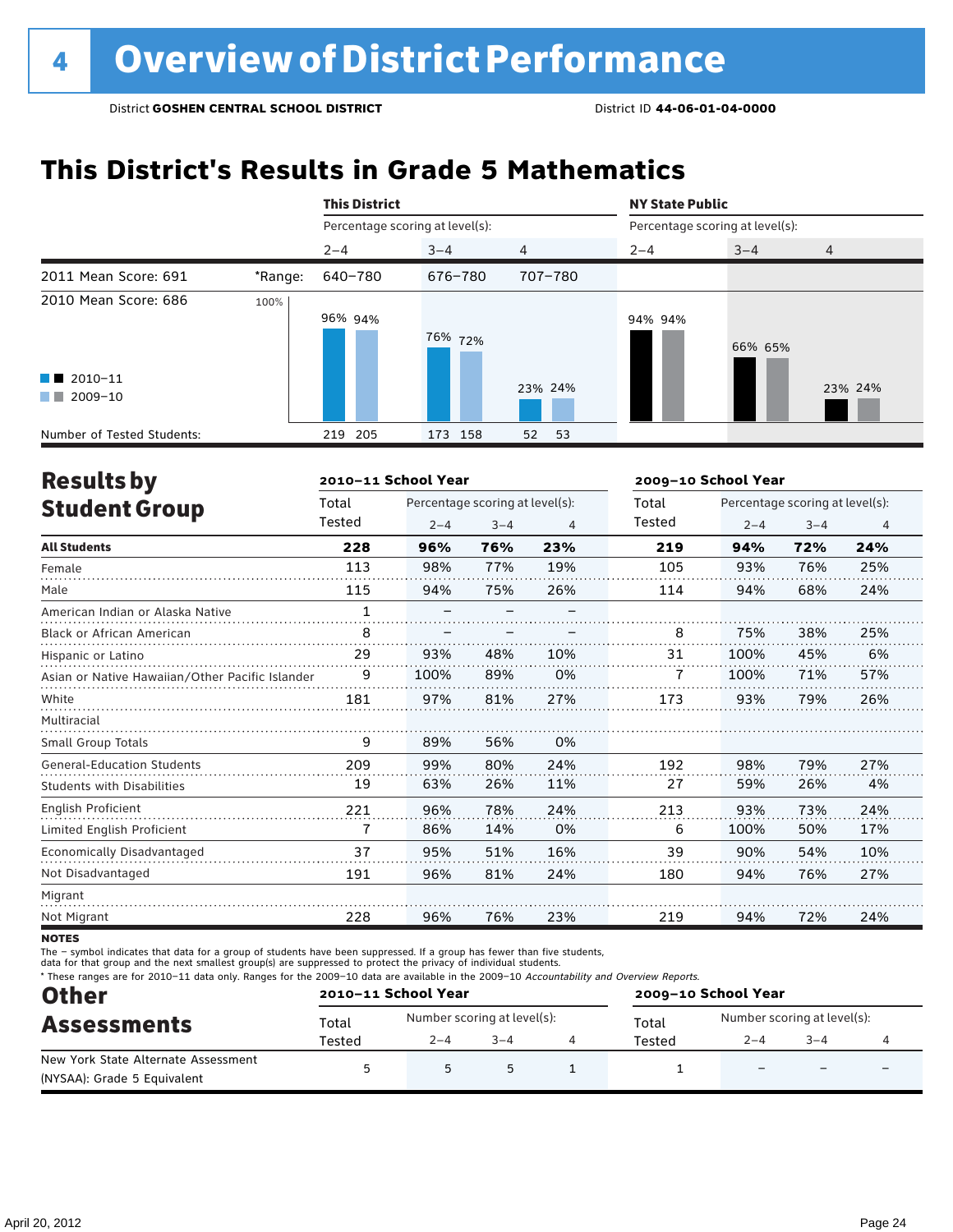### **This District's Results in Grade 6 English Language Arts**

|                                                                            |         | <b>This District</b>            |            |                | <b>NY State Public</b> |                                 |                |  |  |
|----------------------------------------------------------------------------|---------|---------------------------------|------------|----------------|------------------------|---------------------------------|----------------|--|--|
|                                                                            |         | Percentage scoring at level(s): |            |                |                        | Percentage scoring at level(s): |                |  |  |
|                                                                            |         | $2 - 4$                         | $3 - 4$    | $\overline{4}$ | $2 - 4$                | $3 - 4$                         | $\overline{4}$ |  |  |
| 2011 Mean Score: 664                                                       | *Range: | 644-785                         | 662-785    | 694-785        |                        |                                 |                |  |  |
| 2010 Mean Score: 672<br>$\blacksquare$ 2010-11<br>2009-10<br><b>The Co</b> | 100%    | 95%<br>90%                      | 76%<br>59% | 12%            | 88% 89%                | 56% 54%                         |                |  |  |
|                                                                            |         |                                 |            | 4%             |                        |                                 | 4% 7%          |  |  |
| Number of Tested Students:                                                 |         | 193<br>197                      | 130 155    | 9<br>24        |                        |                                 |                |  |  |

| <b>Results by</b>                               |        | 2010-11 School Year |                                 |    | 2009-10 School Year |                                 |         |                |  |
|-------------------------------------------------|--------|---------------------|---------------------------------|----|---------------------|---------------------------------|---------|----------------|--|
| <b>Student Group</b>                            | Total  |                     | Percentage scoring at level(s): |    | Total               | Percentage scoring at level(s): |         |                |  |
|                                                 | Tested | $2 - 4$             | $3 - 4$                         | 4  | Tested              | $2 - 4$                         | $3 - 4$ | $\overline{4}$ |  |
| <b>All Students</b>                             | 220    | 90%                 | 59%                             | 4% | 203                 | 95%                             | 76%     | 12%            |  |
| Female                                          | 105    | 92%                 | 69%                             | 5% | 110                 | 96%                             | 80%     | 12%            |  |
| Male                                            | 115    | 87%                 | 50%                             | 3% | 93                  | 94%                             | 72%     | 12%            |  |
| American Indian or Alaska Native                |        |                     |                                 |    |                     |                                 |         |                |  |
| <b>Black or African American</b>                | 5      | 60%                 | 40%                             | 0% | 11                  | 100%                            | 82%     | 9%             |  |
| Hispanic or Latino                              | 33     | 85%                 | 33%                             | 0% | 25                  | 80%                             | 68%     | 0%             |  |
| Asian or Native Hawaiian/Other Pacific Islander | 7      | 100%                | 71%                             | 0% | 10                  | 100%                            | 90%     | 20%            |  |
| White                                           | 175    | 91%                 | 64%                             | 5% | 157                 | 97%                             | 76%     | 13%            |  |
| Multiracial                                     |        |                     |                                 |    |                     |                                 |         |                |  |
| <b>Small Group Totals</b>                       |        |                     |                                 |    |                     |                                 |         |                |  |
| <b>General-Education Students</b>               | 192    | 96%                 | 66%                             | 5% | 182                 | 99%                             | 82%     | 13%            |  |
| <b>Students with Disabilities</b>               | 28     | 43%                 | 14%                             | 0% | 21                  | 62%                             | 24%     | 0%             |  |
| English Proficient                              | 217    |                     |                                 |    | 199                 |                                 |         |                |  |
| Limited English Proficient                      | 3      |                     |                                 |    | 4                   |                                 |         |                |  |
| <b>Economically Disadvantaged</b>               | 41     | 83%                 | 39%                             | 0% | 35                  | 91%                             | 69%     | 3%             |  |
| Not Disadvantaged                               | 179    | 91%                 | 64%                             | 5% | 168                 | 96%                             | 78%     | 14%            |  |
| Migrant                                         |        |                     |                                 |    |                     |                                 |         |                |  |
| Not Migrant                                     | 220    | 90%                 | 59%                             | 4% | 203                 | 95%                             | 76%     | 12%            |  |

**NOTES** 

The – symbol indicates that data for a group of students have been suppressed. If a group has fewer than five students,

data for that group and the next smallest group(s) are suppressed to protect the privacy of individual students.

\* These ranges are for 2010–11 data only. Ranges for the 2009–10 data are available in the 2009–10 Accountability and Overview Reports.

| <b>Other</b>                                                                                      | 2010-11 School Year |                             |         |     | 2009-10 School Year |                             |         |     |
|---------------------------------------------------------------------------------------------------|---------------------|-----------------------------|---------|-----|---------------------|-----------------------------|---------|-----|
| <b>Assessments</b>                                                                                | Total               | Number scoring at level(s): |         |     | Total               | Number scoring at level(s): |         |     |
|                                                                                                   | Tested              | $2 - 4$                     | $3 - 4$ |     | Tested              | $2 - 4$                     | $3 - 4$ |     |
| New York State Alternate Assessment<br>(NYSAA): Grade 6 Equivalent                                |                     |                             |         |     | 0                   |                             |         |     |
| New York State English as a Second Language<br>Achievement Test (NYSESLAT) <sup>†</sup> : Grade 6 |                     | N/A                         | N/A     | N/A |                     | N/A                         | N/A     | N/A |
|                                                                                                   | Total               |                             |         |     | Total               |                             |         |     |
| Recently Arrived LEP Students NOT Tested on<br>the ELA NYSTP: Grade 6                             |                     | N/A                         | N/A     | N/A |                     | N/A                         | N/A     | N/A |

April 20, 2012 Page 25 † These counts represent recently arrived LEP students who used the NYSESLAT to fulfill the English language arts participation requirement.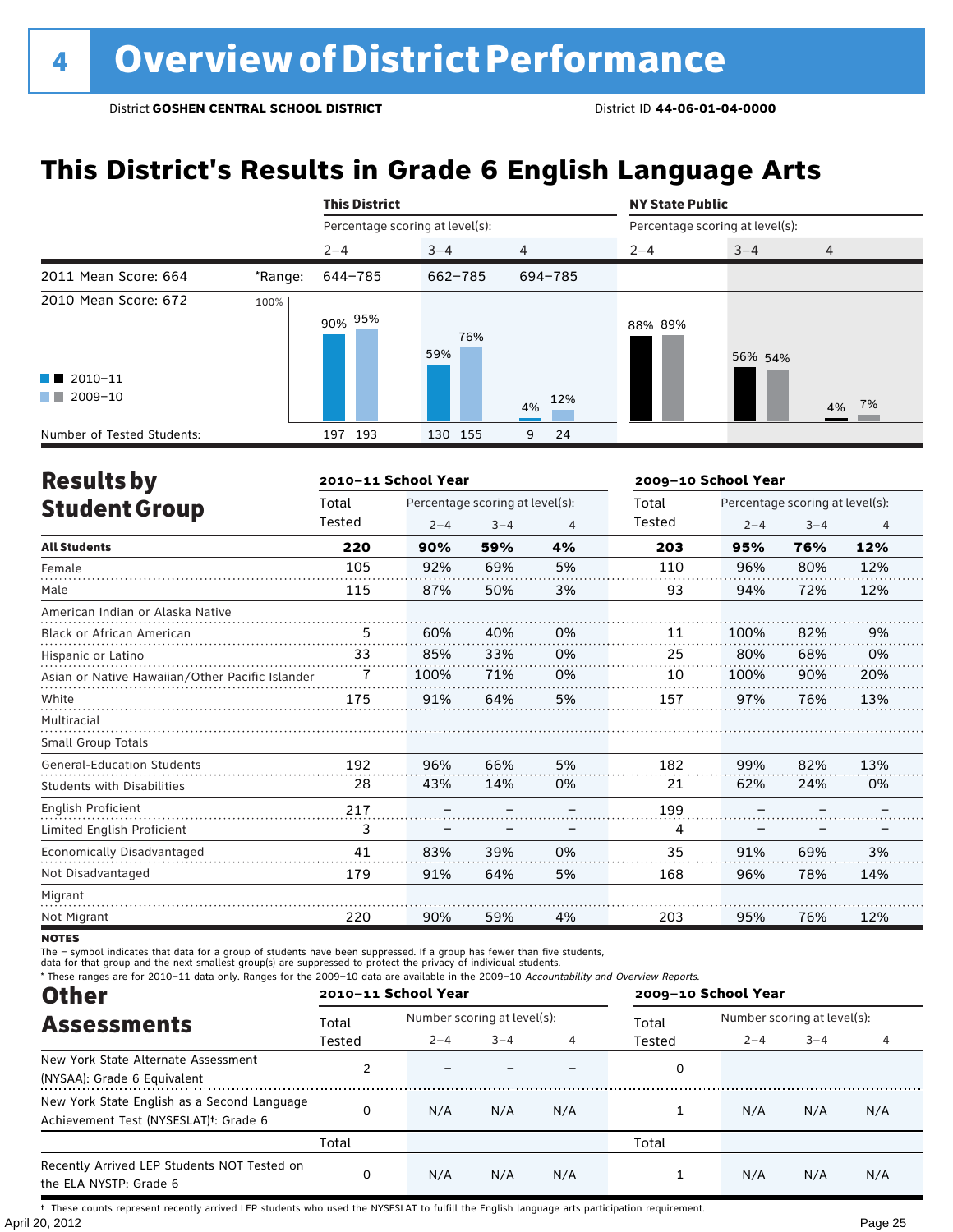### **This District's Results in Grade 6 Mathematics**

|                                                    |         | <b>This District</b>            |         |                | <b>NY State Public</b>          |         |                |  |
|----------------------------------------------------|---------|---------------------------------|---------|----------------|---------------------------------|---------|----------------|--|
|                                                    |         | Percentage scoring at level(s): |         |                | Percentage scoring at level(s): |         |                |  |
|                                                    |         | $2 - 4$                         | $3 - 4$ | $\overline{4}$ | $2 - 4$                         | $3 - 4$ | $\overline{4}$ |  |
| 2011 Mean Score: 682                               | *Range: | 640-780                         | 674-780 | 700-780        |                                 |         |                |  |
| 2010 Mean Score: 683                               | 100%    | 93% 97%                         | 68% 67% |                | 92% 92%                         | 63% 61% |                |  |
| $\blacksquare$ 2010-11<br>2009-10<br><b>The Co</b> |         |                                 |         | 23% 26%        |                                 |         | 26% 27%        |  |
| Number of Tested Students:                         |         | 199<br>203                      | 149 137 | 51<br>54       |                                 |         |                |  |

| <b>Results by</b>                               |        | 2010-11 School Year |                                 |     | 2009-10 School Year |         |                                 |                |
|-------------------------------------------------|--------|---------------------|---------------------------------|-----|---------------------|---------|---------------------------------|----------------|
| <b>Student Group</b>                            | Total  |                     | Percentage scoring at level(s): |     | Total               |         | Percentage scoring at level(s): |                |
|                                                 | Tested | $2 - 4$             | $3 - 4$                         | 4   | Tested              | $2 - 4$ | $3 - 4$                         | $\overline{4}$ |
| <b>All Students</b>                             | 219    | 93%                 | 68%                             | 23% | 205                 | 97%     | 67%                             | 26%            |
| Female                                          | 105    | 94%                 | 73%                             | 27% | 111                 | 97%     | 68%                             | 28%            |
| Male                                            | 114    | 91%                 | 63%                             | 20% | 94                  | 97%     | 66%                             | 24%            |
| American Indian or Alaska Native                |        |                     |                                 |     |                     |         |                                 |                |
| <b>Black or African American</b>                | 5      | 40%                 | 20%                             | 20% | 11                  | 91%     | 45%                             | 0%             |
| Hispanic or Latino                              | 33     | 97%                 | 45%                             | 3%  | 27                  | 89%     | 30%                             | 7%             |
| Asian or Native Hawaiian/Other Pacific Islander | 7      | 100%                | 71%                             | 71% | 10                  | 100%    | 80%                             | 50%            |
| White                                           | 174    | 93%                 | 74%                             | 25% | 157                 | 99%     | 74%                             | 30%            |
| Multiracial                                     |        |                     |                                 |     |                     |         |                                 |                |
| <b>Small Group Totals</b>                       |        |                     |                                 |     |                     |         |                                 |                |
| <b>General-Education Students</b>               | 191    | 98%                 | 75%                             | 27% | 183                 | 98%     | 72%                             | 29%            |
| <b>Students with Disabilities</b>               | 28     | 54%                 | 18%                             | 0%  | 22                  | 91%     | 23%                             | 5%             |
| English Proficient                              | 216    |                     |                                 |     | 200                 | 98%     | 68%                             | 27%            |
| Limited English Proficient                      | 3      |                     |                                 |     | 5                   | 60%     | 20%                             | 0%             |
| Economically Disadvantaged                      | 41     | 88%                 | 39%                             | 2%  | 37                  | 86%     | 46%                             | 16%            |
| Not Disadvantaged                               | 178    | 94%                 | 75%                             | 28% | 168                 | 99%     | 71%                             | 29%            |
| Migrant                                         |        |                     |                                 |     |                     |         |                                 |                |
| Not Migrant                                     | 219    | 93%                 | 68%                             | 23% | 205                 | 97%     | 67%                             | 26%            |
| 100000                                          |        |                     |                                 |     |                     |         |                                 |                |

**NOTES** 

The – symbol indicates that data for a group of students have been suppressed. If a group has fewer than five students,

data for that group and the next smallest group(s) are suppressed to protect the privacy of individual students.

\* These ranges are for 2010–11 data only. Ranges for the 2009–10 data are available in the 2009–10 Accountability and Overview Reports.

| <b>Other</b>                                                       | 2010-11 School Year |                          |                             |                          | 2009-10 School Year |                             |         |  |  |
|--------------------------------------------------------------------|---------------------|--------------------------|-----------------------------|--------------------------|---------------------|-----------------------------|---------|--|--|
| <b>Assessments</b>                                                 | Total               |                          | Number scoring at level(s): |                          | Total               | Number scoring at level(s): |         |  |  |
|                                                                    | Tested              | $2 - 4$                  | $3 - 4$                     |                          | Tested              | $2 - 4$                     | $3 - 4$ |  |  |
| New York State Alternate Assessment<br>(NYSAA): Grade 6 Equivalent |                     | $\overline{\phantom{0}}$ |                             | $\overline{\phantom{0}}$ |                     |                             |         |  |  |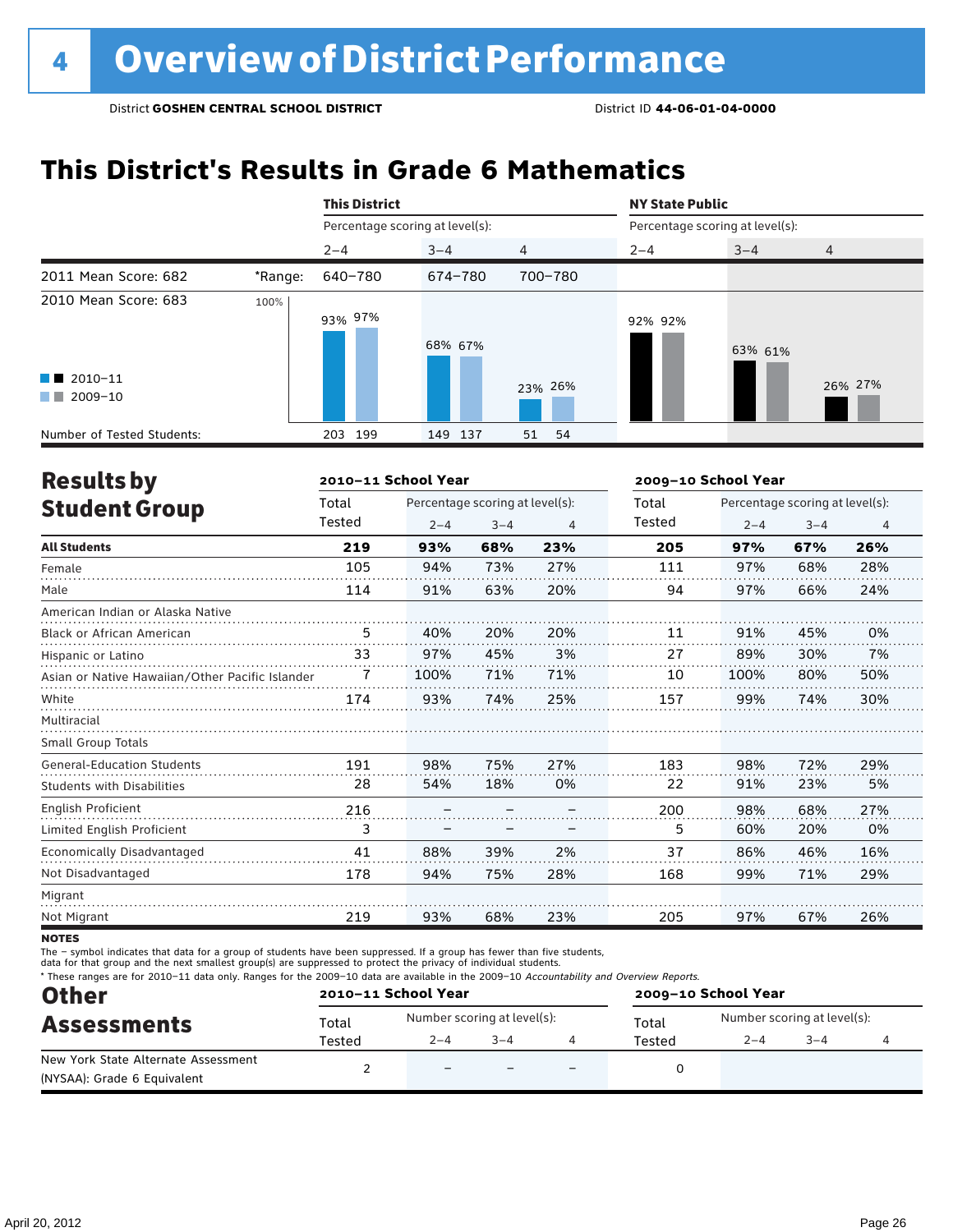### **This District's Results in Grade 7 English Language Arts**

|                                                  |         | <b>This District</b>            |         |                | <b>NY State Public</b> |                                 |                |  |  |
|--------------------------------------------------|---------|---------------------------------|---------|----------------|------------------------|---------------------------------|----------------|--|--|
|                                                  |         | Percentage scoring at level(s): |         |                |                        | Percentage scoring at level(s): |                |  |  |
|                                                  |         | $2 - 4$                         | $3 - 4$ | $\overline{4}$ | $2 - 4$                | $3 - 4$                         | $\overline{4}$ |  |  |
| 2011 Mean Score: 671                             | *Range: | 642-790                         | 665-790 | 698-790        |                        |                                 |                |  |  |
| 2010 Mean Score: 678                             | 100%    | 95% 95%                         | 64% 71% |                | 91% 90%                | 48% 50%                         |                |  |  |
| $\blacksquare$ 2010-11<br>2009-10<br>a kacamatan |         |                                 |         | 17%<br>9%      |                        |                                 | 4% 11%         |  |  |
| Number of Tested Students:                       |         | 201 203                         | 136 151 | 18<br>-37      |                        |                                 |                |  |  |

| <b>Results by</b>                               |        | 2010-11 School Year |                                 |     | 2009-10 School Year |         |                                 |                |
|-------------------------------------------------|--------|---------------------|---------------------------------|-----|---------------------|---------|---------------------------------|----------------|
| <b>Student Group</b>                            | Total  |                     | Percentage scoring at level(s): |     | Total               |         | Percentage scoring at level(s): |                |
|                                                 | Tested | $2 - 4$             | $3 - 4$                         | 4   | Tested              | $2 - 4$ | $3 - 4$                         | $\overline{4}$ |
| <b>All Students</b>                             | 211    | 95%                 | 64%                             | 9%  | 213                 | 95%     | 71%                             | 17%            |
| Female                                          | 113    | 98%                 | 67%                             | 14% | 110                 | 96%     | 75%                             | 13%            |
| Male                                            | 98     | 92%                 | 61%                             | 2%  | 103                 | 94%     | 67%                             | 22%            |
| American Indian or Alaska Native                |        |                     |                                 |     | 3                   |         |                                 |                |
| <b>Black or African American</b>                | 11     | 100%                | 55%                             | 0%  | 9                   | 89%     | 56%                             | 22%            |
| Hispanic or Latino                              | 30     | 87%                 | 50%                             | 10% | 24                  | 83%     | 33%                             | 0%             |
| Asian or Native Hawaiian/Other Pacific Islander | 10     | 100%                | 60%                             | 10% | 3                   |         |                                 |                |
| White                                           | 160    | 96%                 | 68%                             | 9%  | 174                 | 97%     | 76%                             | 20%            |
| Multiracial                                     |        |                     |                                 |     |                     |         |                                 |                |
| Small Group Totals                              |        |                     |                                 |     | 6                   | 100%    | 83%                             | 17%            |
| <b>General-Education Students</b>               | 181    | 99%                 | 71%                             | 10% | 189                 | 97%     | 77%                             | 20%            |
| <b>Students with Disabilities</b>               | 30     | 70%                 | 27%                             | 0%  | 24                  | 79%     | 25%                             | 0%             |
| English Proficient                              | 206    | 96%                 | 66%                             | 9%  | 207                 | 97%     | 73%                             | 18%            |
| Limited English Proficient                      | 5      | 80%                 | 0%                              | 0%  | 6                   | 33%     | 0%                              | 0%             |
| Economically Disadvantaged                      | 34     | 97%                 | 56%                             | 3%  | 30                  | 87%     | 27%                             | 7%             |
| Not Disadvantaged                               | 177    | 95%                 | 66%                             | 10% | 183                 | 97%     | 78%                             | 19%            |
| Migrant                                         |        |                     |                                 |     |                     |         |                                 |                |
| Not Migrant                                     | 211    | 95%                 | 64%                             | 9%  | 213                 | 95%     | 71%                             | 17%            |

**NOTES** 

The – symbol indicates that data for a group of students have been suppressed. If a group has fewer than five students,

data for that group and the next smallest group(s) are suppressed to protect the privacy of individual students.

\* These ranges are for 2010–11 data only. Ranges for the 2009–10 data are available in the 2009–10 Accountability and Overview Reports.

| <b>Other</b>                                                                                      | 2010-11 School Year |                             |         |     | 2009-10 School Year |                             |         |     |  |
|---------------------------------------------------------------------------------------------------|---------------------|-----------------------------|---------|-----|---------------------|-----------------------------|---------|-----|--|
| <b>Assessments</b>                                                                                | Total               | Number scoring at level(s): |         |     | Total               | Number scoring at level(s): |         |     |  |
|                                                                                                   | Tested              | $2 - 4$                     | $3 - 4$ |     | Tested              | $2 - 4$                     | $3 - 4$ |     |  |
| New York State Alternate Assessment<br>(NYSAA): Grade 7 Equivalent                                |                     |                             |         |     | 6                   | 6                           | 6       | 5   |  |
| New York State English as a Second Language<br>Achievement Test (NYSESLAT) <sup>t</sup> : Grade 7 |                     | N/A                         | N/A     | N/A |                     | N/A                         | N/A     | N/A |  |
|                                                                                                   | Total               |                             |         |     | Total               |                             |         |     |  |
| Recently Arrived LEP Students NOT Tested on<br>the ELA NYSTP: Grade 7                             |                     | N/A                         | N/A     | N/A |                     | N/A                         | N/A     | N/A |  |

April 20, 2012 Page 27 † These counts represent recently arrived LEP students who used the NYSESLAT to fulfill the English language arts participation requirement.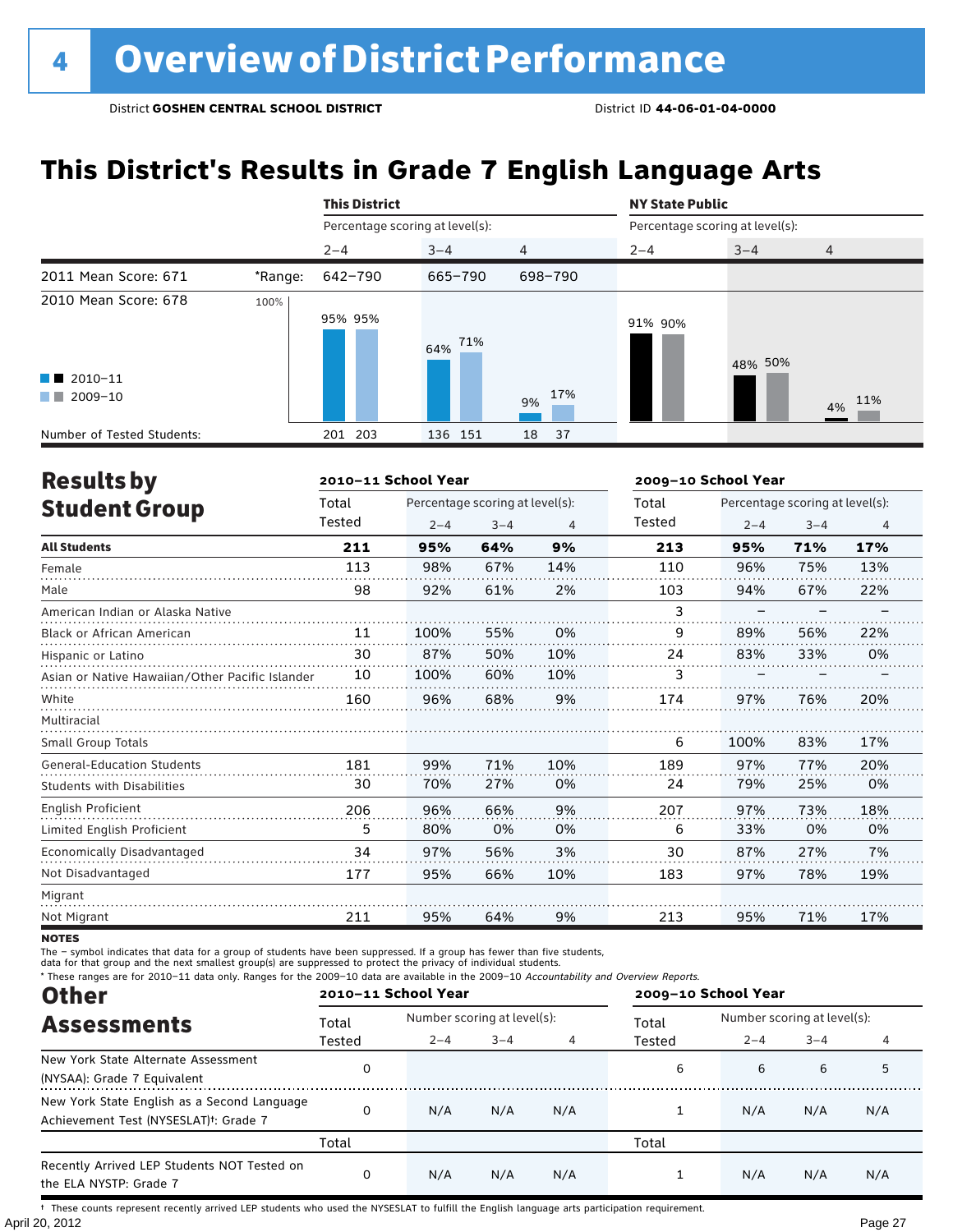### **This District's Results in Grade 7 Mathematics**

|                                                                                                                                                                                                                                                                           |         | <b>This District</b>            |         |                | <b>NY State Public</b>          |         |         |  |
|---------------------------------------------------------------------------------------------------------------------------------------------------------------------------------------------------------------------------------------------------------------------------|---------|---------------------------------|---------|----------------|---------------------------------|---------|---------|--|
|                                                                                                                                                                                                                                                                           |         | Percentage scoring at level(s): |         |                | Percentage scoring at level(s): |         |         |  |
|                                                                                                                                                                                                                                                                           |         | $2 - 4$                         | $3 - 4$ | $\overline{4}$ | $2 - 4$                         | $3 - 4$ | 4       |  |
| 2011 Mean Score: 683                                                                                                                                                                                                                                                      | *Range: | 639-800                         | 670-800 | 694-800        |                                 |         |         |  |
| 2010 Mean Score: 681                                                                                                                                                                                                                                                      | 100%    | 96% 95%                         | 74% 70% |                | 92% 92%                         | 65% 62% |         |  |
| $\blacksquare$ 2010-11<br>2009-10<br><b>The Contract of the Contract of the Contract of the Contract of the Contract of the Contract of the Contract of the Contract of the Contract of the Contract of the Contract of the Contract of The Contract of The Contract </b> |         |                                 |         | 31% 34%        |                                 |         | 30% 29% |  |
| Number of Tested Students:                                                                                                                                                                                                                                                |         | 202 202                         | 155 150 | 65<br>72       |                                 |         |         |  |

| <b>Results by</b>                               |        | 2010-11 School Year |                                 |                | 2009-10 School Year |         |                                 |     |
|-------------------------------------------------|--------|---------------------|---------------------------------|----------------|---------------------|---------|---------------------------------|-----|
| <b>Student Group</b>                            | Total  |                     | Percentage scoring at level(s): |                | Total               |         | Percentage scoring at level(s): |     |
|                                                 | Tested | $2 - 4$             | $3 - 4$                         | $\overline{4}$ | Tested              | $2 - 4$ | $3 - 4$                         | 4   |
| <b>All Students</b>                             | 210    | 96%                 | 74%                             | 31%            | 213                 | 95%     | 70%                             | 34% |
| Female                                          | 113    | 97%                 | 81%                             | 35%            | 110                 | 95%     | 68%                             | 33% |
| Male                                            | 97     | 95%                 | 65%                             | 27%            | 103                 | 95%     | 73%                             | 35% |
| American Indian or Alaska Native                |        |                     |                                 |                | 3                   |         |                                 |     |
| <b>Black or African American</b>                | 11     | 100%                | 82%                             | 18%            | 9                   | 89%     | 44%                             | 22% |
| Hispanic or Latino                              | 30     | 90%                 | 53%                             | 17%            | 25                  | 80%     | 48%                             | 20% |
| Asian or Native Hawaiian/Other Pacific Islander | 10     | 100%                | 90%                             | 50%            | 3                   |         |                                 |     |
| White                                           | 159    | 97%                 | 76%                             | 33%            | 173                 | 98%     | 75%                             | 35% |
| Multiracial                                     |        |                     |                                 |                |                     |         |                                 |     |
| <b>Small Group Totals</b>                       |        |                     |                                 |                | 6                   | 83%     | 83%                             | 67% |
| <b>General-Education Students</b>               | 180    | 98%                 | 82%                             | 34%            | 190                 | 97%     | 77%                             | 38% |
| <b>Students with Disabilities</b>               | 30     | 83%                 | 23%                             | 10%            | 23                  | 78%     | 17%                             | 0%  |
| <b>English Proficient</b>                       | 205    | 97%                 | 75%                             | 32%            | 206                 | 97%     | 72%                             | 35% |
| Limited English Proficient                      | 5      | 60%                 | 40%                             | 0%             | 7                   | 43%     | 14%                             | 0%  |
| Economically Disadvantaged                      | 33     | 91%                 | 64%                             | 24%            | 31                  | 84%     | 39%                             | 10% |
| Not Disadvantaged                               | 177    | 97%                 | 76%                             | 32%            | 182                 | 97%     | 76%                             | 38% |
| Migrant                                         |        |                     |                                 |                |                     |         |                                 |     |
| Not Migrant                                     | 210    | 96%                 | 74%                             | 31%            | 213                 | 95%     | 70%                             | 34% |

**NOTES** 

The – symbol indicates that data for a group of students have been suppressed. If a group has fewer than five students,<br>data for that group and the next smallest group(s) are suppressed to protect the privacy of individual

\* These ranges are for 2010–11 data only. Ranges for the 2009–10 data are available in the 2009–10 Accountability and Overview Reports.

| <b>Other</b>                        |        | 2010-11 School Year |                             | 2009-10 School Year |                             |        |  |  |
|-------------------------------------|--------|---------------------|-----------------------------|---------------------|-----------------------------|--------|--|--|
| <b>Assessments</b>                  | Total  |                     | Number scoring at level(s): | Total               | Number scoring at level(s): |        |  |  |
|                                     | Tested | $2 - 4$             | $3 - 4$                     | Tested              | $2 - 4$                     | $-3-4$ |  |  |
| New York State Alternate Assessment |        |                     |                             |                     |                             |        |  |  |
| (NYSAA): Grade 7 Equivalent         |        |                     |                             |                     |                             |        |  |  |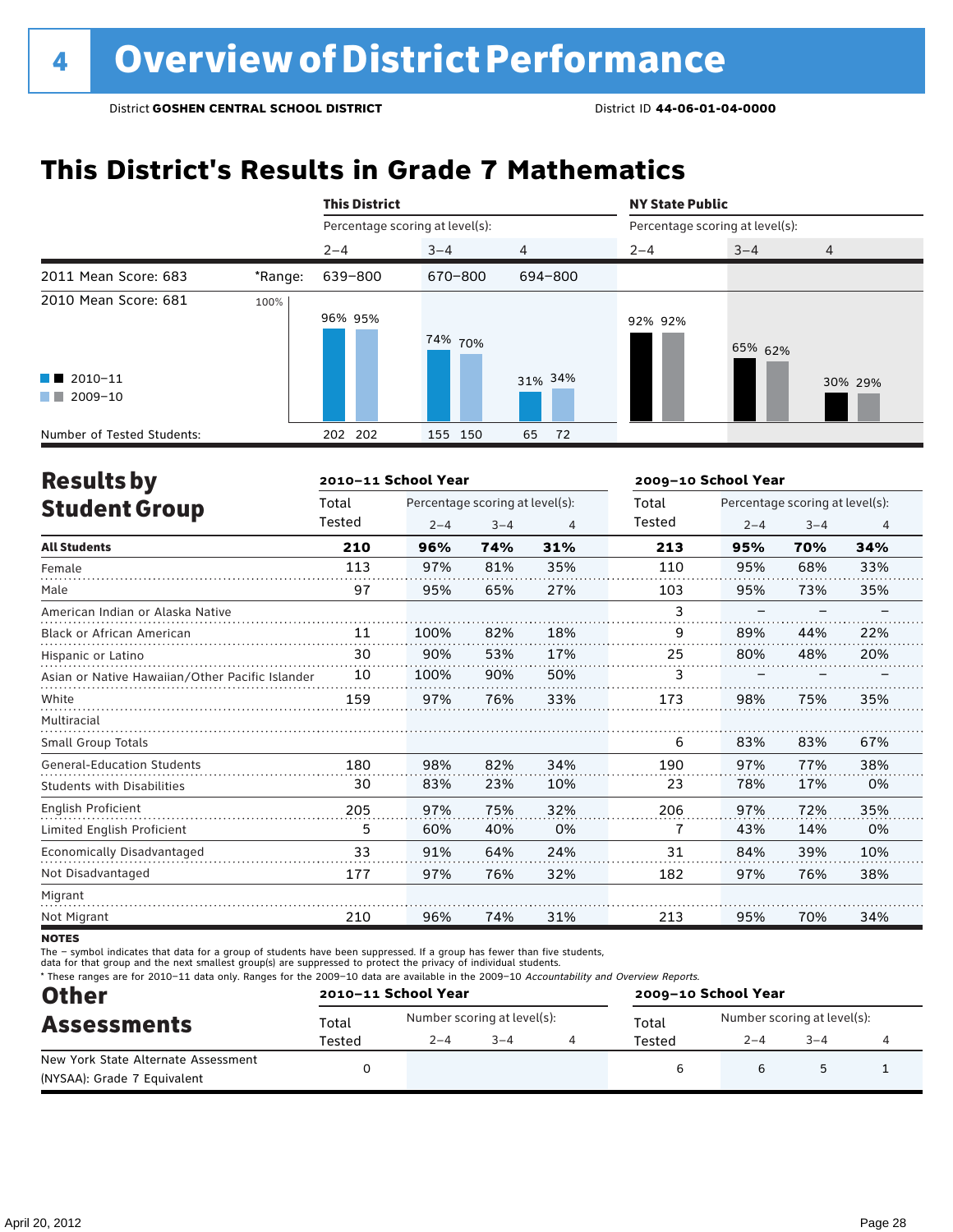### **This District's Results in Grade 8 English Language Arts**

|                                                                                                                                                                                                                                                                                                   |         | <b>This District</b>            |            |                      | <b>NY State Public</b>          |         |                |  |
|---------------------------------------------------------------------------------------------------------------------------------------------------------------------------------------------------------------------------------------------------------------------------------------------------|---------|---------------------------------|------------|----------------------|---------------------------------|---------|----------------|--|
|                                                                                                                                                                                                                                                                                                   |         | Percentage scoring at level(s): |            |                      | Percentage scoring at level(s): |         |                |  |
|                                                                                                                                                                                                                                                                                                   |         | $2 - 4$                         | $3 - 4$    | $\overline{4}$       | $2 - 4$                         | $3 - 4$ | $\overline{4}$ |  |
| 2011 Mean Score: 662                                                                                                                                                                                                                                                                              | *Range: | 628-790                         | 658-790    | 699-790              |                                 |         |                |  |
| 2010 Mean Score: 672<br>$\blacksquare$ 2010-11<br>2009-10<br><b>The Contract of the Contract of the Contract of the Contract of the Contract of the Contract of the Contract of the Contract of the Contract of the Contract of the Contract of the Contract of The Contract of The Contract </b> | 100%    | 97% 97%                         | 76%<br>64% | 13%                  | 92% 91%                         | 47% 51% |                |  |
|                                                                                                                                                                                                                                                                                                   |         |                                 |            | 1%                   |                                 |         | 2% 8%          |  |
| Number of Tested Students:                                                                                                                                                                                                                                                                        |         | 206 227                         | 136 178    | 30<br>$\overline{2}$ |                                 |         |                |  |

| <b>Results by</b>                               |        | 2010-11 School Year |                                 |     | 2009-10 School Year |         |                                 |                |
|-------------------------------------------------|--------|---------------------|---------------------------------|-----|---------------------|---------|---------------------------------|----------------|
| <b>Student Group</b>                            | Total  |                     | Percentage scoring at level(s): |     | Total               |         | Percentage scoring at level(s): |                |
|                                                 | Tested | $2 - 4$             | $3 - 4$                         | 4   | Tested              | $2 - 4$ | $3 - 4$                         | $\overline{4}$ |
| <b>All Students</b>                             | 212    | 97%                 | 64%                             | 1%  | 234                 | 97%     | 76%                             | 13%            |
| Female                                          | 108    | 98%                 | 68%                             | 1%  | 116                 | 98%     | 80%                             | 11%            |
| Male                                            | 104    | 96%                 | 61%                             | 1%  | 118                 | 96%     | 72%                             | 14%            |
| American Indian or Alaska Native                | 3      |                     |                                 |     |                     |         |                                 |                |
| <b>Black or African American</b>                | 8      | 100%                | 75%                             | 13% | 11                  | 91%     | 55%                             | 0%             |
| Hispanic or Latino                              | 25     | 88%                 | 44%                             | 0%  | 34                  | 97%     | 76%                             | 9%             |
| Asian or Native Hawaiian/Other Pacific Islander | 3      |                     |                                 |     | 8                   |         |                                 |                |
| White                                           | 173    | 98%                 | 66%                             | 1%  | 180                 | 98%     | 77%                             | 14%            |
| Multiracial                                     |        |                     |                                 |     | 1                   |         |                                 |                |
| Small Group Totals                              | 6      | 100%                | 67%                             | 0%  | 9                   | 89%     | 89%                             | 22%            |
| <b>General-Education Students</b>               | 188    | 98%                 | 71%                             | 1%  | 206                 | 99%     | 84%                             | 15%            |
| <b>Students with Disabilities</b>               | 24     | 88%                 | 13%                             | 0%  | 28                  | 82%     | 18%                             | 0%             |
| English Proficient                              | 205    | 99%                 | 65%                             | 1%  | 230                 |         |                                 |                |
| Limited English Proficient                      | 7      | 57%                 | 29%                             | 0%  | 4                   |         |                                 |                |
| Economically Disadvantaged                      | 32     | 91%                 | 41%                             | 3%  | 34                  | 94%     | 62%                             | 9%             |
| Not Disadvantaged                               | 180    | 98%                 | 68%                             | 1%  | 200                 | 98%     | 79%                             | 14%            |
| Migrant                                         |        |                     |                                 |     |                     |         |                                 |                |
| Not Migrant                                     | 212    | 97%                 | 64%                             | 1%  | 234                 | 97%     | 76%                             | 13%            |

**NOTES** 

The – symbol indicates that data for a group of students have been suppressed. If a group has fewer than five students,<br>data for that group and the next smallest group(s) are suppressed to protect the privacy of individual

\* These ranges are for 2010–11 data only. Ranges for the 2009–10 data are available in the 2009–10 Accountability and Overview Reports.

| <b>Other</b>                                                                                      |          | 2010-11 School Year |                             |     | 2009-10 School Year |                             |         |     |
|---------------------------------------------------------------------------------------------------|----------|---------------------|-----------------------------|-----|---------------------|-----------------------------|---------|-----|
| <b>Assessments</b>                                                                                | Total    |                     | Number scoring at level(s): |     |                     | Number scoring at level(s): |         |     |
|                                                                                                   | Tested   | $2 - 4$             | $3 - 4$                     |     | Tested              | $2 - 4$                     | $3 - 4$ |     |
| New York State Alternate Assessment<br>(NYSAA): Grade 8 Equivalent                                | 5        | 5                   | 3                           | 2   |                     |                             |         |     |
| New York State English as a Second Language<br>Achievement Test (NYSESLAT) <sup>†</sup> : Grade 8 | $\Omega$ | N/A                 | N/A                         | N/A |                     | N/A                         | N/A     | N/A |
|                                                                                                   | Total    |                     |                             |     | Total               |                             |         |     |
| Recently Arrived LEP Students NOT Tested on<br>the ELA NYSTP: Grade 8                             | 0        | N/A                 | N/A                         | N/A |                     | N/A                         | N/A     | N/A |

April 20, 2012 Page 29 † These counts represent recently arrived LEP students who used the NYSESLAT to fulfill the English language arts participation requirement.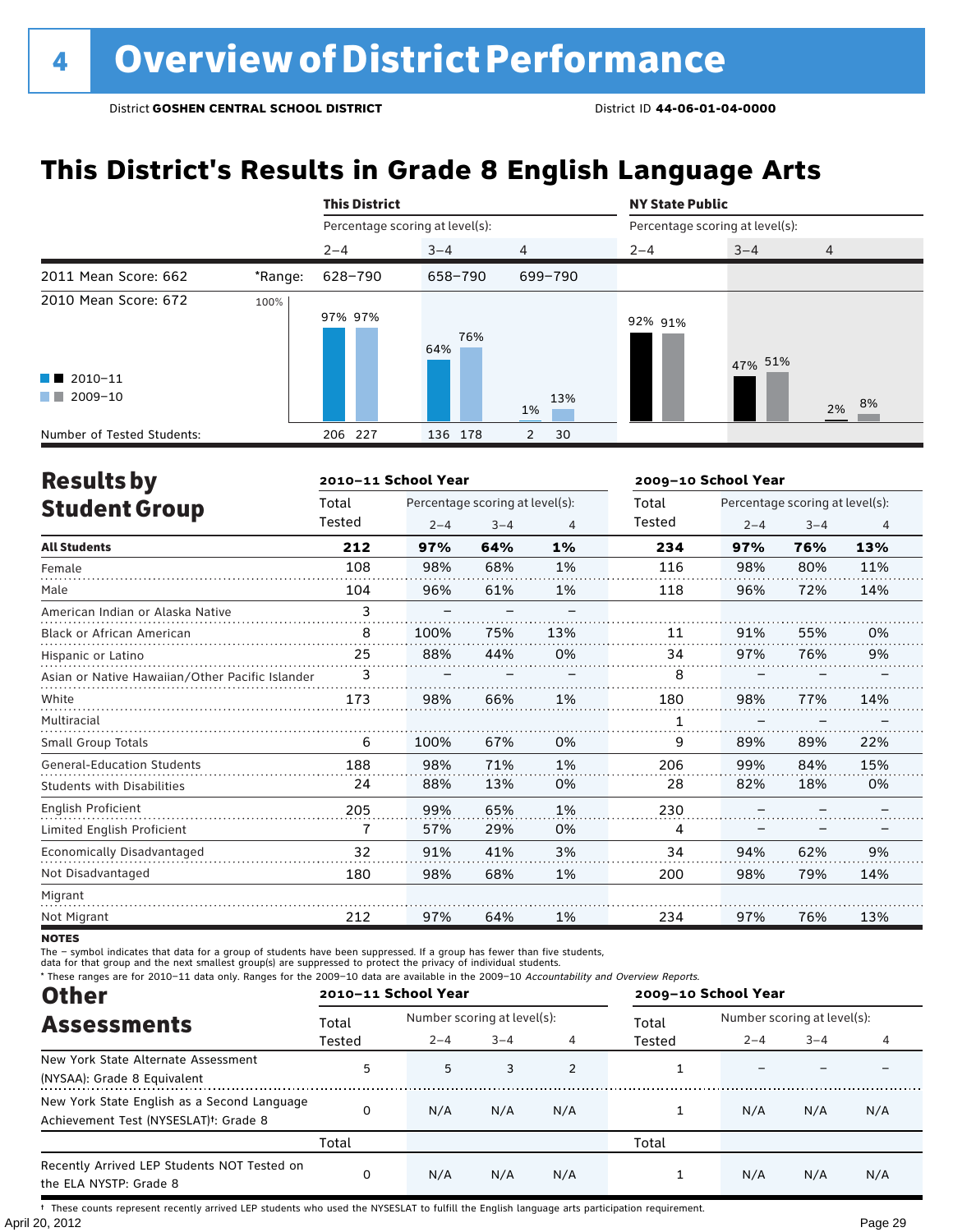### **This District's Results in Grade 8 Mathematics**

|                                                    |         | <b>This District</b>            |            |                | <b>NY State Public</b>          |         |                |  |
|----------------------------------------------------|---------|---------------------------------|------------|----------------|---------------------------------|---------|----------------|--|
|                                                    |         | Percentage scoring at level(s): |            |                | Percentage scoring at level(s): |         |                |  |
|                                                    |         | $2 - 4$                         | $3 - 4$    | $\overline{4}$ | $2 - 4$                         | $3 - 4$ | $\overline{4}$ |  |
| 2011 Mean Score: 690                               | *Range: | 639-775                         | 674-775    | 704-775        |                                 |         |                |  |
| 2010 Mean Score: 688                               | 100%    | 97% 95%                         | 85%<br>72% |                | 91% 91%                         | 60% 55% |                |  |
| $\blacksquare$ 2010-11<br>2009-10<br><b>The Co</b> |         |                                 |            | 23% 27%        |                                 |         | 18% 18%        |  |
| Number of Tested Students:                         |         | 223<br>207                      | 182 169    | 50<br>63       |                                 |         |                |  |

| <b>Results by</b>                               |        | 2010-11 School Year |                                 |     | 2009-10 School Year |                                 |         |     |  |
|-------------------------------------------------|--------|---------------------|---------------------------------|-----|---------------------|---------------------------------|---------|-----|--|
| <b>Student Group</b>                            | Total  |                     | Percentage scoring at level(s): |     | Total               | Percentage scoring at level(s): |         |     |  |
|                                                 | Tested | $2 - 4$             | $3 - 4$                         | 4   | Tested              | $2 - 4$                         | $3 - 4$ | 4   |  |
| <b>All Students</b>                             | 213    | 97%                 | 85%                             | 23% | 235                 | 95%                             | 72%     | 27% |  |
| Female                                          | 109    | 99%                 | 85%                             | 17% | 117                 | 95%                             | 74%     | 28% |  |
| Male                                            | 104    | 95%                 | 86%                             | 30% | 118                 | 95%                             | 70%     | 25% |  |
| American Indian or Alaska Native                | 3      |                     |                                 |     |                     |                                 |         |     |  |
| <b>Black or African American</b>                | 8      | 100%                | 75%                             | 13% | 11                  | 91%                             | 55%     | 9%  |  |
| Hispanic or Latino                              | 26     | 92%                 | 77%                             | 4%  | 35                  | 89%                             | 66%     | 23% |  |
| Asian or Native Hawaiian/Other Pacific Islander | 3      |                     |                                 |     | 8                   |                                 |         |     |  |
| White                                           | 173    | 98%                 | 87%                             | 27% | 180                 | 96%                             | 73%     | 27% |  |
| Multiracial                                     |        |                     |                                 |     | 1                   |                                 |         |     |  |
| Small Group Totals                              | 6      | 100%                | 83%                             | 33% | 9                   | 100%                            | 89%     | 56% |  |
| <b>General-Education Students</b>               | 189    | 99%                 | 93%                             | 26% | 207                 | 99%                             | 80%     | 30% |  |
| <b>Students with Disabilities</b>               | 24     | 79%                 | 25%                             | 0%  | 28                  | 64%                             | 14%     | 4%  |  |
| English Proficient                              | 205    | 98%                 | 87%                             | 24% | 230                 | 96%                             | 72%     | 27% |  |
| Limited English Proficient                      | 8      | 75%                 | 50%                             | 0%  | 5                   | 60%                             | 60%     | 20% |  |
| Economically Disadvantaged                      | 32     | 91%                 | 66%                             | 9%  | 35                  | 83%                             | 54%     | 14% |  |
| Not Disadvantaged                               | 181    | 98%                 | 89%                             | 26% | 200                 | 97%                             | 75%     | 29% |  |
| Migrant                                         |        |                     |                                 |     |                     |                                 |         |     |  |
| Not Migrant                                     | 213    | 97%                 | 85%                             | 23% | 235                 | 95%                             | 72%     | 27% |  |

**NOTES** 

The – symbol indicates that data for a group of students have been suppressed. If a group has fewer than five students,

data for that group and the next smallest group(s) are suppressed to protect the privacy of individual students.

\* These ranges are for 2010–11 data only. Ranges for the 2009–10 data are available in the 2009–10 Accountability and Overview Reports.

| <b>Other</b><br><b>Assessments</b>  |        | 2010-11 School Year         |         | 2009-10 School Year |                             |         |   |  |
|-------------------------------------|--------|-----------------------------|---------|---------------------|-----------------------------|---------|---|--|
|                                     | Total  | Number scoring at level(s): |         | Total               | Number scoring at level(s): |         |   |  |
|                                     | Tested | $2 - 4$                     | $3 - 4$ | Tested              | $2 - 4$                     | $3 - 4$ |   |  |
| New York State Alternate Assessment |        |                             | 4       |                     |                             |         | - |  |
| (NYSAA): Grade 8 Equivalent         |        |                             |         |                     |                             |         |   |  |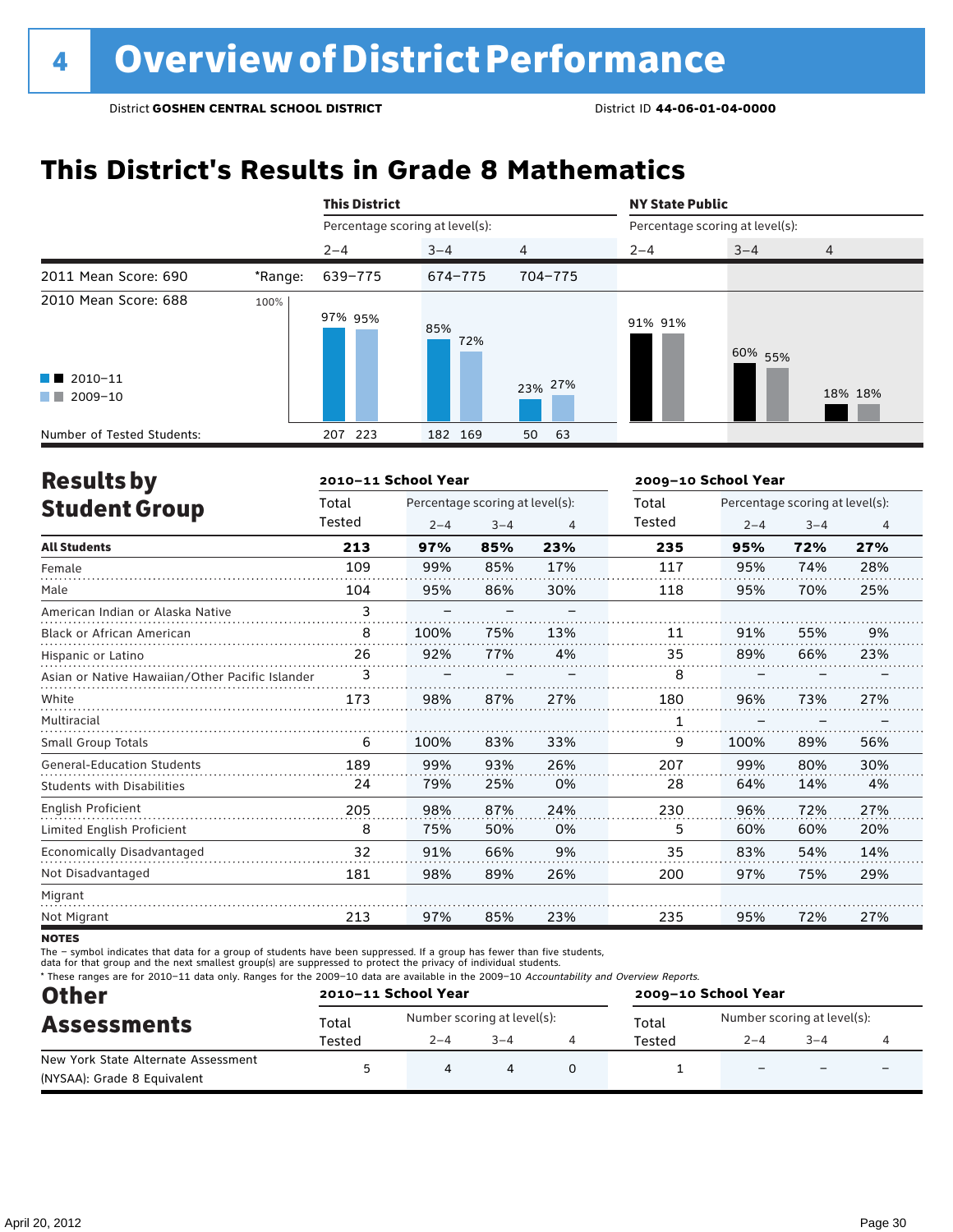### **This District's Results in Grade 8 Science**

|                                                  | <b>This District</b> |                                 |                | <b>NY State Public</b> |                                 |                |
|--------------------------------------------------|----------------------|---------------------------------|----------------|------------------------|---------------------------------|----------------|
|                                                  |                      | Percentage scoring at level(s): |                |                        | Percentage scoring at level(s): |                |
|                                                  | $2 - 4$              | $3 - 4$                         | $\overline{4}$ | $2 - 4$                | $3 - 4$                         | $\overline{4}$ |
|                                                  |                      |                                 |                |                        |                                 |                |
| $\blacksquare$ 2010-11<br>$\blacksquare$ 2009-10 | 100%<br>99% 97%      | 93% 88%                         | 54% 52%        | 94% 94%                | 72% 74%                         | 28% 33%        |
| Number of Tested Students:                       | 211 222              | 198 201                         | 116 119        |                        |                                 |                |

| <b>Results by</b>                               |        | 2010-11 School Year |                                 |     | 2009-10 School Year |                                 |         |     |  |
|-------------------------------------------------|--------|---------------------|---------------------------------|-----|---------------------|---------------------------------|---------|-----|--|
| <b>Student Group</b>                            | Total  |                     | Percentage scoring at level(s): |     |                     | Percentage scoring at level(s): |         |     |  |
|                                                 | Tested | $2 - 4$             | $3 - 4$                         | 4   | Tested              | $2 - 4$                         | $3 - 4$ | 4   |  |
| <b>All Students</b>                             | 173    | 99%                 | 91%                             | 44% | 192                 | 96%                             | 85%     | 43% |  |
| Female                                          | 94     | 99%                 | 93%                             | 46% | 102                 | 96%                             | 85%     | 40% |  |
| Male                                            | 79     | 99%                 | 90%                             | 42% | 90                  | 97%                             | 86%     | 46% |  |
| American Indian or Alaska Native                | 3      |                     |                                 |     |                     |                                 |         |     |  |
| <b>Black or African American</b>                | 6      |                     |                                 |     | 8                   | 100%                            | 50%     | 13% |  |
| Hispanic or Latino                              | 26     | 100%                | 69%                             | 23% | 32                  | 91%                             | 78%     | 28% |  |
| Asian or Native Hawaiian/Other Pacific Islander | 1      |                     |                                 |     | 4                   |                                 |         |     |  |
| White                                           | 137    | 99%                 | 95%                             | 47% | 147                 | 98%                             | 89%     | 48% |  |
| Multiracial                                     |        |                     |                                 |     | 1                   |                                 |         |     |  |
| <b>Small Group Totals</b>                       | 10     | 100%                | 100%                            | 50% | 5                   | 80%                             | 80%     | 40% |  |
| <b>General-Education Students</b>               | 149    | 99%                 | 94%                             | 48% | 164                 | 99%                             | 93%     | 49% |  |
| <b>Students with Disabilities</b>               | 24     | 96%                 | 75%                             | 17% | 28                  | 82%                             | 39%     | 7%  |  |
| English Proficient                              | 165    | 99%                 | 95%                             | 46% | 187                 | 97%                             | 87%     | 43% |  |
| Limited English Proficient                      | 8      | 100%                | 25%                             | 0%  | 5                   | 60%                             | 40%     | 20% |  |
| Economically Disadvantaged                      | 30     | 100%                | 70%                             | 20% | 33                  | 94%                             | 67%     | 33% |  |
| Not Disadvantaged                               | 143    | 99%                 | 96%                             | 49% | 159                 | 97%                             | 89%     | 45% |  |
| Migrant                                         |        |                     |                                 |     |                     |                                 |         |     |  |
| Not Migrant                                     | 173    | 99%                 | 91%                             | 44% | 192                 | 96%                             | 85%     | 43% |  |
|                                                 |        |                     |                                 |     |                     |                                 |         |     |  |

**NOTES** 

The – symbol indicates that data for a group of students have been suppressed. If a group has fewer than five students,<br>data for that group and the next smallest group(s) are suppressed to protect the privacy of individual

| <b>Other</b>                        |        | 2010-11 School Year         |         |    | 2009-10 School Year |                             |        |    |  |
|-------------------------------------|--------|-----------------------------|---------|----|---------------------|-----------------------------|--------|----|--|
| <b>Assessments</b>                  | Total  | Number scoring at level(s): |         |    | Total<br>Tested     | Number scoring at level(s): |        |    |  |
|                                     | Tested | $2 - 4$                     | $3 - 4$ |    |                     | $2 - 4$                     | $-3-4$ |    |  |
| New York State Alternate Assessment |        |                             |         |    |                     |                             |        |    |  |
| (NYSAA): Grade 8 Equivalent         |        |                             |         |    |                     |                             |        |    |  |
| <b>Regents Science</b>              | 40     | 40                          | 40      | 40 |                     | 37                          | 37     | 37 |  |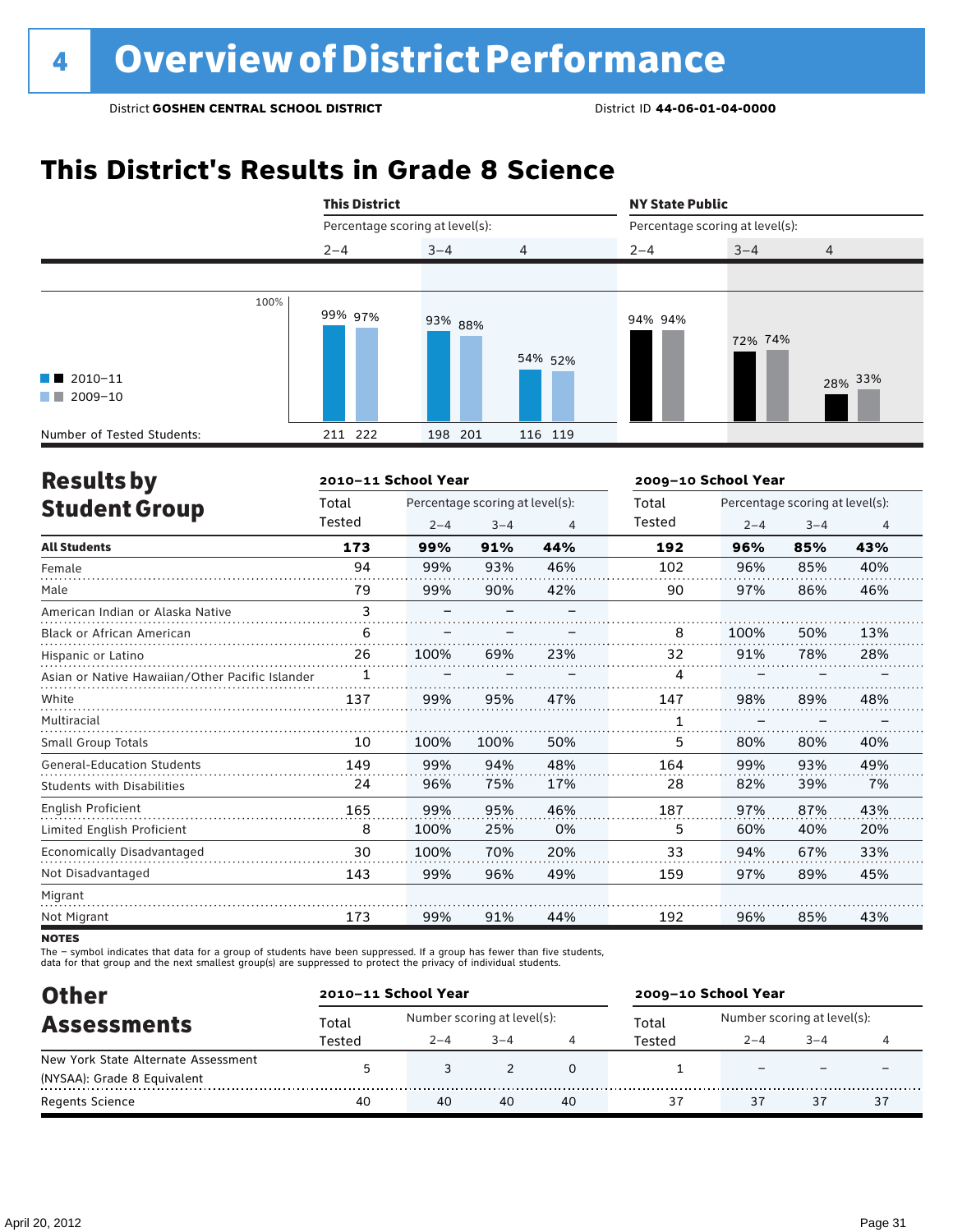### **This District's Total Cohort\* Results in Secondary-Level English after Four Years of Instruction**



| <b>Results by</b>                                  | 2007 Cohort |                                 |         |     | 2006 Cohort** |                                 |         |     |  |
|----------------------------------------------------|-------------|---------------------------------|---------|-----|---------------|---------------------------------|---------|-----|--|
|                                                    | Number      | Percentage scoring at level(s): |         |     | Number        | Percentage scoring at level(s): |         |     |  |
| <b>Student Group</b>                               | of Students | $2 - 4$                         | $3 - 4$ | 4   | of Students   | $2 - 4$                         | $3 - 4$ | 4   |  |
| <b>All Students</b>                                | 259         | 88%                             | 87%     | 46% | 241           | 89%                             | 85%     | 52% |  |
| Female                                             | 126         | 92%                             | 92%     | 56% | 118           | 92%                             | 90%     | 59% |  |
| Male                                               | 133         | 85%                             | 83%     | 36% | 123           | 85%                             | 81%     | 46% |  |
| American Indian or Alaska Native                   |             |                                 |         |     |               |                                 |         |     |  |
| <b>Black or African American</b>                   | 19          | 79%                             | 68%     | 11% | 16            | 56%                             | 50%     | 25% |  |
| Hispanic or Latino                                 | 31          | 77%                             | 77%     | 35% | 29            | 86%                             | 79%     | 24% |  |
| Asian or Native Hawaiian/Other<br>Pacific Islander | 9           | 89%                             | 89%     | 78% | 6             |                                 |         |     |  |
| White                                              | 200         | 91%                             | 91%     | 49% | 189           | 92%                             | 89%     | 58% |  |
| Multiracial                                        |             |                                 |         |     | 1             |                                 |         |     |  |
| Small Group Totals                                 |             |                                 |         |     | 7             | 100%                            | 100%    | 71% |  |
| <b>General-Education Students</b>                  | 225         | 95%                             | 95%     | 52% | 211           | 94%                             | 92%     | 60% |  |
| <b>Students with Disabilities</b>                  | 34          | 44%                             | 35%     | 3%  | 30            | 50%                             | 37%     | 0%  |  |
| English Proficient                                 | 253         | 89%                             | 88%     | 47% | 241           | 89%                             | 85%     | 52% |  |
| Limited English Proficient                         | 6           | 67%                             | 67%     | 0%  |               |                                 |         |     |  |
| Economically Disadvantaged                         | 30          | 73%                             | 70%     | 23% | 25            | 88%                             | 72%     | 20% |  |
| Not Disadvantaged                                  | 229         | 90%                             | 90%     | 48% | 216           | 89%                             | 87%     | 56% |  |
| Migrant                                            | 1           |                                 |         |     |               |                                 |         |     |  |
| Not Migrant                                        | 258         |                                 |         |     | 241           | 89%                             | 85%     | 52% |  |

**NOTES** 

The – symbol indicates that data for a group of students have been suppressed. If a group has fewer than five students,

data for that group and the next smallest group(s) are suppressed to protect the privacy of individual students.

\* A total cohort consists of all students who first entered Grade 9 in a particular year, and all ungraded students with disabilities who reached their seventeenth birthday in that year, and were enrolled in the school/district for five months. Students are excluded from the cohort if they transferred to another school district, nonpublic school, or criminal justice facility, or left the U.S. and its territories or died before the report date. Statewide total cohort also includes students who were enrolled for fewer than five months.

\*\* 2006 cohort data are those reported in the 2009–10 *Accountability and Overview Report*.